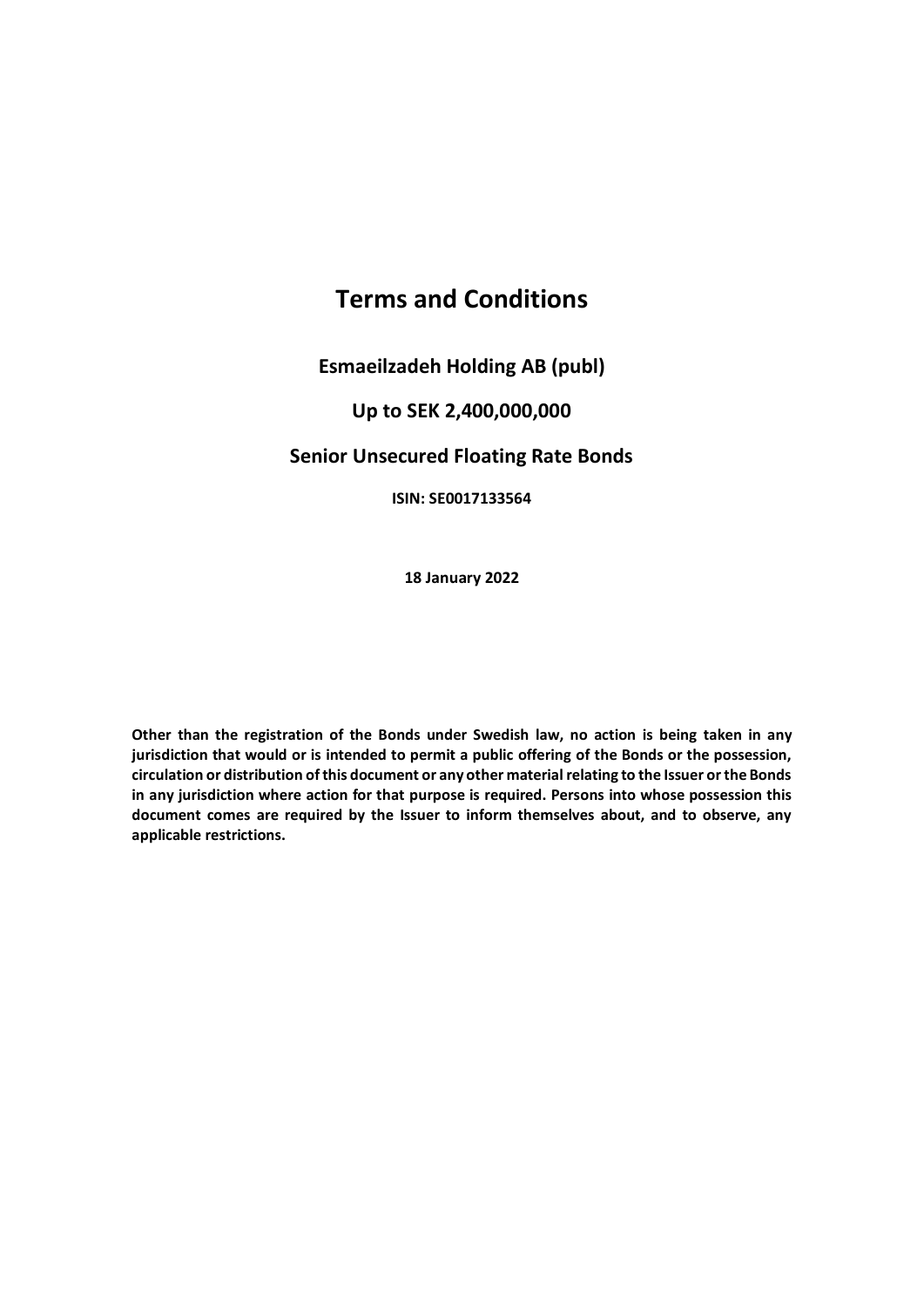#### **PRIVACY NOTICE**

The Issuer, the Issuing Agent and the Agent may collect and process personal data relating to the Bondholders, the Bondholders' representatives or agents, and other persons nominated to act on behalf of the Bondholders pursuant to the Finance Documents (name, contact details and, when relevant, holding of Bonds). The personal data relating to the Bondholders is primarily collected from the registry kept by the CSD. The personal data relating to other persons is primarily collected directly from such persons.

The personal data collected will be processed by the Issuer, the Issuing Agent and the Agent for the following purposes:

- <span id="page-1-0"></span>(a) to exercise their respective rights and fulfil their respective obligations under the Finance Documents;
- (b) to manage the administration of the Bonds and payments under the Bonds;
- <span id="page-1-1"></span>(c) to enable the Bondholders' to exercise their rights under the Finance Documents; and
- <span id="page-1-2"></span>(d) to comply with their obligations under applicable laws and regulations.

The processing of personal data by the Issuer, the Issuing Agent and the Agent in relation to paragraph[s \(a\)](#page-1-0) - [\(c\)](#page-1-1) is based on their legitimate interest to exercise their respective rights and to fulfil their respective obligations under the Finance Documents. In relation to paragraph [\(d\),](#page-1-2) the processing is based on the fact that such processing is necessary for compliance with a legal obligation incumbent on the Issuer, the Issuing Agent or the Agent. Unless otherwise required or permitted by law, the personal data collected will not be kept longer than necessary given the purpose of the processing.

Personal data collected may be shared with third parties, such as the CSD, when necessary to fulfil the purpose for which such data is processed.

Subject to any legal preconditions, the applicability of which have to be assessed in each individual case, data subjects have the rights as follows. Data subjects have right to get access to their personal data and may request the same in writing at the address of the Issuer, the Issuing Agent and the Agent, respectively. In addition, data subjects have the right to (i) request that personal data is rectified or erased, (ii) object to specific processing, (iii) request that the processing be restricted and (iv) receive personal data provided by themselves in machinereadable format. Data subjects are also entitled to lodge complaints with the relevant supervisory authority if dissatisfied with the processing carried out.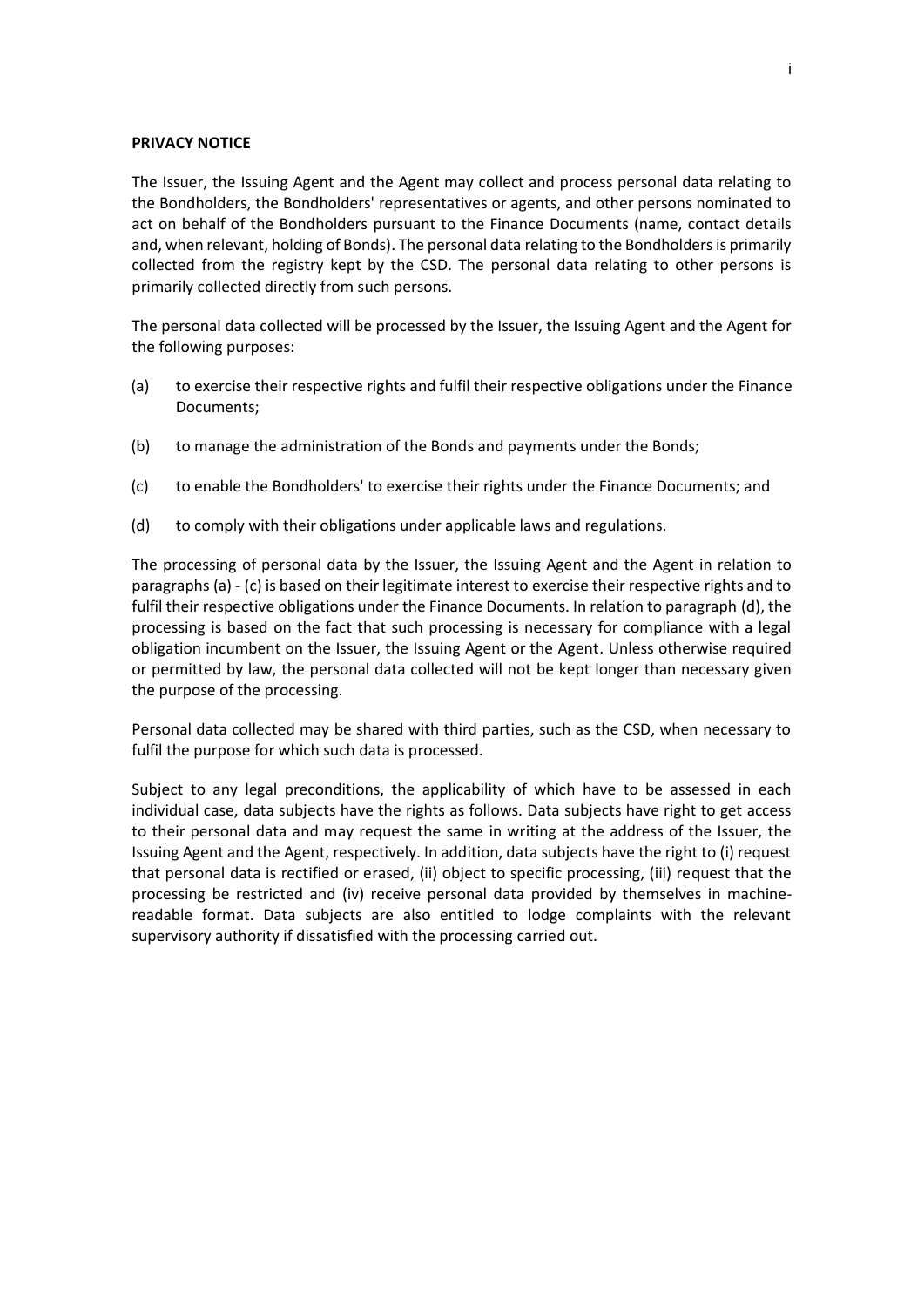# **Table of Contents**

| 1.  |  |
|-----|--|
| 2.  |  |
| 3.  |  |
| 4.  |  |
| 5.  |  |
| 6.  |  |
| 7.  |  |
| 8.  |  |
| 9.  |  |
| 10. |  |
| 11. |  |
| 12. |  |
| 13. |  |
| 14. |  |
| 15. |  |
| 16. |  |
| 17. |  |
| 18. |  |
| 19. |  |
| 20. |  |
| 21. |  |
| 22. |  |
| 23. |  |
| 24. |  |
| 25. |  |
| 26. |  |
| 27. |  |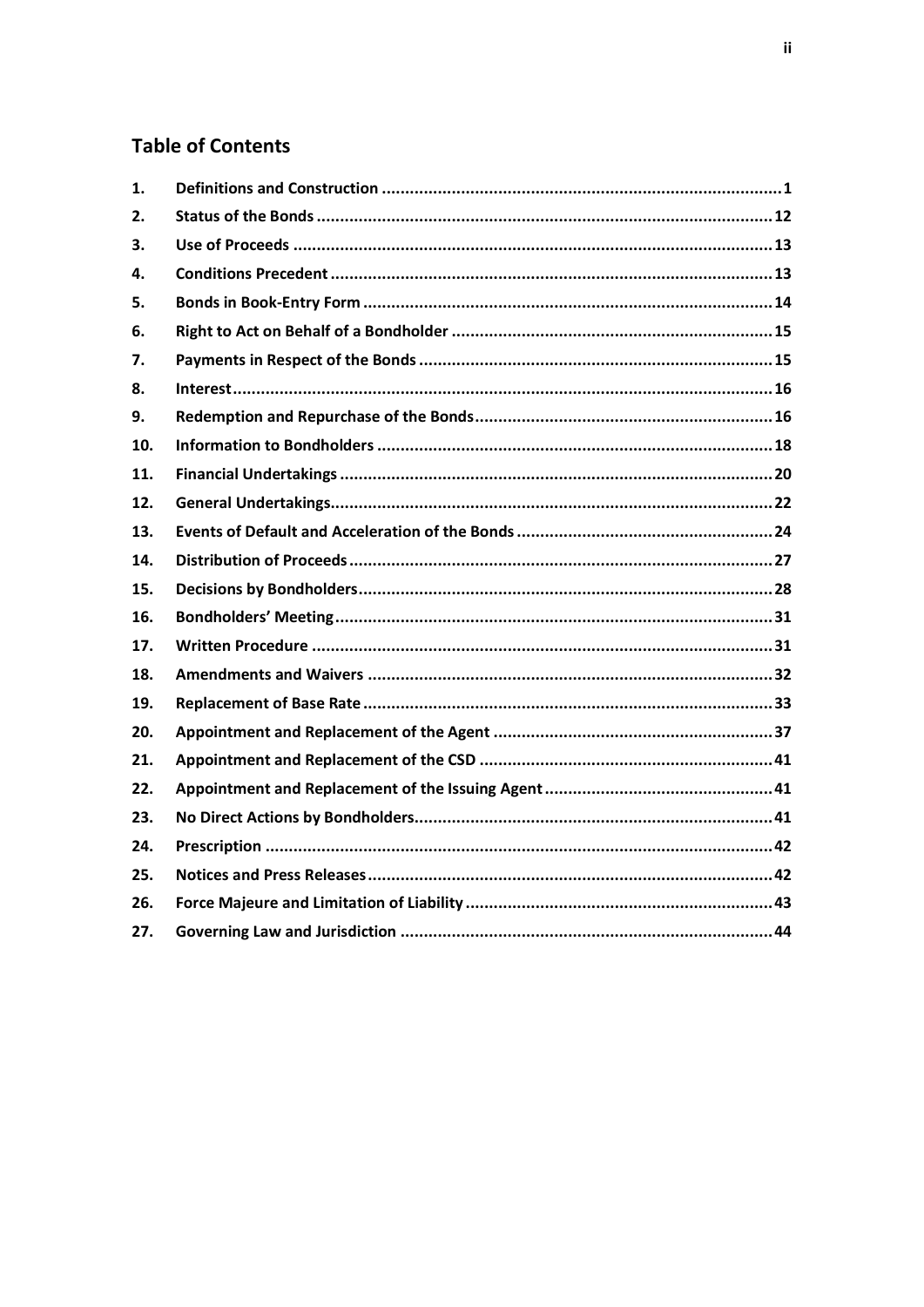### <span id="page-3-0"></span>**1. Definitions and Construction**

#### **1.1 Definitions**

In these terms and conditions (the "**Terms and Conditions**"):

"**Account Operator**" means a bank or other party duly authorised to operate as an account operator pursuant to the Financial Instruments Accounts Act and through which a Bondholder has opened a Securities Account in respect of its Bonds.

"**Accounting Principles**" means international financial reporting standards (IFRS) within the meaning of Regulation 1606/2002/EC (or as otherwise adopted or amended from time to time).

"**Adjusted Nominal Amount**" means the Total Nominal Amount less the Nominal Amount of all Bonds owned by a Group Company or an Affiliate, irrespective of whether such Person is directly registered as owner of such Bonds.

**"Advance Purchase Agreements"** means (a) an advance or deferred purchase agreement if the agreement is in respect of the supply of assets or services in the normal course of business with credit periods which are not longer than 90 days after the supply of assets or services, or (b) any other trade credit incurred in the ordinary course of business when payment is due no more than 90 days of the date of trade.

"**Affiliate**" means any Person, directly or indirectly, controlling or controlled by or under direct or indirect common control with such specified Person. For the purpose of this definition, "**control**" when used with respect to any Person means the power to direct the management and policies of such Person, directly or indirectly, whether through the ownership of voting securities, by contract or otherwise; and the terms "**controlling**" and "**controlled**" have meanings correlative to the foregoing.

"**Agency Agreement**" means the fee agreement entered into between the Agent and the Issuer prior to the First Issue Date regarding, inter alia, the remuneration payable to the Agent.

"**Agent**" means Nordic Trustee & Agency AB (publ), reg. no. 556882-1879, P.O. Box 7329, SE-103 90 Stockholm, Sweden or another party replacing it, as Agent, in accordance with these Terms and Conditions.

"**Base Rate**" means STIBOR or any reference rate replacing STIBOR in accordance with Clause [19](#page-35-0) (*[Replacement of Base Rate](#page-35-0)*).

"**Base Rate Administrator**" means Swedish Financial Benchmark Facility AB (SFBF) in relation to STIBOR or any person replacing it as administrator of the Base Rate.

"**Bond**" means a debt instrument (Sw. *skuldförbindelse*) for the Nominal Amount and of the type set forth in Chapter 1 Section 3 of the Financial Instruments Accounts Act and which are governed by and issued under these Terms and Conditions, including the Initial Bonds and any Subsequent Bonds.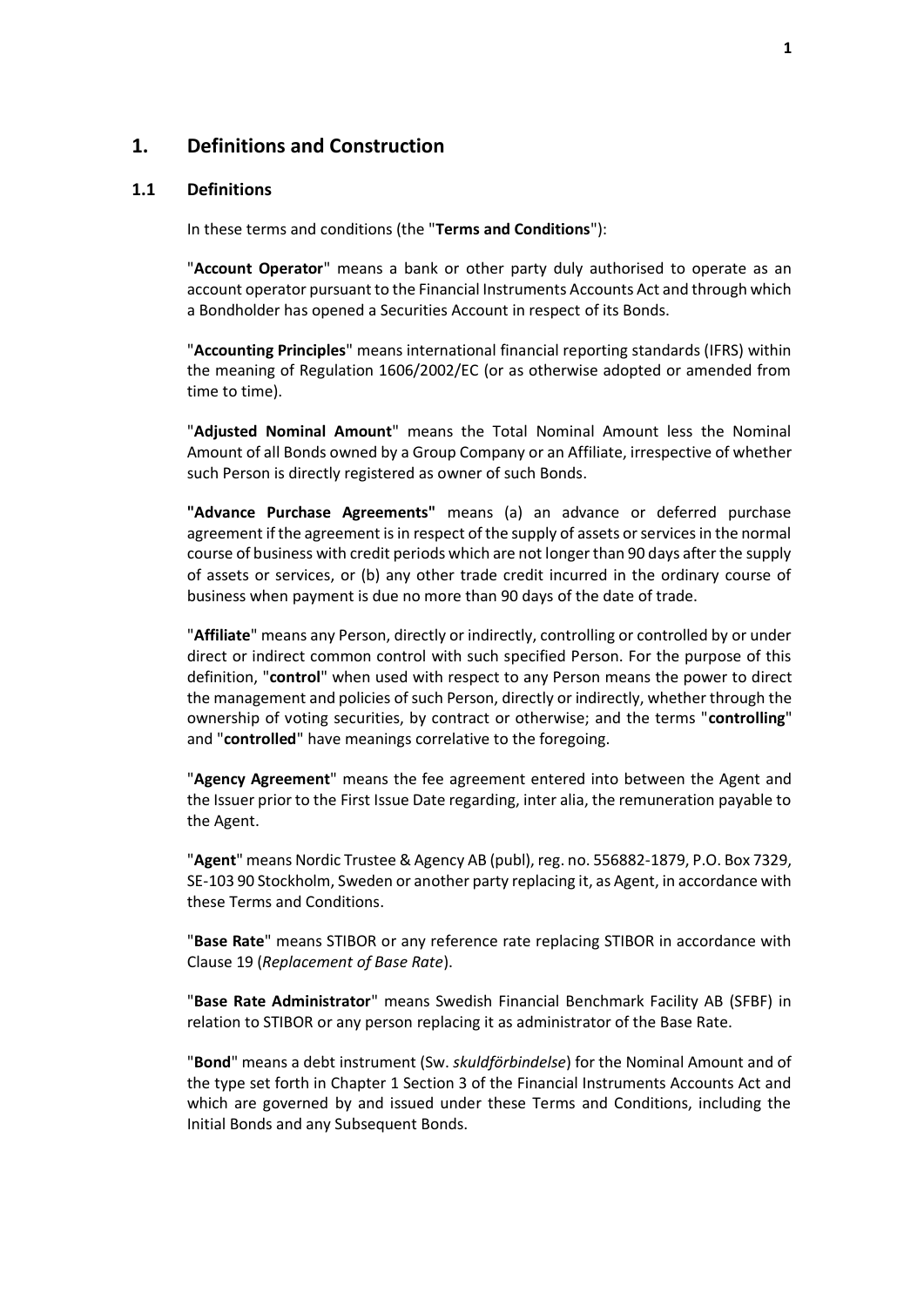"**Bondholder**" means the Person who is registered on a Securities Account as direct registered owner (Sw. *ägare*) or nominee (Sw. *förvaltare*) with respect to a Bond.

"**Bondholders' Meeting**" means a meeting among the Bondholders held in accordance with Clause [16](#page-33-0) (*[Bondholders' Meeting](#page-33-0)*).

**"Bond Issue"** means the Initial Bond Issue and any Subsequent Bond Issue**.**

**"Business Day"** means a day in Sweden other than a Sunday or other public holiday. Saturdays, Midsummer Eve (Sw. *midsommarafton*), Christmas Eve (Sw. *julafton*) and New Year's Eve (Sw. *nyårsafton*) shall for the purpose of this definition be deemed to be public holidays.

"**Business Day Convention**" means the first following day that is a Business Day unless that day falls in the next calendar month, in which case that date will be the first preceding day that is a Business Day.

**"Call Option Amount"** mean the amount set out in Clause [9.3](#page-18-2) (*[Voluntary total](#page-18-2)  [redemption \(call option\)](#page-18-2)*), as applicable.

"**Cash**" means, at any time cash in hand held by the Issuer or with a reputable bank credited to an account in the name of the Issuer and in each case to which the Issuer is beneficially and legally entitled and which is immediately available to be applied in repayment or prepayment of the Bonds or payment of interest (for the avoidance of doubt, not including e.g. any cash subject to a pledge or similar arrangement (excluding legal right to set-off) or any amount standing on client accounts).

**"Change of Control Event**" means the occurrence of an event or series of events whereby:

- (a) Dr. Saeid AB, reg. no. 559132-0337, ceases to own and control more than 50 per cent. of the shares and votes of the Issuer; or
- (b) the Main Shareholder ceases to own and control more than 50 per cent. of the shares and votes of Dr. Saeid AB.

**"Compliance Certificate"** means a certificate to the Agent, in the agreed form between the Agent and the Issuer, signed by the Issuer certifying (as applicable):

- (a) that so far as it is aware no Event of Default is continuing or, if it is aware that an Event of Default is continuing, specifying the event and steps, if any, being taken to remedy it;
- (b) if the Compliance Certificate is provided in connection with an Incurrence Test, that the Incurrence Test is met (including figures in respect of the relevant financial tests and the basis on which they have been calculated); and/or
- (c) if the Compliance Certificate is provided in connection with that a Financial Report is made available, that the Maintenance Covenants are met (including figures in respect of the relevant financial tests and the basis on which they have been calculated).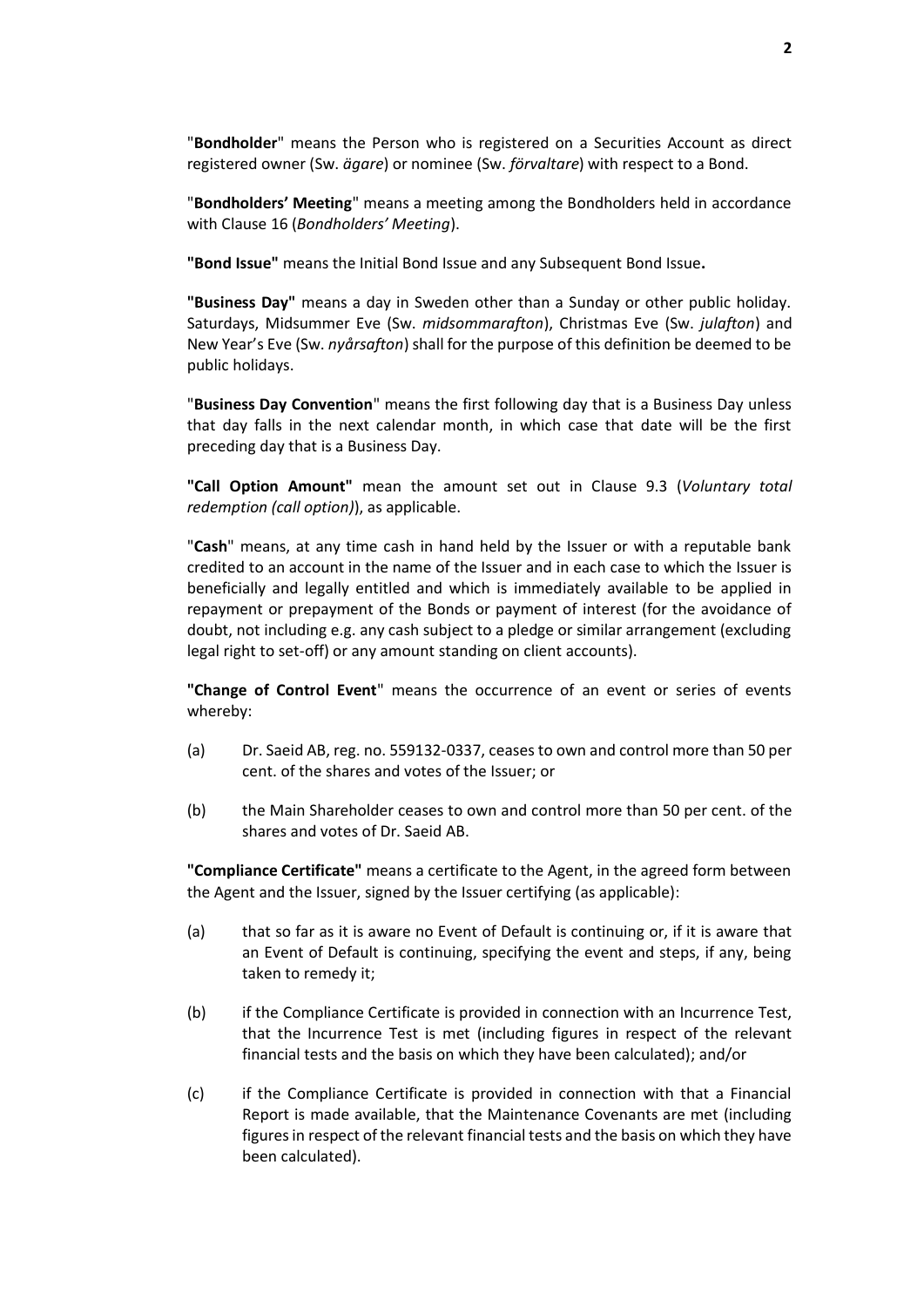"**Consolidated Subsidiary**" means a direct or indirect Subsidiary of the Issuer, provided that such Subsidiary in accordance with IFRS applicable on the First Issue Date (a) does not constitute a financial investment (Sw. *finansiell investering*) of the Issuer or a Subsidiary of the Issuer and (b) is consolidated with the Issuer pursuant to IFRS applicable on the First Issue Date, and for the avoidance of doubt, any Subsidiary from time to time which does constitute a financial investment or is not consolidated with the Issuer under IFRS as applicable on the First Issue Date shall not, regardless of any subsequent changes or amendments of IFRS, be considered as Consolidated Subsidiary and any reclassification of the Issuer from an investment company under IFRS following the First Issue Date shall not be taken into consideration for the purpose of this definition.

"**CSD**" means the Issuer's central securities depository and registrar in respect of the Bonds, from time to time, initially Euroclear Sweden AB, reg. no. 556112-8074, P.O. Box 191, 101 23 Stockholm, Sweden.

"**Debt Instruments**" means bonds, notes or other debt securities (however defined), which are or are intended to be quoted, listed, traded or otherwise admitted to trading on a Regulated Market or an MTF.

"**Equity**" means, in accordance with the Accounting Principles, the consolidated sum of (i) restricted equity, (ii) non-restricted equity and (iii) any Subordinated Debt.

"**Excess Value**" means the difference between (a) the market value of any Liquid Securities and (b) the book value of such Liquid Securities.

"**Event of Default**" means an event or circumstance specified in any of the Clauses [13.1](#page-26-1) (*[Non-Payment](#page-26-1)*) to and including Clause [13.10](#page-28-0) (*[Continuation of the Business](#page-28-0)*).

"**Final Maturity Date**" means 26 January 2025.

"**Finance Documents**" means:

- (a) these Terms and Conditions;
- (b) the Agency Agreement;
- (c) the Proceeds Account Pledge Agreement (if any);
- (d) the Subordination Agreement (if any); and
- (e) any other document designated by the Issuer and the Agent as a Finance Document.

"**Finance Leases**" means any finance leases, to the extent the arrangement is or would have been treated as a finance or a capital lease in accordance with the Accounting Principles.

"**Financial Indebtedness**" means any indebtedness in respect of:

<span id="page-5-0"></span>(a) monies borrowed or raised, including Market Loans;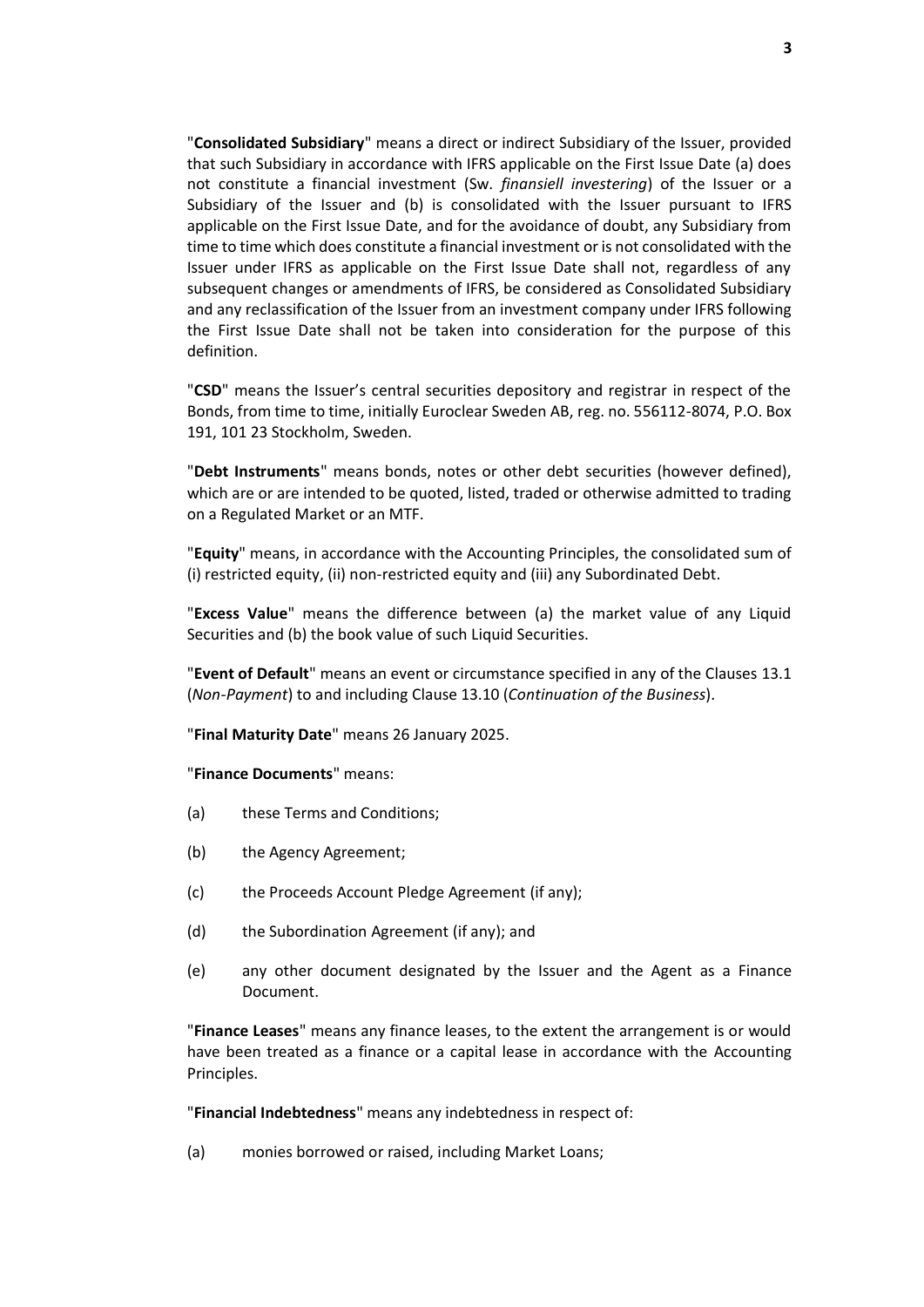- (b) the amount of any liability in respect of any Finance Leases;
- (c) receivables sold or discounted (other than any receivables to the extent they are sold on a non-recourse basis);
- (d) any amount raised under any other transaction (including any forward sale or purchase agreement) having the commercial effect of a borrowing;
- (e) any derivative transaction entered into in connection with protection against or benefit from fluctuation in any rate or price (and, when calculating the value of any derivative transaction, only the mark to market value shall be taken into account, provided that if any actual amount is due as a result of a termination or a close-out, such amount shall be used instead);
- <span id="page-6-0"></span>(f) any counter indemnity obligation in respect of a guarantee, indemnity, bond, standby or documentary letter of credit or any other instrument issued by a bank or financial institution; and
- (g) (without double counting) any guarantee or other assurance against financial loss in respect of a type referred to in the above paragraphs [\(a\)](#page-5-0)[-\(f\).](#page-6-0)

"**Financial Instruments Accounts Act**" means the Swedish Financial Instruments Accounts Act (*lag (1998:1479) om värdepapperscentraler och kontoföring av finansiella instrument*).

"**Financial Report**" means the Group's annual audited financial statements or quarterly interim unaudited reports, which shall be prepared and made available according to Clause[s 10.1\(a\)\(i\)](#page-20-1) and [10.1\(a\)\(ii\).](#page-20-2)

"**First Issue Date**" means 26 January 2022.

**"Floating Rate Margin"** means 7.50 per cent. *per annum*.

"**Force Majeure Event**" has the meaning set forth in Clause [26\(a\).](#page-45-1)

"**Gross Debt**" the aggregate interest bearing Financial Indebtedness of the Group in accordance with the Accounting Principles of the Group.

"**Group**" means the Issuer and each of its Consolidated Subsidiaries from time to time and "**Group Company**" means any of them.

**"Incurrence Test"** means the incurrence test set out in Clause [11.4](#page-23-0) (*[Incurrence Test](#page-23-0)*).

**"Initial Bond Issue"** means the issuance of the Initial Bonds.

"**Initial Bonds**" means the Bonds issued on the First Issue Date.

"**Insolvent**" means, in respect of a relevant Person, that it is deemed to be insolvent, within the meaning of Chapter 2, Sections 7-9 of the Swedish Bankruptcy Act (*konkurslagen (1987:672)*) (or its equivalent in any other jurisdiction), admits inability to pay its debts as they fall due, suspends making payments on any of its debts or by reason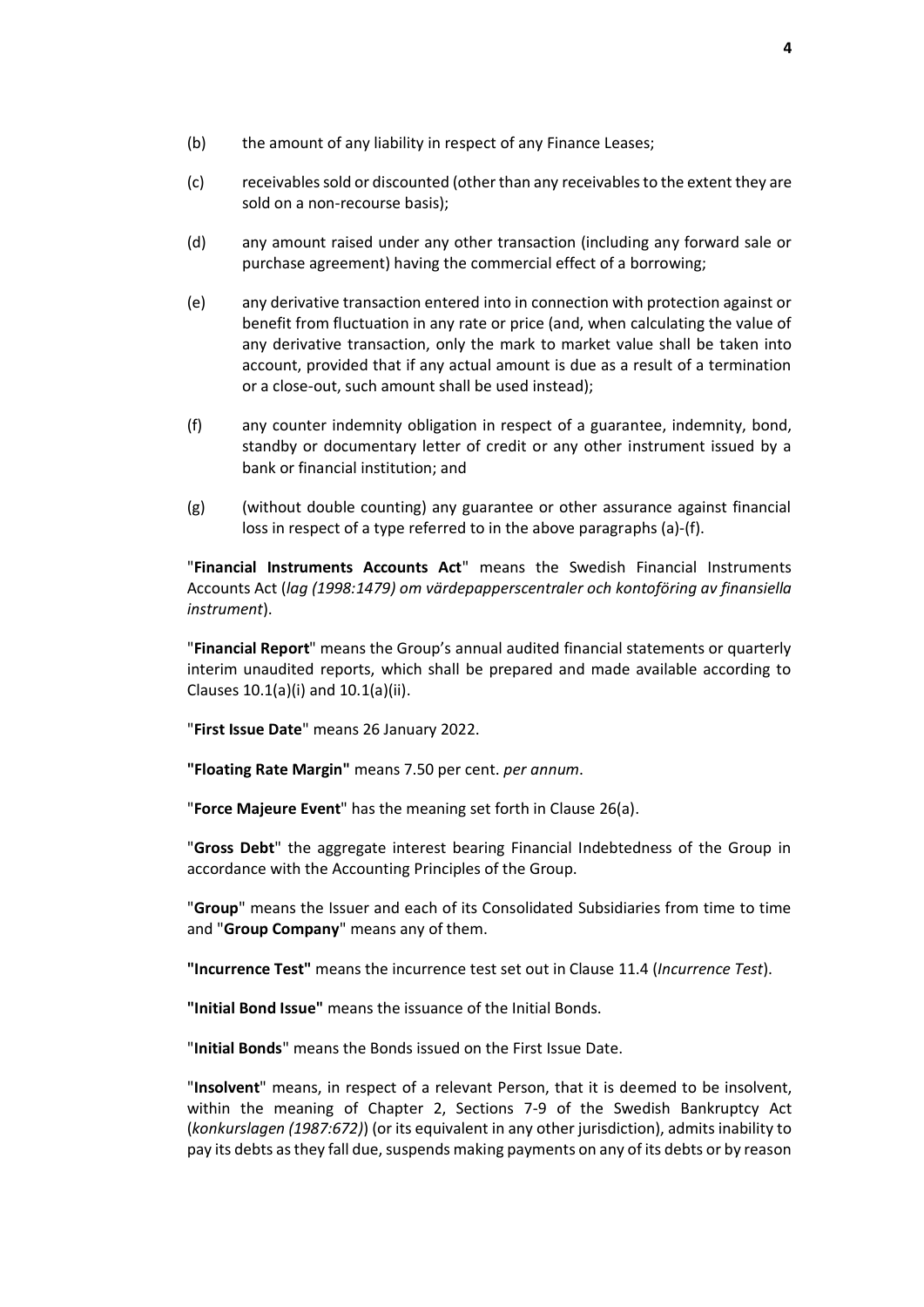of actual financial difficulties commences negotiations with its creditors with a view to rescheduling any of its indebtedness (including company reorganisation under the Swedish Company Reorganisation Act (*lag (1996:764) om företagsrekonstruktion*) (or its equivalent in any other jurisdiction)) or is subject to involuntary winding-up, dissolution or liquidation.

"**Interest**" means the interest on the Bonds calculated in accordance with Clauses [8\(a\)](#page-18-3) t[o 8\(c\).](#page-18-4)

"**Interest Payment Date**" means 26 January, 26 April, 26 July and 26 October each year. The first Interest Payment Date shall be 26 April 2022. The last Interest Payment Date shall be the Final Maturity Date (or such earlier date on which the Bonds are redeemed in full). To the extent any of the above dates is not a Business Day, the Business Day following from an application of the Business Day Convention.

"**Interest Period**" means (i) in respect of the first Interest Period, the period from (but excluding) the First Issue Date to (and including) the first Interest Payment Date, and (ii) in respect of subsequent Interest Periods, the period from (but excluding) an Interest Payment Date to (and including) the next succeeding Interest Payment Date (or a shorter period if relevant).

"**Interest Rate**" means the Base Rate plus the Floating Rate Margin, as adjusted by any application of Clause [19](#page-35-0) (*[Replacement of Base Rate](#page-35-0)*).

"**Investment Subsidiary**" means (a) a direct or indirect Subsidiary of the Issuer which does not constitute a Consolidated Subsidiary and (b) a direct or indirect associate company (Sw. *intressebolag*) of the Issuer.

"**Issuer**" means Esmaeilzadeh Holding AB (publ), limited liability company incorporated in Sweden with reg. no. 559242-7388.

"**Issuing Agent**" means Pareto Securities AB, or another party replacing it, as Issuing Agent, in accordance with these Terms and Conditions.

**"Joint Bookrunners"** means ABG Sundal Collier AB and Pareto Securities AB.

**"Listing Failure Event"** means:

- (a) the Initial Bonds have not been admitted to listing on Frankfurt Open Market (or another MTF or Regulated Market) within 60 days after the First Issue Date;
- (b) any Subsequent Bonds issued before the date when the Initial Bonds been listed on a Regulated Market have not been admitted to listing on Frankfurt Open Market (or another MTF or Regulated Market) within 60 days after the issuance of such Subsequent Bonds (unless the Subsequent Bonds are issued before the date when the Initial Bonds been listed on Frankfurt Open Market (or another MTF) in which case such Subsequent Bonds shall be listed together with the Initial Bonds); or
- (c) in the case of a successful admission to listing, that the Bonds cease to be admitted to listing on Frankfurt Open Market (or another MTF) without being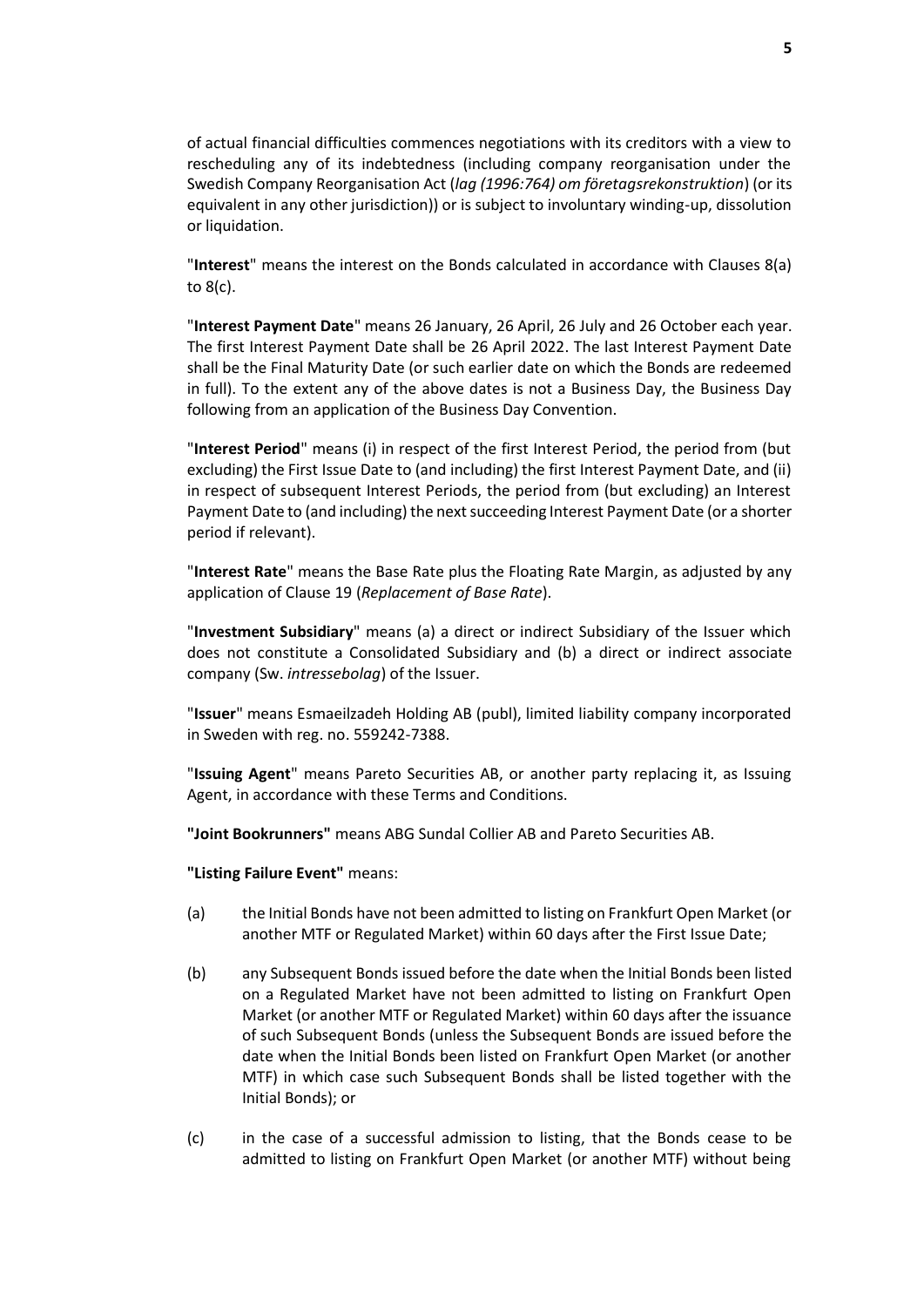admitted to trading on another MTF or Regulated Market (however, taking into account the rules and regulations of the relevant Regulated Market, and the CSD (as amended from time to time) preventing trading in the Bonds in close connection to the redemption of the Bonds).

"**Liquid Securities**" means commercial papers or securities held by the Issuer for which a recognised trading market exists and which are denominated and payable in freely transferable and freely convertible currency to which the Issuer is alone beneficially entitled at that time and which is not issued or guaranteed by any member of the Group or subject to any Security.

"**Main Shareholders**" means Saeid Esmaeilzadeh.

**"Maintenance Covenants"** means the maintenance covenants set out in Clause [11.1](#page-22-1) (*[Maintenance Covenants](#page-22-1)*).

"**Market Loan**" means any loan or other indebtedness where an entity issues commercial paper, certificates, subordinated debentures, bonds or any other debt securities (including, for the avoidance of doubt, medium term note programmes and other market funding programmes), provided in each case that such instruments and securities are or can be subject to trade on any Regulated Market, MTF or any other regulated or unregulated recognised market place.

**"Material Adverse Effect"** means a material adverse effect on:

- (a) the business, financial condition or operations of the Group taken as a whole;
- (b) the ability of the Issuer to comply its obligations under the Finance Documents; or
- (c) the validity or enforceability of the Finance Documents.

"**Minimum Cash and Liquid Securities**" means the aggregate amount of Cash and Liquid Securities held by the Issuer.

"**MTF**" means any multilateral trading facility as defined in the Markets in Financial Instruments Directive 2014/65/EU (MiFID II), as amended.

"**Net Asset Value**" means the aggregate amount of Equity of the Issuer and Excess Value.

"**Net Interest Bearing Debt**" means the aggregate interest bearing Financial Indebtedness less cash and cash equivalents of the Group in accordance with the Accounting Principles of the Group (for the avoidance of doubt, excluding guarantees (other than Investment Subsidiary Guarantees), bank guarantees, Subordinated Debt, any claims subordinated pursuant to a subordination agreement and interest bearing Financial Indebtedness borrowed from any Group Company).

"**Net Proceeds**" means the proceeds from a Bond Issue after deduction has been made for the Transaction Costs payable by the Issuer to the Joint Bookrunners and the Issuing Agent for the services provided in relation to the placement and issuance of the Bonds.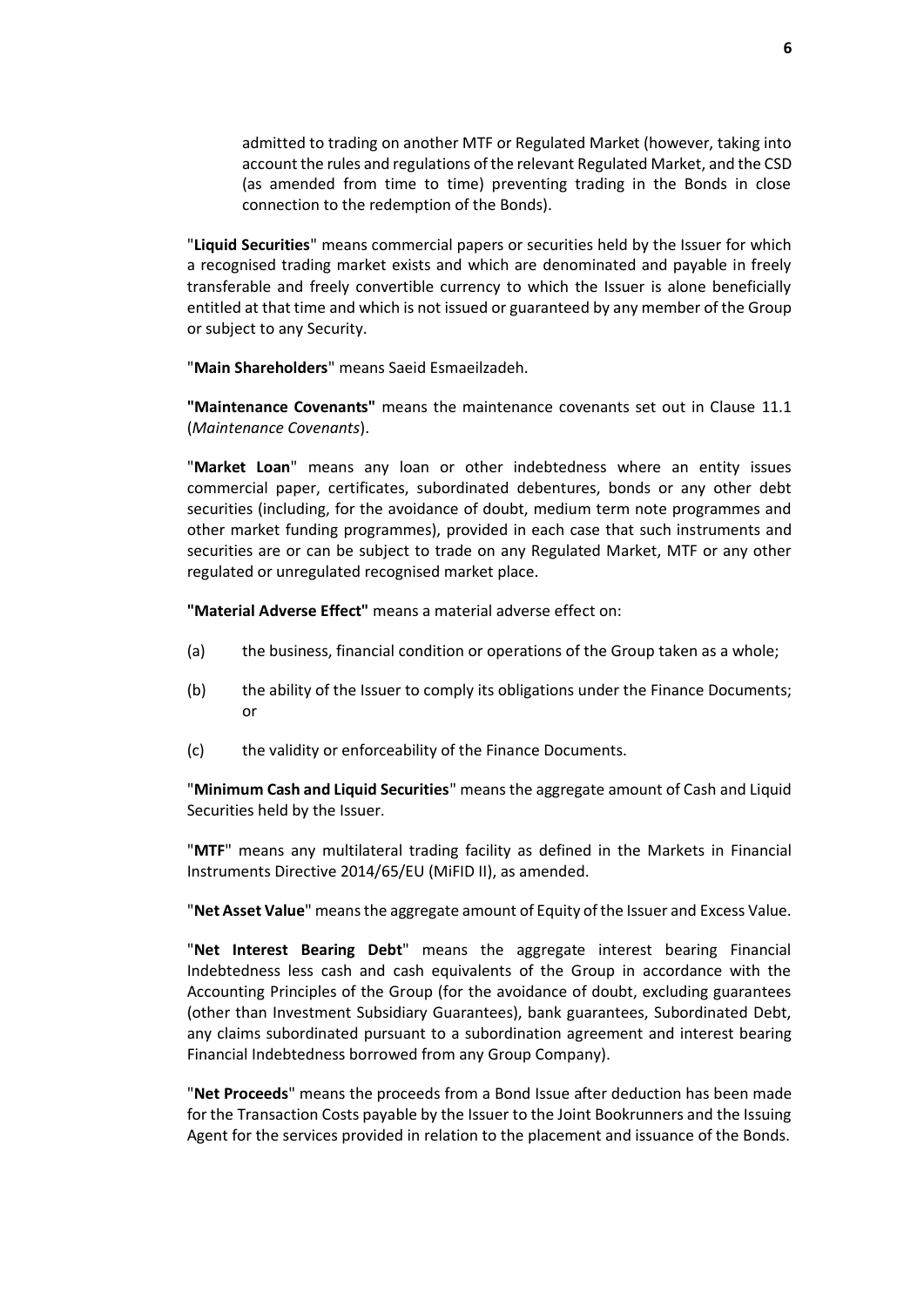"**Nominal Amount**" has the meaning set forth in Clause [2\(c\).](#page-14-1)

**"Permitted Debt"** means any Financial Indebtedness:

- <span id="page-9-0"></span>(a) incurred under the Bonds (other than Subsequent Bonds);
- (b) incurred by the Issuer under any Revolving Credit Facility;
- <span id="page-9-2"></span>(c) arising under any interest rate hedging transactions, but not any transaction for investment or speculative purposes;
- <span id="page-9-3"></span>(d) arising under a foreign exchange transaction or a commodity transaction for spot or forward delivery entered into in connection with protection against fluctuation in currency rates or prices where the exposure arises in the ordinary course of business or in respect of payments to be made under the Terms and Conditions and/or any Revolving Credit Facility, but not any transaction for investment or speculative purposes;
- <span id="page-9-1"></span>(e) of any Group Company incurred pursuant to any Finance Leases incurred in the ordinary course of the Group's business in a maximum amount of SEK 5,000,000;
- (f) of the Group incurred pursuant to, or under guarantees issued for, any Finance Leases in the form of offices or premises used in the ordinary course of the Group's business;
- (g) arising in connection with an acquisition made by a member of the Group in the form of deferred purchase price;
- (h) of the Issuer under any guarantee issued by a Group Company in the ordinary course of business;
- (i) of the Issuer under any guarantee or indemnity issued in favour of Financial Indebtedness (other than Market Loans) incurred by an Investment Subsidiary, provided that such Financial Indebtedness is incurred:
	- (i) prior to the First Issue Date ("**Existing Investment Subsidiary Guarantees**"); or
	- (ii) after the First Issue Date, provided that such Financial Indebtedness meets the Incurrence Test tested pro forma including such incurrence ("**New Investment Subsidiary Guarantees**", and together with any Existing Investment Subsidiary Guarantees, the "**Investment Subsidiary Guarantees**");
- (j) incurred by the Issuer from another Group Company (including any cash pool arrangements);
- (k) incurred under any Subordinated Debt;
- (l) incurred by the Issuer if such Financial Indebtedness meets the Incurrence Test tested pro forma including such incurrence, and: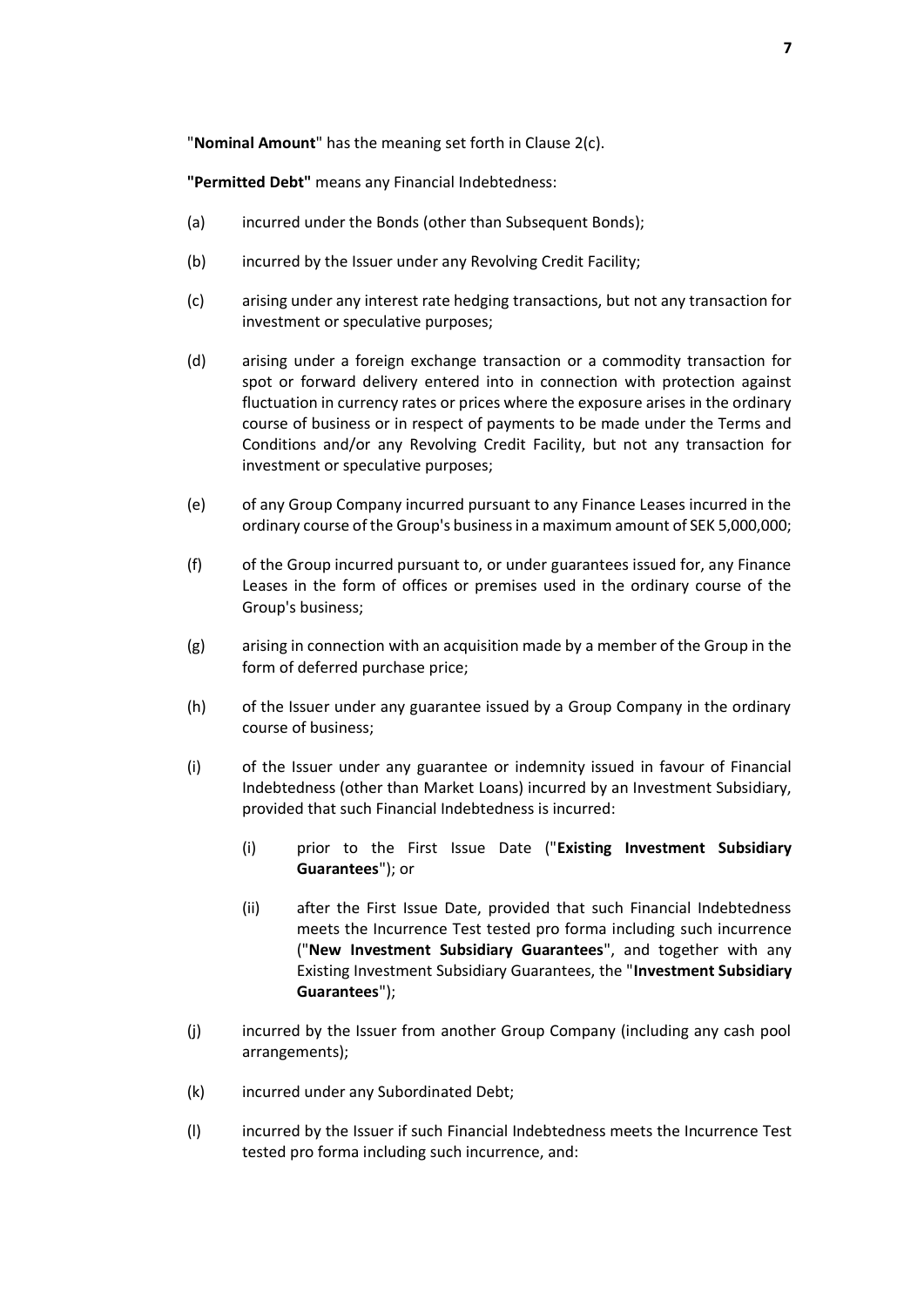- (ii) ranks *pari passu* with the obligations of the Issuer under the Finance Documents and has a final maturity date or, when applicable, early redemption dates or instalment dates which occur no less than nine months after the Final Maturity Date;
- (m) incurred under Advance Purchase Agreements;
- <span id="page-10-1"></span>(n) incurred under any pension and tax liabilities in the ordinary course of business by the Issuer;
- <span id="page-10-0"></span>(o) incurred in connection with the redemption of the Bonds in order to fully refinance the Bonds and provided further that such Financial Indebtedness is subject to an escrow arrangement up until the redemption of the Bonds (taking into account the rules and regulations of the CSD), for the purpose of securing, inter alia, the redemption of the Bonds; and
- (p) not covered under paragraphs [\(a\)](#page-9-0)[-\(o\)](#page-10-0) above in an aggregate maximum amount of SEK 15,000,000.

**"Permitted Security"** means any Security:

- <span id="page-10-2"></span>(a) provided under the Finance Documents;
- (b) arising by operation of law or in the ordinary course of business (including collateral or retention of title arrangements in connection with Advance Purchase Agreements but, for the avoidance of doubt, not including guarantees or Security in respect of any monies borrowed or raised);
- (c) provided arising under any netting or set off arrangements under financial derivatives transactions or bank account arrangements, including any group cash pool arrangements;
- (d) provided in relation to any lease agreement entered into by the Issuer in the ordinary course of business and on normal commercial terms;
- (e) provided over any assets being subject to a Finance Lease, permitted pursuant to paragraph [\(e\)](#page-9-1) of the definition of "Permitted Debt";
- (f) any Security created for the benefit of the financing providers in relation to a refinancing of the Bonds in full, however provided always that any perfection requirements in relation thereto are satisfied after repayment of the Bonds in full (other than with respect to an escrow account (if applicable) which may be perfected in connection with the incurrence of such debt);
- (g) provided for any guarantees issued by a Group Company in the ordinary course of business;
- <span id="page-10-3"></span>(h) any Security provided by or over a Group Company to secure any Permitted Debt referred to in paragraphs [\(c\),](#page-9-2) [\(d\)](#page-9-3) and [\(n\)](#page-10-1) of the definition "Permitted Debt"; or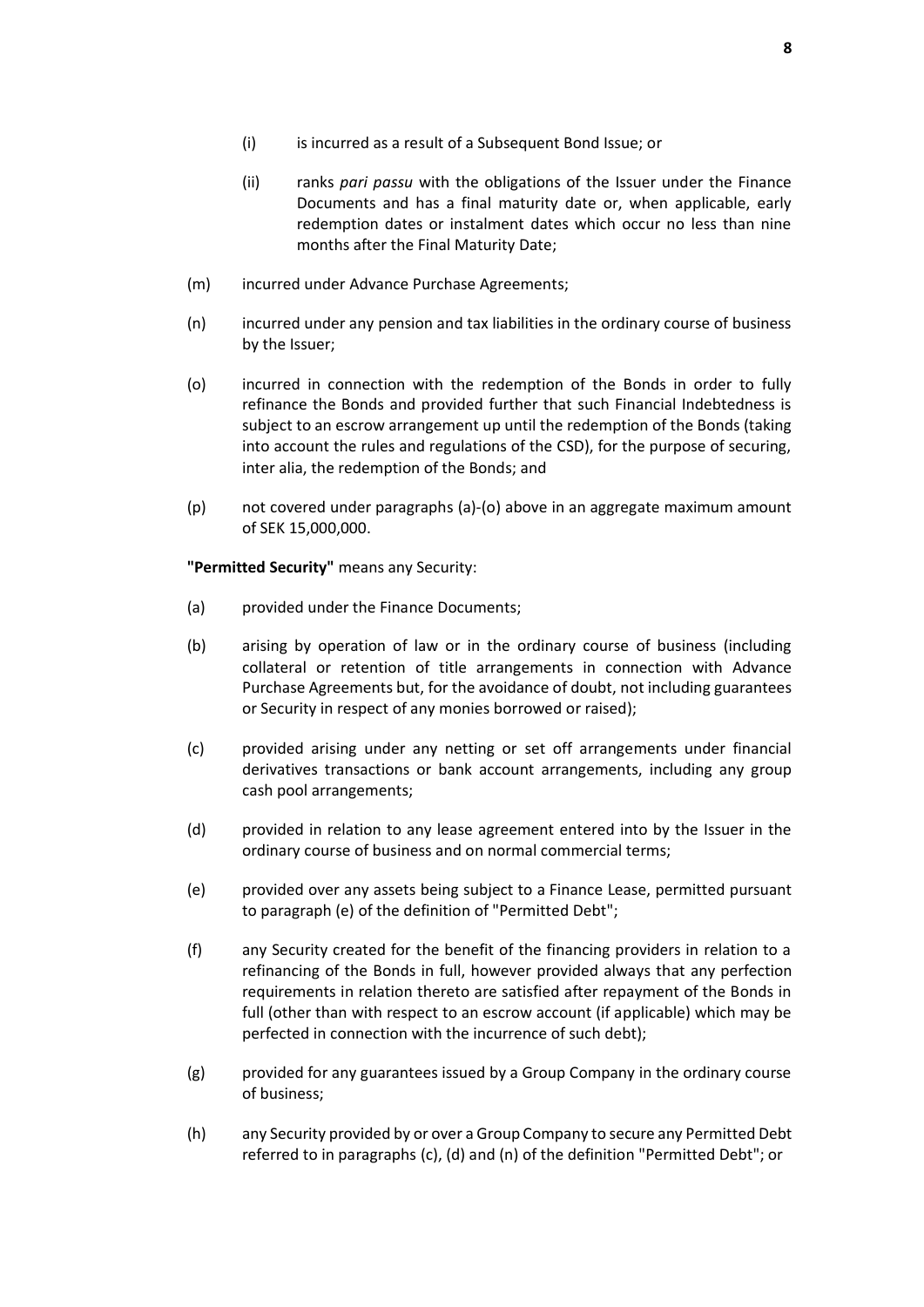(i) not covered under paragraphs [\(a\)](#page-10-2) - [\(h\)](#page-10-3) above securing an aggregate maximum amount of SEK 15,000,000.

"**Person**" means any individual, corporation, partnership, limited liability company, joint venture, association, joint-stock company, trust, unincorporated organisation, government, or any agency or political subdivision thereof or any other entity, whether or not having a separate legal personality.

"**Proceeds Account**" means a bank account of the Issuer, into which the Net Proceeds will be transferred (unless all Conditions Precedent for Disbursement have been satisfied prior to the First Issue Date) and which has been pledged in favour of the Agent and the Bondholders (represented by the Agent) under the Proceeds Account Pledge Agreement.

"**Proceeds Account Pledge Agreement**" means the pledge agreement entered into between the Issuer and the Agent on or prior to the First Issue Date (unless all Conditions Precedent for Disbursement have been satisfied prior to the First Issue Date) in respect of a first priority pledge over the Proceeds Account and all funds held on the Proceeds Account from time to time, granted in favour of the Agent and the Bondholders (represented by the Agent).

"**Quotation Day**" means, in relation to any period for which an interest rate is to be determined, two Business Days before the first day of that period.

"**Record Date**" means the fifth Business Day prior to (i) an Interest Payment Date, (ii) a Redemption Date, (iii) a date on which a payment to the Bondholders is to be made under Clause [14](#page-29-0) (*[Distribution of Proceeds](#page-29-0)*), (iv) the date of a Bondholders' Meeting, or (v) another relevant date, or in each case such other Business Day falling prior to a relevant date if generally applicable on the Swedish bond market.

"**Redemption Date**" means the date on which the relevant Bonds are to be redeemed or repurchased in accordance with Clause [9](#page-18-1) (*[Redemption and Repurchase of the Bonds](#page-18-1)*).

**"Reference Date"** means 31 March, 30 June, 30 September and 31 December in each year for as long as any Bonds are outstanding.

**"Reference Period"** means each period of 12 consecutive calendar months.

"**Regulated Market**" means any regulated market as defined in the Markets in Financial Instruments Directive 2014/65/EU (MiFID II), as amended.

**"Restricted Payment"** has the meaning set forth in Clause [12.2\(a\).](#page-24-1)

"**Revolving Credit Facility**" means any revolving credit facility provided for the general corporate purposes of the Group in the maximum amount of SEK 50,000,000.

"**Securities Account**" means the account for dematerialised securities maintained by the CSD pursuant to the Financial Instruments Accounts Act in which (i) an owner of such security is directly registered or (ii) an owner's holding of securities is registered in the name of a nominee.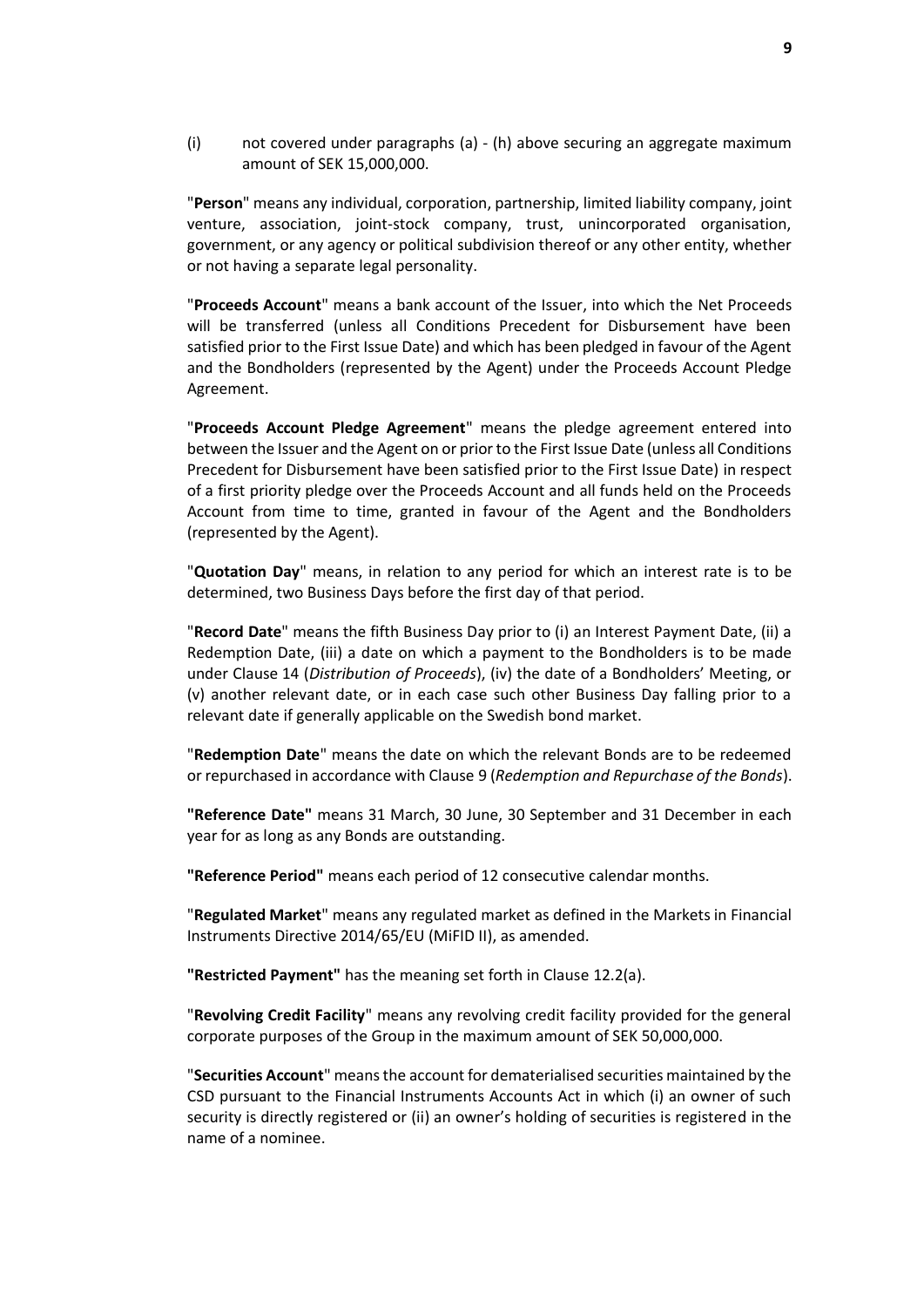"**Security**" means a mortgage, charge, pledge, lien, security assignment or other security interest securing any obligation of any Person, or any other agreement or arrangement having a similar effect.

**"Subordinated Debt"** means any subordinated loan made to the Issuer as debtor, if such loan:

- (a) according to the Subordination Agreement is subordinated to the obligations of the Issuer under the Finance Documents;
- (b) according to its terms has a final redemption date or, when applicable, early redemption dates or instalment dates which occur no less than twelve months after the Final Maturity Date; and
- (c) according to its terms yield only payment-in-kind interest and/or cash interest that is payable no less than twelve months after the Final Maturity Date.

#### "**STIBOR**" means:

- (a) the Stockholm interbank offered rate (STIBOR) administered by the Base Rate Administrator for Swedish Kronor and for a period equal to the relevant Interest Period, as displayed on page STIBOR= of the Refinitiv screen (or through such other system or on such other page as replaces the said system or page)) as of or around 11.00 a.m. on the Quotation Day;
- (b) if no rate as described in paragraph (a) is available for the relevant Interest Period, the rate determined by the Issuing Agent by linear interpolation between the two closest rates for STIBOR fixing, as displayed on page STIBOR= of the Refinitiv screen (or any replacement thereof) as of or around 11.00 a.m. on the Quotation Day for Swedish Kronor;
- (c) if no rate as described in paragraph (a) or (b) is available for the relevant Interest Period, the arithmetic mean of the Stockholm interbank offered rates (rounded upwards to four decimal places) as supplied to the Issuing Agent at its request quoted by the Reference Banks for deposits of SEK 100,000,000 for the relevant period; or
- (d) if no rate as described in paragraph (a) or (b) is available for the relevant Interest Period and no quotation is available pursuant to paragraph (c), the interest rate which according to the reasonable assessment of the Issuing Agent best reflects the interest rate for deposits in Swedish Kronor offered in the Stockholm interbank market for the relevant period, and

if any such rate is below zero, STIBOR will be deemed to be zero.

**"Subordination Agreement"** means any subordination agreement entered into between, amongst others, the Issuer, the Agent and any creditor providing Subordinated Debt.

**"Subsequent Bond Issue"** has the meaning set forth in Claus[e 2\(e\).](#page-14-2)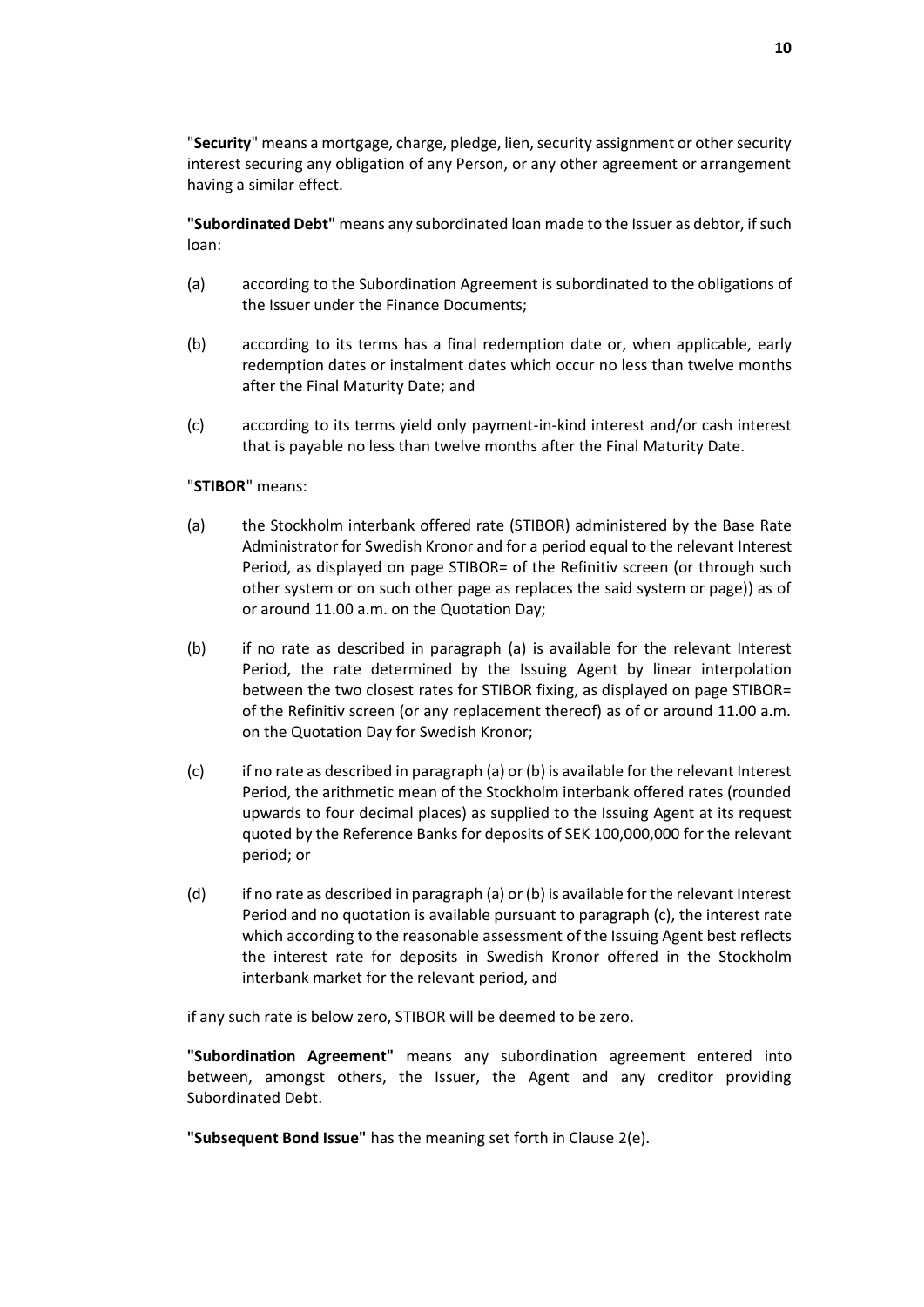"**Subsequent Bonds**" means any Bonds issued after the First Issue Date on one or more occasions.

"**Subsidiary**" means, in respect of which such Person, directly or indirectly:

- (a) owns shares or ownership rights representing more than 50 per cent. of the total number of votes held by the owners;
- (b) otherwise controls more than 50 per cent. of the total number of votes held by the owners; or
- (c) has the power to appoint and remove all, or the majority of, the members of the board of directors or other governing body.

"**Swedish Kronor**" and "**SEK**" means the lawful currency of Sweden.

"**Total Nominal Amount**" means the total aggregate Nominal Amount of the Bonds outstanding at the relevant time.

**"Transaction Costs"** means all fees, costs and expenses, stamp, registration and other taxes incurred by the Issuer or any other member of the Group in connection with a Bond Issue, the Revolving Credit Facility and the listing of the Bonds.

"**Written Procedure**" means the written or electronic procedure for decision making among the Bondholders in accordance with Clause [17](#page-33-1) (*[Written Procedure](#page-33-1)*).

### **1.2 Construction**

- (a) Unless a contrary indication appears, any reference in these Terms and Conditions to:
	- (i) "**assets**" includes present and future properties, revenues and rights of every description;
	- (ii) any agreement or instrument is a reference to that agreement or instrument as supplemented, amended, novated, extended, restated or replaced from time to time;
	- (iii) a "**regulation**" includes any regulation, rule or official directive, request or guideline (whether or not having the force of law) of any governmental, intergovernmental or supranational body, agency, department or regulatory, self-regulatory or other authority or organisation;
	- (iv) an Event of Default is continuing if it has not been remedied or waived;
	- (v) a provision of law is a reference to that provision as amended or reenacted; and
	- (vi) a time of day is a reference to Stockholm time.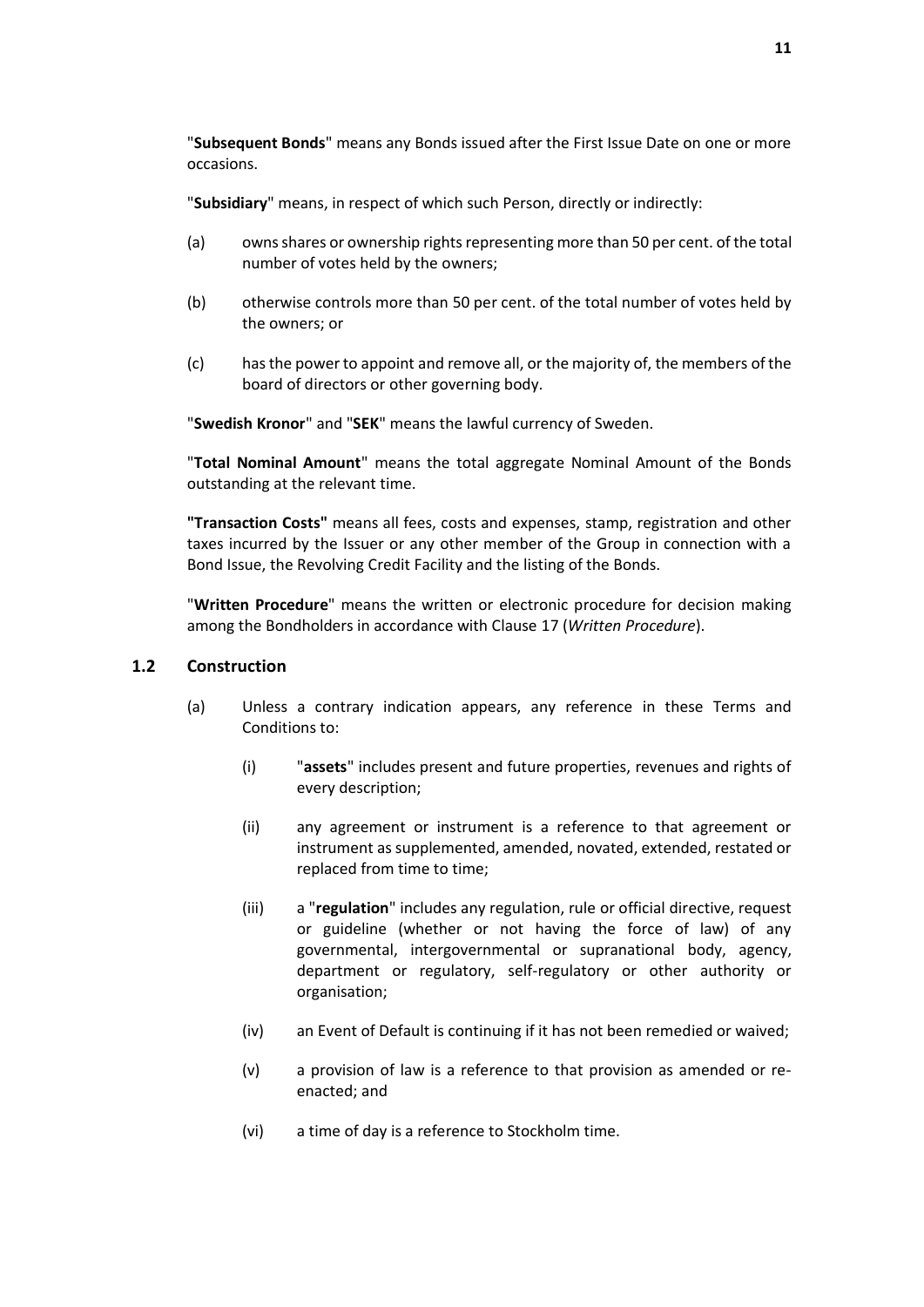- (b) When ascertaining whether a limit or threshold specified in Swedish Kronor has been attained or broken, an amount in another currency shall be counted on the basis of the rate of exchange for such currency against Swedish Kronor for the previous Business Day, as published by the Swedish Central Bank (Sw. *Riksbanken*) on its website (www.riksbank.se). If no such rate is available, the most recently published rate shall be used instead.
- (c) A notice shall be deemed to be sent by way of press release if it is made available to the public within Sweden promptly and in a non-discriminatory manner.
- (d) No delay or omission of the Agent or of any Bondholder to exercise any right or remedy under the Finance Documents shall impair or operate as a waiver of any such right or remedy.
- (e) The privacy notice and any other information contained in this document before the table of contents section do not form part of these Terms and Conditions and may be updated without the consent of the Bondholders and the Agent.

### <span id="page-14-3"></span><span id="page-14-0"></span>**2. Status of the Bonds**

- (a) The Bonds are denominated in Swedish Kronor and each Bond is constituted by these Terms and Conditions. The Issuer undertakes to make payments in relation to the Bonds and to comply with these Terms and Conditions.
- (b) By subscribing for Bonds, each initial Bondholder agrees that the Bonds shall benefit from and be subject to the Finance Documents and by acquiring Bonds, each subsequent Bondholder confirms such agreement.
- <span id="page-14-1"></span>(c) The nominal amount of each Initial Bond is SEK 1,250,000 (the "**Nominal Amount**"). The maximum total nominal amount of the Initial Bonds is SEK 1,200,000,000. All Initial Bonds are issued on a fully paid basis at an issue price of 100 per cent. of the Nominal Amount.
- (d) The minimum permissible investment in a Bond Issue is SEK 1,250,000.
- <span id="page-14-2"></span>(e) Provided that the Incurrence Test is met (tested on a *pro forma* basis), the Issuer may, at one or several occasions, issue Subsequent Bonds (each such issue, a "**Subsequent Bond Issue**"). Subsequent Bonds shall benefit from and be subject to the Finance Documents, and, for the avoidance of doubt, the ISIN, the Interest Rate, the Nominal Amount and the Final Maturity Date applicable to the Initial Bonds shall apply to Subsequent Bonds. The price of the Subsequent Bonds may be set at a discount or at a premium compared to the Nominal Amount. The maximum total nominal amount of the Bonds (the Initial Bonds and all Subsequent Bonds) may not exceed SEK 2,400,000,000 unless a consent from the Bondholders is obtained in accordance with Clause [15\(e\)\(i\).](#page-31-0) Each Subsequent Bond shall entitle its holder to Interest in accordance with Clause [8\(a\),](#page-18-3) and otherwise have the same rights as the Initial Bonds.
- <span id="page-14-4"></span>(f) The Bonds constitute direct, unconditional, unsubordinated and unsecured obligations of the Issuer and shall at all times rank (i) without any preference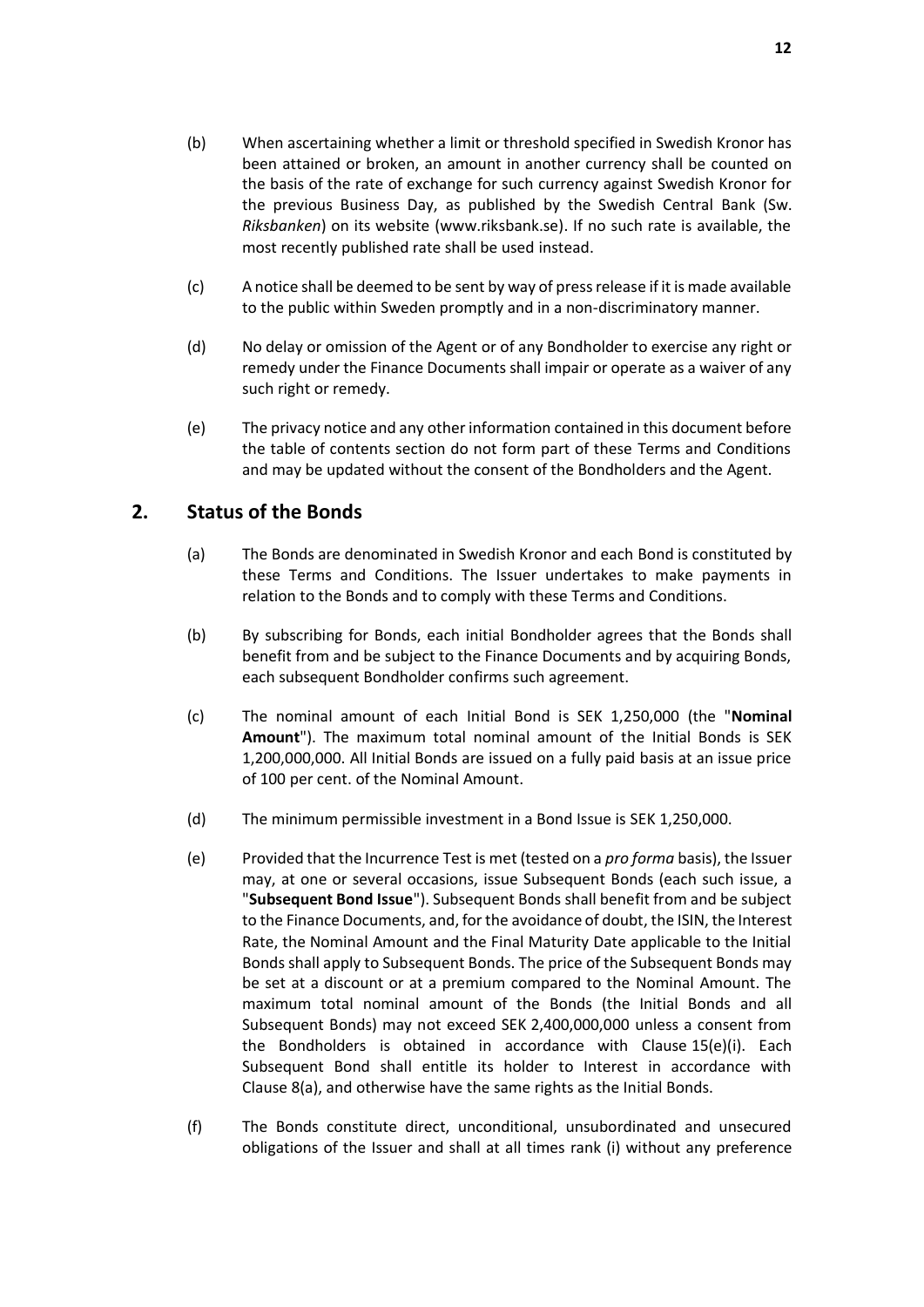among them and (ii) at least *pari passu* with all direct, unconditional, unsubordinated and unsecured obligations of the Issuer, except those obligations which are mandatorily preferred by law.

- (g) The Bonds are freely transferable but the Bondholders may be subject to purchase or transfer restrictions with regard to the Bonds, as applicable, under local laws to which a Bondholder may be subject. Each Bondholder must ensure compliance with such restrictions at its own cost and expense.
- <span id="page-15-3"></span>(h) No action is being taken in any jurisdiction that would or is intended to permit a public offering of the Bonds or the possession, circulation or distribution of any document or other material relating to the Issuer or the Bonds in any jurisdiction other than Sweden, where action for that purpose is required. Each Bondholder must inform itself about, and observe, any applicable restrictions to the transfer of material relating to the Issuer or the Bonds.

### <span id="page-15-0"></span>**3. Use of Proceeds**

The proceeds from any Bond Issue shall be used to:

- (a) finance acquisitions, capital expenditure and operational expenditure; and
- (b) finance Transaction Costs.

### <span id="page-15-1"></span>**4. Conditions Precedent**

- (a) The payment of the Net Proceeds from the Initial Bond Issue to the Proceeds Account (if any) is subject to the Agent having received documents and evidence of the Proceeds Account Pledge Agreement being duly executed and perfected.
- <span id="page-15-2"></span>(b) The payment of the Net Proceeds from the Initial Bond Issue to the Issuer is subject to the Agent being satisfied it has received the following from the Issuer:
	- (i) constitutional documents and corporate resolutions (approving the relevant Finance Documents and authorising a signatory/-ies to execute the Finance Documents) for the Issuer and each other party to a Finance Document (other than the Agent), together constituting evidence that the Finance Documents have been duly executed;
	- (ii) copies of the Finance Documents, duly executed; and
	- (iii) an agreed form Compliance Certificate.
- (c) The Agent may assume that the documentation and evidence delivered to it pursuant to Clause [4\(b\)](#page-15-2) is accurate, legally valid, enforceable, correct, true and complete unless it has actual knowledge to the contrary and the Agent does not have to verify or assess the contents of any such documentation. The Agent does not have any obligation to review the documentation and evidence referred to in Clause [4\(b\)](#page-15-2) above from a legal or commercial perspective of the Bondholders.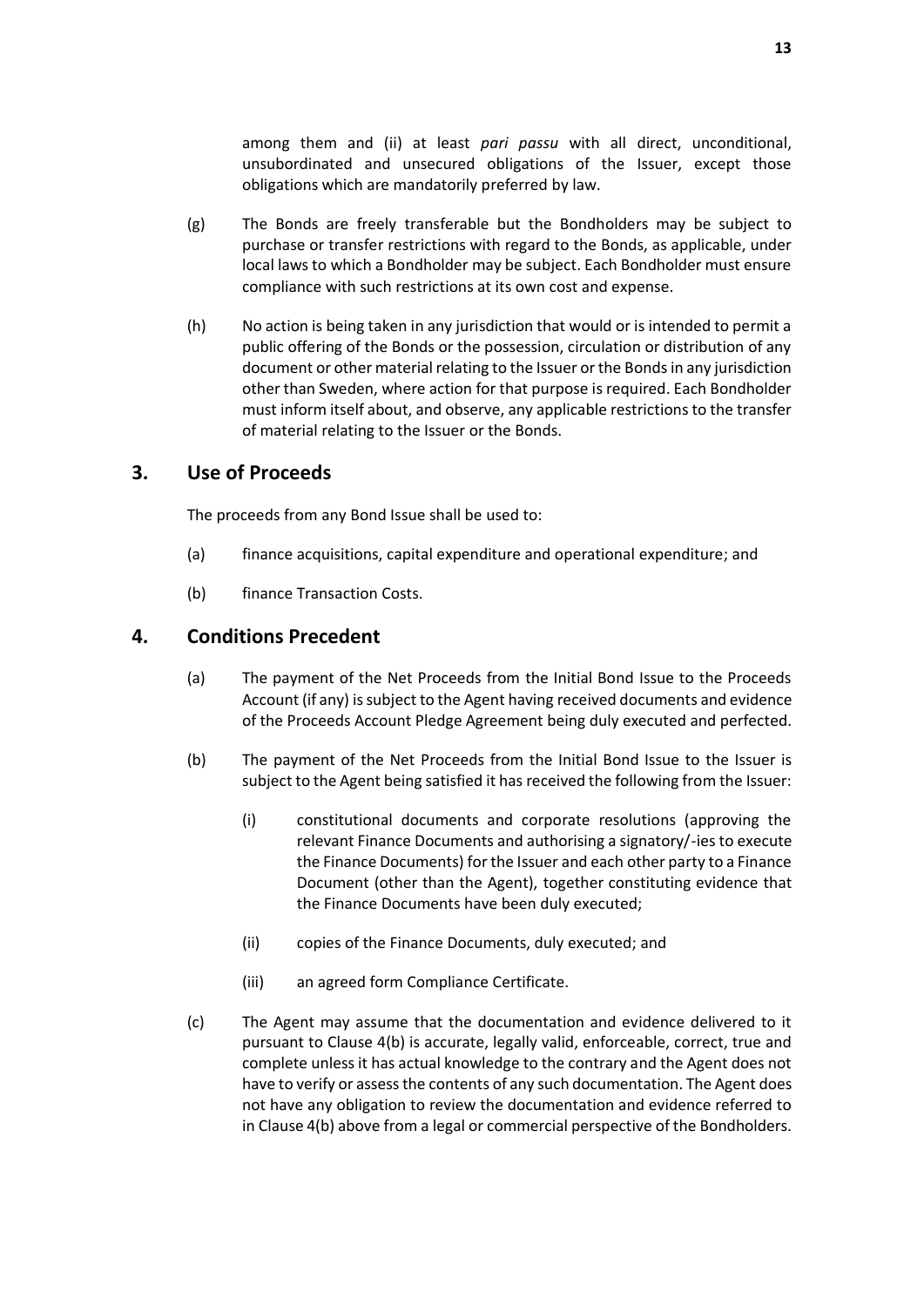- (d) When the conditions precedent for disbursement set out in Clause [4\(b\)](#page-15-2) have been received to the satisfaction of the Agent (acting reasonably), the Agent shall instruct the bank (with which the Issuer holds the Proceeds Account) to transfer the funds from the Proceeds Account or (if applicable) the Issuing Agent to transfer the funds to the Issuer for the purpose set out in Clause [3](#page-15-0) (*[Use of](#page-15-0)  [Proceeds](#page-15-0)*), and the Agent shall thereafter or in connection therewith release the pledge over the Proceeds Account (if relevant).
- <span id="page-16-1"></span>(e) If the conditions precedent for disbursement set out in Clause [4\(b\)](#page-15-2) have not been fulfilled to the satisfaction of the Agent (acting reasonably) or waived by the Agent within 60 Business Days from the First Issue Date, the Issuer shall repurchase all Bonds at a price equal to 100 per cent. of the Nominal Amount together with any accrued Interest. Any funds distributed by the Agent to the Bondholders in accordance with the Proceeds Account Pledge Agreement shall be deemed to be paid by the Issuer for the redemption under this Clause [4\(e\).](#page-16-1) Any shortfall shall be covered by the Issuer. The repurchase date shall fall no later than 30 Business Days after the ending of the 60 Business Days period referred to above.

### <span id="page-16-0"></span>**5. Bonds in Book-Entry Form**

- (a) The Bonds will be registered for the Bondholders on their respective Securities Accounts and no physical notes will be issued. Accordingly, the Bonds will be registered in accordance with the Financial Instruments Accounts Act. Registration requests relating to the Bonds shall be directed to an Account Operator.
- (b) Those who according to assignment, Security, the provisions of the Swedish Children and Parents Code (Sw. *föräldrabalken (1949:381)*), conditions of will or deed of gift or otherwise have acquired a right to receive payments in respect of a Bond shall register their entitlements to receive payment in accordance with the Financial Instruments Accounts Act.
- (c) The Issuer (and the Agent when permitted under the CSD's applicable regulations) shall be entitled to obtain information from the debt register (Sw. *skuldbok*) kept by the CSD in respect of the Bonds. At the request of the Agent, the Issuer shall promptly obtain such information and provide it to the Agent.
- (d) For the purpose of or in connection with any Bondholders' Meeting or any Written Procedure, the Issuing Agent shall be entitled to obtain information from the debt register kept by the CSD in respect of the Bonds.
- (e) The Issuer shall issue any necessary power of attorney to such Persons employed by the Agent, as notified by the Agent, in order for such individuals to independently obtain information directly from the debt register kept by the CSD in respect of the Bonds. The Issuer may not revoke any such power of attorney unless directed by the Agent or unless consent thereto is given by the Bondholders.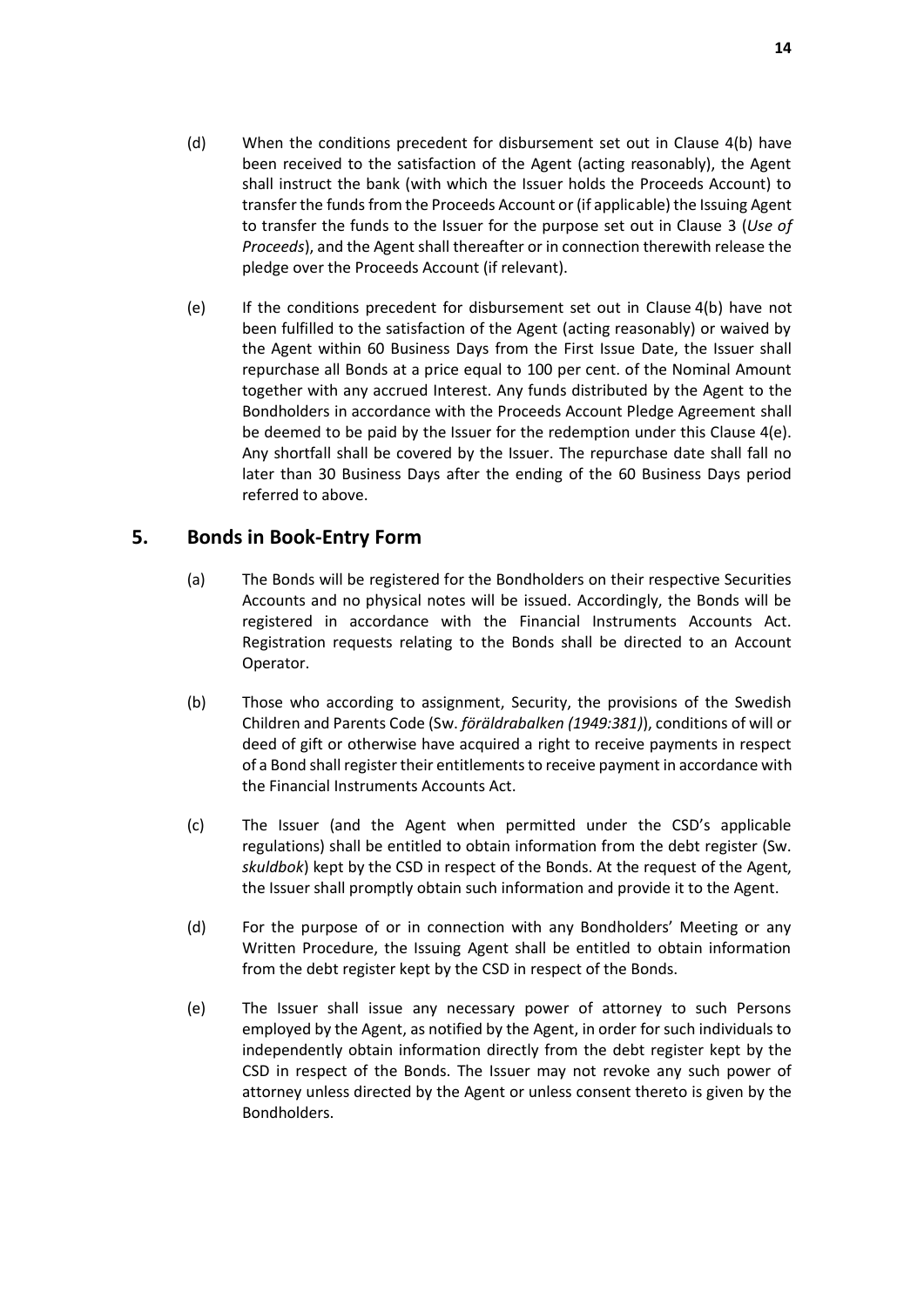# <span id="page-17-0"></span>**6. Right to Act on Behalf of a Bondholder**

- (a) If any Person other than a Bondholder wishes to exercise any rights under the Finance Documents, it must obtain a power of attorney or other proof of authorisation from the Bondholder or a successive, coherent chain of powers of attorney or proofs of authorisation starting with the Bondholder and authorising such Person.
- <span id="page-17-2"></span>(b) A Bondholder may issue one or several powers of attorney or other authorisation to third parties to represent it in relation to some or all of the Bonds held by it. Any such representative may act independently under the Finance Documents in relation to the Bonds for which such representative is entitled to represent the Bondholder and may further delegate its right to represent the Bondholder by way of a further power of attorney.
- (c) The Agent shall only have to examine the face of a power of attorney or other proof of authorisation that has been provided to it pursuant to Clause [6\(b\)](#page-17-2) and may assume that it has been duly authorised, is valid, has not been revoked or superseded and that it is in full force and effect, unless otherwise is apparent from its face.

# <span id="page-17-3"></span><span id="page-17-1"></span>**7. Payments in Respect of the Bonds**

- (a) Any payment or repayment under the Finance Documents, or any amount due in respect of a repurchase of any Bonds, shall be made to such Person who is registered as a Bondholder on the Record Date prior to an Interest Payment Date or other relevant due date, or to such other Person who is registered with the CSD on such date as being entitled to receive the relevant payment, repayment or repurchase amount.
- (b) If a Bondholder has registered, through an Account Operator, that principal, interest or any other payment shall be deposited in a certain bank account, such deposits will be effected by the CSD on the relevant payment date. Should the CSD, due to a delay on behalf of the Issuer or some other obstacle, not be able to effect payments as aforesaid, the Issuer shall procure that such amounts are paid as soon as possible after such obstacle has been removed.
- (c) If, due to any obstacle for the CSD, the Issuer cannot make a payment or repayment, such payment or repayment may be postponed until the obstacle has been removed. Interest shall accrue without any default interest in accordance with Clause [8\(d\)](#page-18-5) during such postponement.
- (d) If payment or repayment is made in accordance with this Clause [7,](#page-17-1) the Issuer and the CSD shall be deemed to have fulfilled their obligation to pay, irrespective of whether such payment was made to a Person not entitled to receive such amount.
- (e) The Issuer is not liable to gross-up any payments under the Finance Documents by virtue of any withholding tax, public levy or the similar.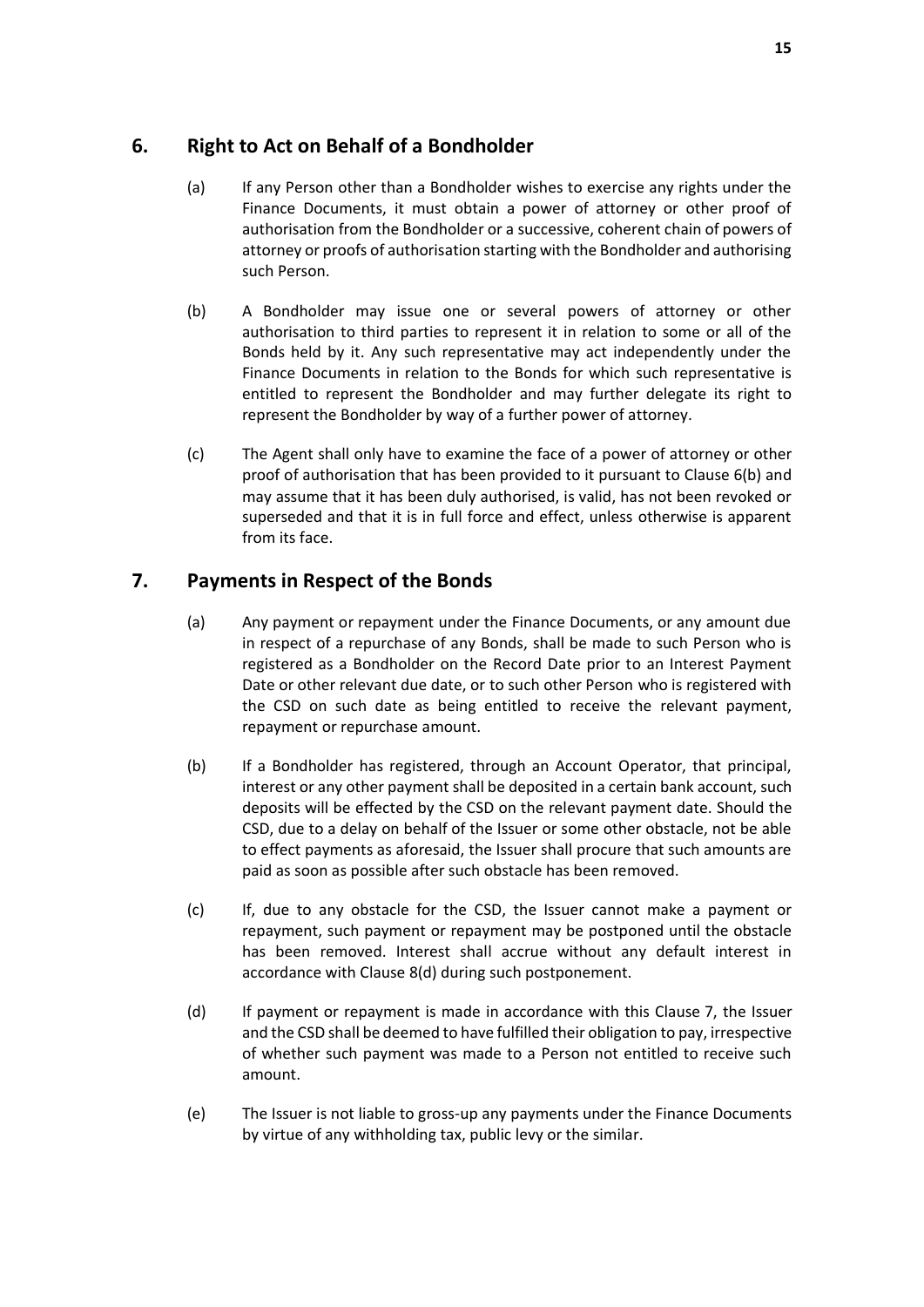### <span id="page-18-3"></span><span id="page-18-0"></span>**8. Interest**

- (a) Each Initial Bond carries Interest at the Interest Rate from (but excluding) the First Issue Date up to (and including) the relevant Redemption Date. Any Subsequent Bond will carry Interest at the Interest Rate from (but excluding) the Interest Payment Date falling immediately prior to its issuance (or the First Issue Date if there is no such Interest Payment Date) up to (and including) the relevant Redemption Date.
- (b) Interest accrues during an Interest Period. Payment of Interest in respect of the Bonds shall be made to the Bondholders on each Interest Payment Date for the preceding Interest Period.
- <span id="page-18-4"></span>(c) Interest shall be calculated on the basis of the actual number of days in the Interest Period in respect of which payment is being made divided by 360 (actual/360-days basis).
- <span id="page-18-5"></span>(d) If the Issuer fails to pay any amount payable by it on its due date, default interest shall accrue on the overdue amount from (but excluding) the due date up to (and including) the date of actual payment at a rate which is two per cent. higher than the Interest Rate. Accrued default interest shall not be capitalised. No default interest shall accrue where the failure to pay was solely attributable to the Agent or the CSD, in which case the Interest Rate shall apply instead.

# <span id="page-18-1"></span>**9. Redemption and Repurchase of the Bonds**

### **9.1 Redemption at maturity**

The Issuer shall redeem all, but not only some, of the outstanding Bonds in full on the Final Maturity Date with an amount per Bond equal to the Nominal Amount together with accrued but unpaid Interest. If the Final Maturity Date is not a Business Day, then the redemption shall occur on the first following Business Day.

### **9.2 Issuer's purchase of Bonds**

The Issuer may, subject to applicable law, at any time and at any price purchase Bonds on the market or in any other way. The Bonds held by the Issuer may at the Issuer's discretion be retained or sold but not cancelled (other than in connection with a total redemption of all Bonds).

### <span id="page-18-6"></span><span id="page-18-2"></span>**9.3 Voluntary total redemption (call option)**

- <span id="page-18-7"></span>(a) The Issuer may redeem all, but not only some, of the outstanding Bonds in full:
	- (i) any time from and including the First Issue Date to, but excluding, the first Business Day falling 18 months after the First Issue Date at an amount per Bond equal to 103.75 per cent. of the Nominal Amount plus the remaining interest payments, calculated in accordance with Clause [9.3\(c\),](#page-19-0) up to, and including, the first Business Day falling 18 months after the First Issue Date, together with accrued but unpaid Interest;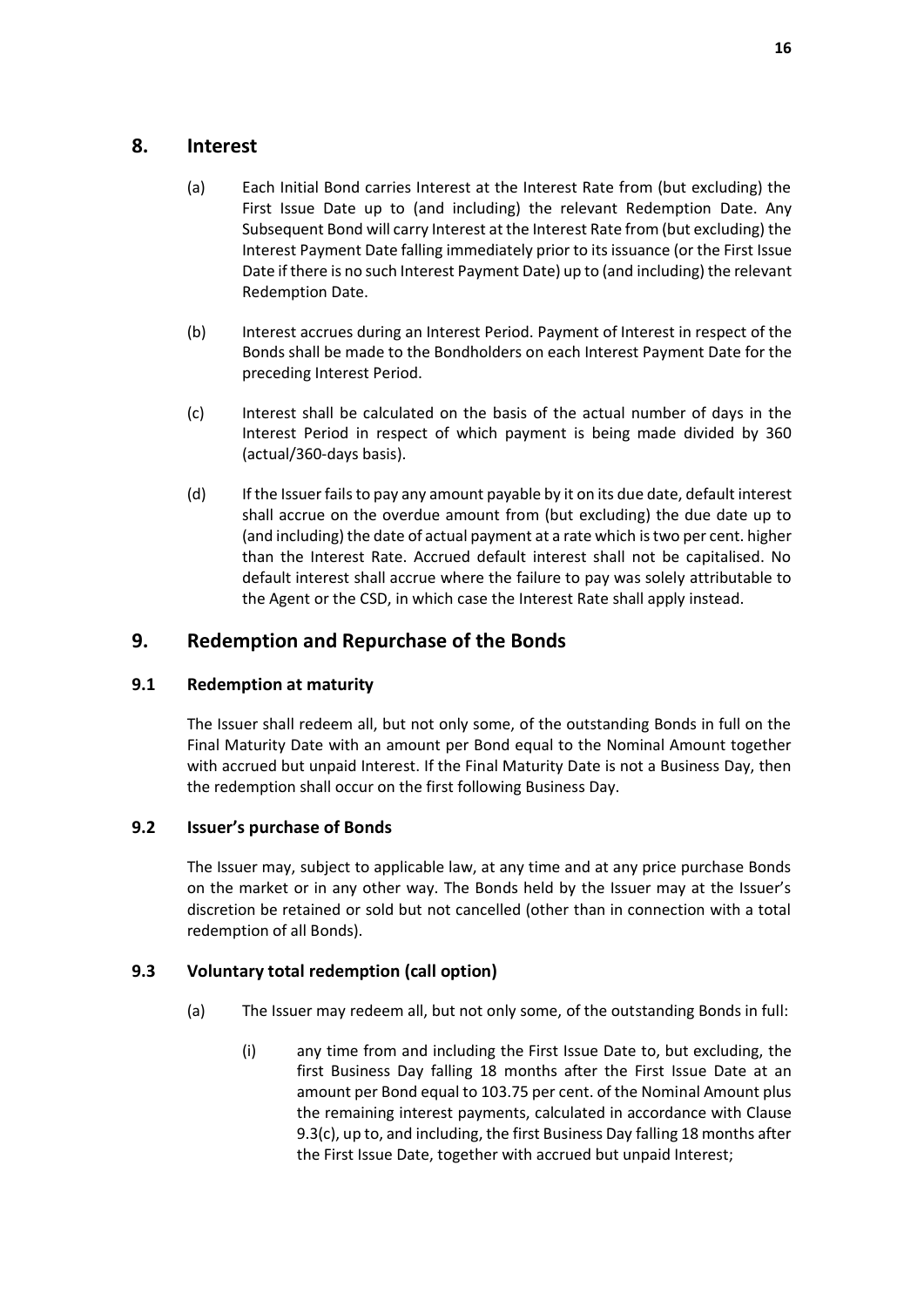- <span id="page-19-3"></span>(ii) any time from and including the first Business Day falling 18 months after the First Issue Date to, but excluding, the first Business Day falling 24 months after the First Issue Date at an amount per Bond equal to 103.75 per cent. of the Nominal Amount, together with accrued but unpaid Interest;
- (iii) any time from and including the first Business Day falling 24 months after the First Issue Date to, but excluding, the first Business Day falling 30 months after the First Issue Date at an amount per Bond equal to 102.25 per cent. of the Nominal Amount, together with accrued but unpaid Interest; and
- (iv) any time from and including the first Business Day falling 30 months after the First Issue Date to, but excluding, the Final Maturity Date at an amount per Bond equal to 100.75 per cent. of the Nominal Amount, together with accrued but unpaid Interest.
- (b) Redemption in accordance with Clause [9.3\(a\)](#page-18-6) shall be made by the Issuer giving not less than 15 Business Days' notice to the Bondholders and the Agent. The notice shall specify the Redemption Date and also the Record Date on which a person shall be registered as a Bondholder to receive the amounts due on such Redemption Date. Any such notice is irrevocable but may, at the Issuer's discretion, contain one or more conditions precedent. Upon expiry of such notice and the fulfilment of the conditions precedent (if any), the Issuer is bound to redeem the Bonds in full at the applicable amounts.
- <span id="page-19-0"></span>(c) For the purpose of calculating the remaining interest payments pursuant to Claus[e 9.3\(a\)\(i\)](#page-18-7) it shall be assumed that the Interest Rate for the period from the relevant record date to the First Issue Date will be equal to the Interest Rate in effect on the date on which notice of redemption is given to the Bondholders. The relevant record date shall be agreed upon between the Issuer, the CSD and the Agent in connection with such repayment.

### <span id="page-19-2"></span>**9.4 Mandatory repurchase due to a Change of Control Event and Listing Failure Event (put option)**

- <span id="page-19-1"></span>(a) Upon the occurrence of a Change of Control Event and/or Listing Failure Event each Bondholder shall have the right to request that all, or some only, of its Bonds be repurchased at a price per Bond equal to 101 per cent. of the Nominal Amount together with accrued but unpaid Interest, during a period of 40 Business Days following a notice from the Issuer of the Change of Control Event and/or Listing Failure Event pursuant to Clause [10.1\(f\)](#page-21-0) (after which time period such rights lapse). However, such period may not start earlier than upon the occurrence of the Change of Control Event and/or Listing Failure Event.
- (b) The notice from the Issuer pursuant to Clause [10.1\(f\)](#page-21-0) shall specify the repurchase date and include instructions about the actions that a Bondholder needs to take if it wants Bonds held by it to be repurchased. If a Bondholder has so requested, and acted in accordance with the instructions in the notice from the Issuer, the Issuer shall repurchase the relevant Bonds and the repurchase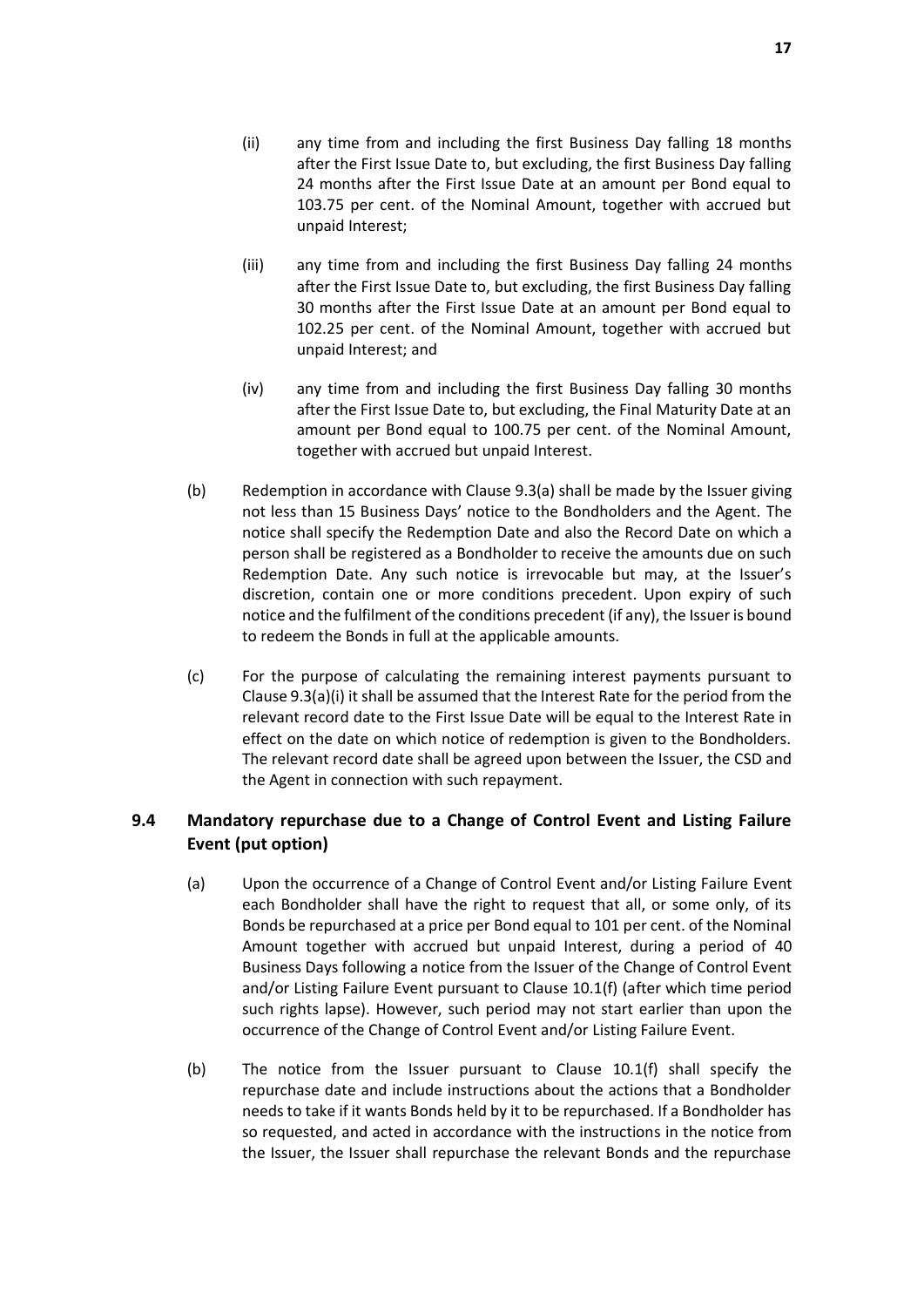amount shall fall due on the repurchase date specified in the notice given by the Issuer pursuant to Claus[e 10.1\(f\).](#page-21-0) The repurchase date must fall no later than 40 Business Days after the end of the period referred to in Clause [9.4\(a\).](#page-19-1)

- (c) The Issuer shall comply with the requirements of any applicable securities laws or regulations in connection with the repurchase of Bonds. To the extent that the provisions of such laws and regulations conflict with the provisions in this Clause [9.4,](#page-19-2) the Issuer shall comply with the applicable securities laws and regulations and will not be deemed to have breached its obligations under this Clause [9.4](#page-19-2) by virtue of the conflict.
- (d) Any Bonds repurchased by the Issuer pursuant to this Clause [9.4](#page-19-2) may at the Issuer's discretion be retained or sold but not cancelled (other than in connection with a total redemption of all Bonds).

### <span id="page-20-0"></span>**10. Information to Bondholders**

#### <span id="page-20-4"></span><span id="page-20-3"></span>**10.1 Information from the Issuer**

- <span id="page-20-2"></span><span id="page-20-1"></span>(a) The Issuer shall make the following information available in the English language by publication on the website of the Issuer:
	- (i) as soon as the same become available, but in any event within four months after the end of each financial year, the annual audited consolidated financial statements of the Group including a profit and loss account, a balance sheet, a cash flow statement and management commentary or report from the Issuer's board of directors;
	- (ii) as soon as the same become available, but in any event within two months after the end of each quarter of its financial year, the quarterly unaudited consolidated reports or the year-end report (Sw. *bokslutskommuniké*) (as applicable) including a profit and loss account, a balance sheet, a cash flow statement and management commentary or report from the Issuer's board of directors; and
	- (iii) any other information required by the Swedish Securities Markets Act (Sw. *lag (2007:528) om värdepappersmarknaden*) and the rules and regulations of the Regulated Market and/or MTF on which the Bonds are admitted to trading.
- (b) The Issuer shall procure that the Group's quarterly unaudited consolidated report for the financial quarter ending 30 June each year and to be delivered pursuant to paragraph [\(a\)\(ii\)](#page-20-2) above shall be reviewed (Sw. *översiktligt granskad*) by the Group's auditor.
- (c) When the Bonds have been listed on a Regulated Market the information set out in Clause [10.1\(a\)](#page-20-3) shall also be made available by way of press release.
- (d) The reports referred to in Clause  $10.1(a)(i)$  and Clause  $10.1(a)(ii)$  shall be prepared in accordance with IFRS.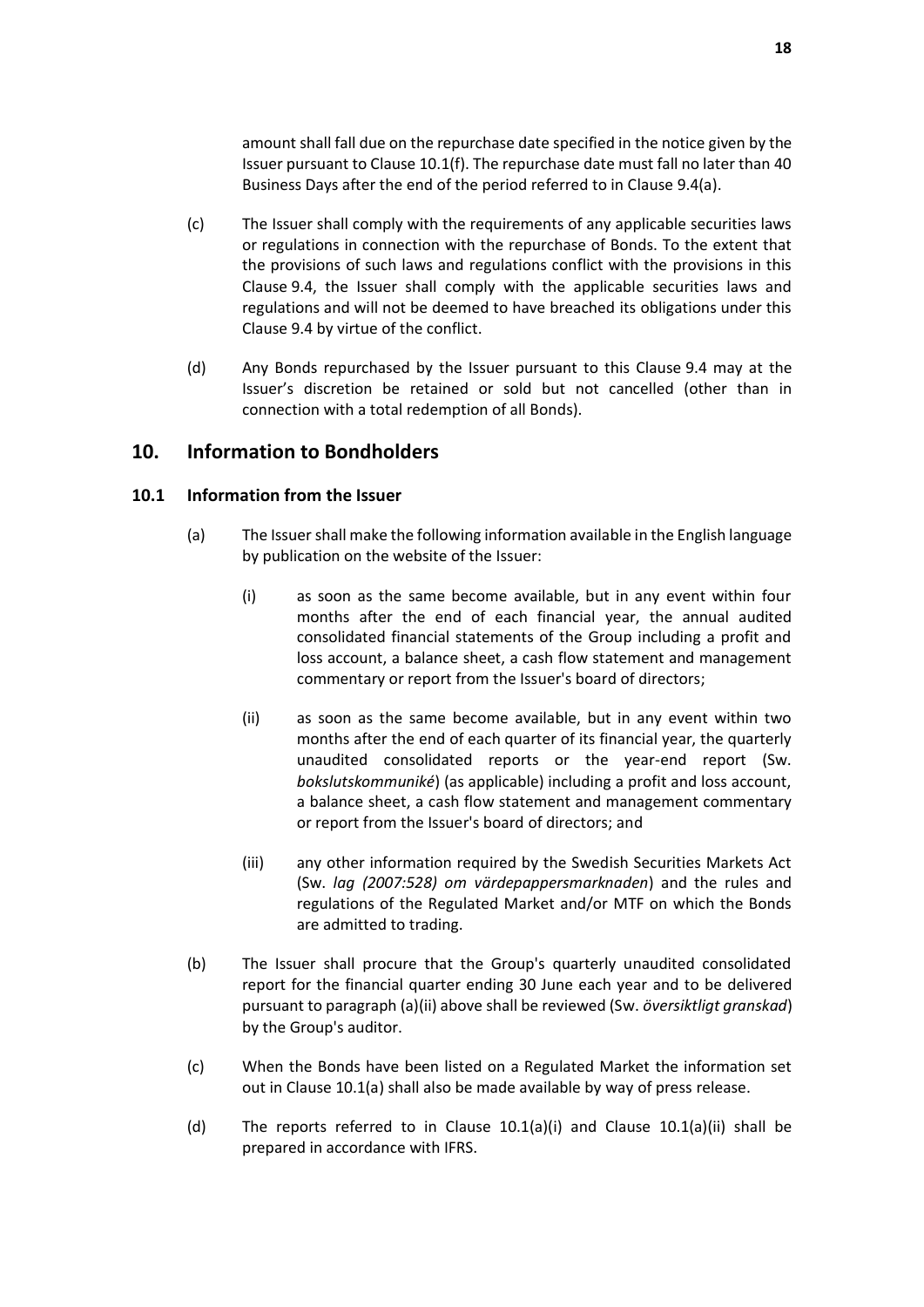- (e) When the financial statements and other information are made available to the Bondholders pursuant to Clause [10.1\(a\),](#page-20-3) the Issuer shall send copies of such financial statements and other information to the Agent.
- <span id="page-21-0"></span>(f) The Issuer shall promptly notify the Agent and the Bondholders upon becoming aware of the occurrence of a Change of Control Event and/or Listing Failure Event and shall provide the Agent with such further information as the Agent may request (acting reasonably) following receipt of such notice. A notice regarding a Change of Control Event may be given in advance of the occurrence of a Change of Control Event, conditioned upon the occurrence of such Change of Control Event, if a definitive agreement is in place providing for a Change of Control Event.
- (g) The Issuer shall promptly notify the Agent (with full particulars) upon becoming aware of the occurrence of any event or circumstance which constitutes an Event of Default, or any event or circumstance which would (with the expiry of a grace period, the giving of notice, the making of any determination or any combination of any of the foregoing) constitute an Event of Default, and shall provide the Agent with such further information as it may reasonably request in writing following receipt of such notice. Should the Agent not receive such information, the Agent is entitled to assume that no such event or circumstance exists or can be expected to occur, provided that the Agent does not have actual knowledge of such event or circumstance.
- <span id="page-21-1"></span>(h) The Issuer shall submit a duly executed Compliance Certificate to the Agent:
	- (i) in connection with the testing of the Incurrence Test;
	- (ii) in connection with that a Financial Report is made available; and
	- (iii) at the Agent's request, within 20 Business Days from such request.
- (i) The Agent may assume that any information provided by the Issuer in the Compliance Certificate delivered pursuant to paragrap[h \(h\)](#page-21-1) above is correct, and the Agent shall not be responsible or liable for the adequacy, accuracy or completeness of such information.
- (j) The Issuer is only obliged to inform the Agent according to this Clause [10.1](#page-20-4) if informing the Agent would not conflict with any applicable laws or, when the Bonds are listed, the Issuer's registration contract with the Regulated Market or MTF (as applicable). If such a conflict would exist pursuant to the listing contract with the Regulated Market or MTF (as applicable) or otherwise, the Issuer shall however be obliged to either seek approval from the Regulated Market or MTF (as applicable) or undertake other reasonable measures, including entering into a non-disclosure agreement with the Agent, in order to be able to timely inform the Agent according to this Claus[e 10.1.](#page-20-4)

### **10.2 Information from the Agent**

(a) Subject to applicable laws, regulations and the restrictions of a non-disclosure agreement entered into by the Agent in accordance with Clause [10.2\(b\),](#page-22-2) the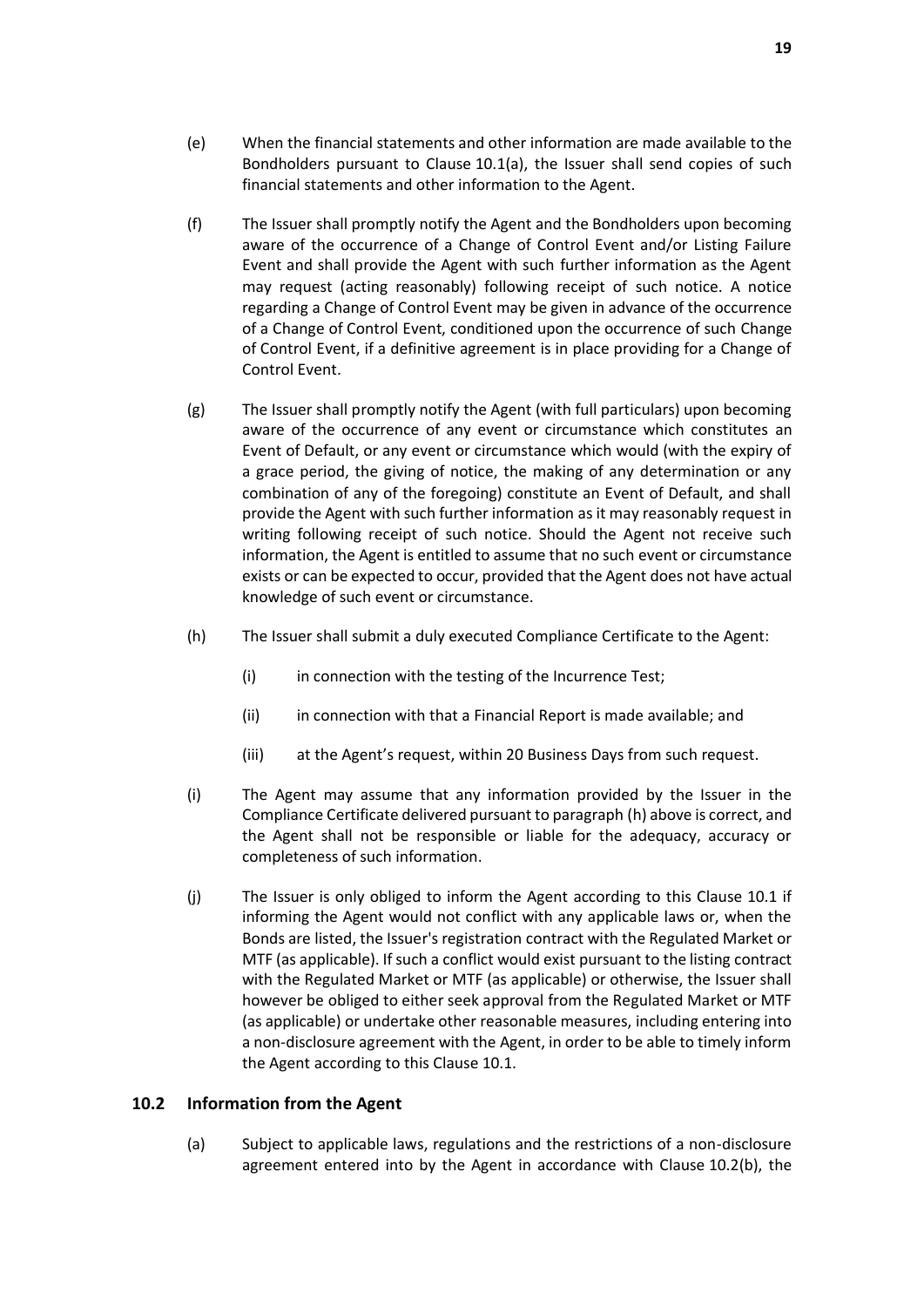Agent is entitled to disclose to the Bondholders any event or circumstance directly or indirectly relating to the Issuer or the Bonds. Notwithstanding the foregoing, the Agent may if it considers it to be beneficial to the interests of the Bondholders delay disclosure or refrain from disclosing certain information other than in respect of an Event of Default that has occurred and is continuing.

<span id="page-22-2"></span>(b) If a committee representing the Bondholders' interests under the Finance Documents has been appointed by the Bondholders in accordance with Clause [15](#page-30-0) (*[Decisions by Bondholders](#page-30-0)*), the members of such committee may agree with the Issuer not to disclose information received from the Issuer, provided that it, in the reasonable opinion of such members, is beneficial to the interests of the Bondholders. The Agent shall be a party to such agreement and receive the same information from the Issuer as the members of the committee.

#### <span id="page-22-3"></span>**10.3 Publication of Finance Documents**

- (a) The latest version of these Terms and Conditions (including any documents amending these Terms and Conditions) shall be available on the websites of the Issuer and the Agent.
- (b) The latest version of the Finance Documents shall be available to the Bondholders at the office of the Agent during the Agent's normal business hours.

### <span id="page-22-0"></span>**11. Financial Undertakings**

#### <span id="page-22-1"></span>**11.1 Maintenance Covenants**

The Issuer shall ensure that:

- (a) the Minimum Cash and Liquid Securities at all times is at least:
	- (i) from (and including) the First Issue Date until (and including) the date falling 24 months after the First Issue Date, SEK 250,000,000; and
	- (ii) (ii) from (but excluding) the date falling 24 months after First Issue Date until (and including) the Final Maturity Date, SEK 500,000,000; and
- (b) the ratio of Net Interest Bearing Debt to Net Asset Value (expressed as a percentage) is not greater than 30 per cent.

### **11.2 Testing of the Maintenance Covenants**

The Maintenance Covenants shall be calculated in accordance with the Accounting Principles applicable to the Issuer and tested by reference to each of the Financial Reports on each Reference Date with respect to the Reference Period ending on such Reference Date. The first test date shall be 31 March 2022.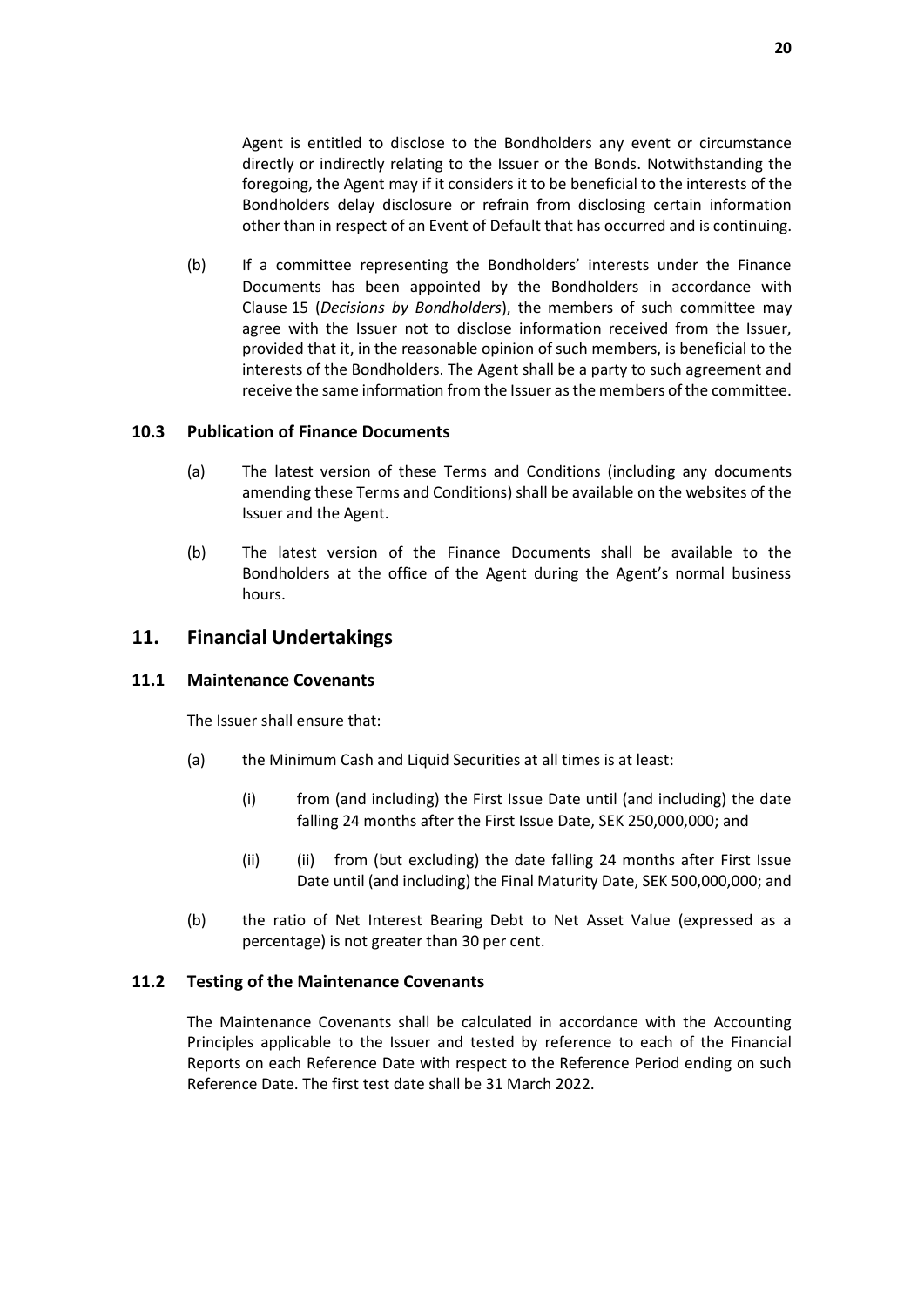### <span id="page-23-1"></span>**11.3 Equity Cure**

- (a) If there is a breach of any of the Maintenance Covenants, no Event of Default will occur if, within 30 Business Days of the earlier of (i) a delivery of the relevant Compliance Certificate evidencing that breach and (ii) the date when such Compliance Certificate should have been delivered in accordance with the Terms and Conditions, the Issuer has received, in an amount sufficient to ensure compliance with the relevant Maintenance Covenant, as at the relevant Reference Date, equity injection in the form of a share issue, an unconditional shareholder contribution or in the form of Subordinated Debt, in each case in the form of (i) cash (the "**Cash Cure Amount**") and/or (ii) Liquid Securities (the "**Liquid Securities Cure Amount**").
- (b) The calculation of the Minimum Cash and Liquid Securities shall be adjusted so that Cash for the Reference Period is increased with an amount equal to the Cash Cure Amount and Liquid Securities for the Reference Period is increased with an amount equal to the Liquid Securities Cure Amount.
- (c) If the Equity Cure is made via the deposit of a Cash Amount, the calculation of Net Interest Bearing Debt to Net Asset Value shall be adjusted so that the Net Interest Bearing Debt for the Reference Period is reduced with an amount equal to the Cash Amount. If the Equity Cure is made via the deposit of a Liquid Securities Cure Amount, the calculation of Net Interest Bearing Debt to Net Asset Value shall be adjusted so that the Net Asset Value for the Reference Period is increased with an amount equal to the Liquid Securities Cure Amount (including any Excess Amount).
- (d) No more than two Equity Cures are to be made over the life of the Bonds. Equity Cures may not be injected in respect of any consecutive calendar quarters.

### <span id="page-23-0"></span>**11.4 Incurrence Test**

The Incurrence Test is met if:

- (a) the ratio of Net Interest Bearing Debt to Net Asset Value (expressed as a percentage) is not greater than 20 per cent.; and
- (f) no Event of Default is continuing or would occur upon the incurrence of new Financial Indebtedness.

### **11.5 Testing of the Incurrence Test**

The ratio of Net Interest Bearing Debt to Net Asset Value for the purpose of the Incurrence Test shall be calculated as follows:

- (a) the calculation shall be made as per a testing date determined by the Issuer, falling no more than three months prior to the incurrence of the new Financial Indebtedness;
- (b) the amount of Net Interest Bearing Debt shall be measured on the relevant testing date so determined, adjusted for any events affecting such ratio after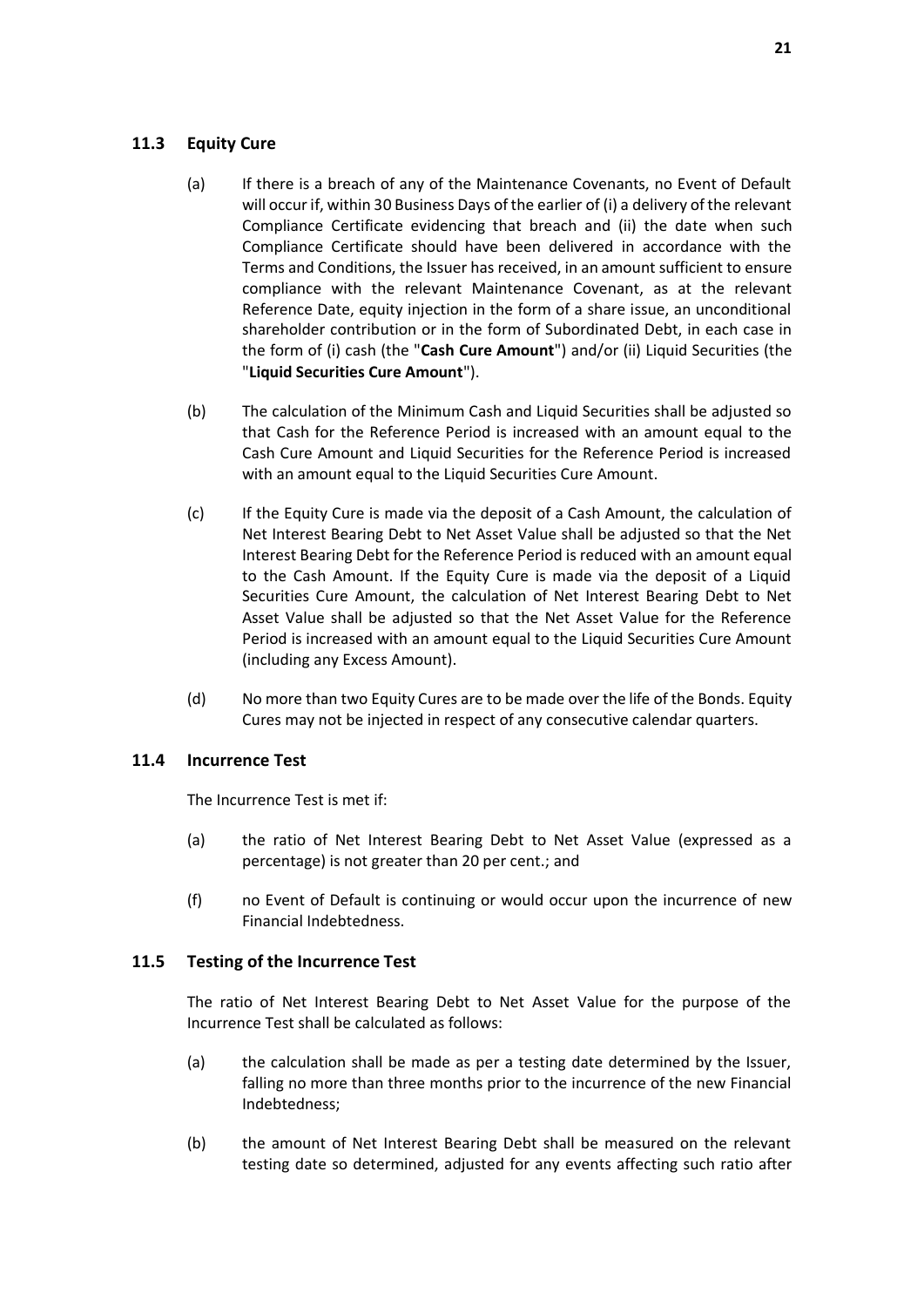such testing date and include the new Financial Indebtedness and exclude any Financial Indebtedness to the extent refinanced with the new Financial Indebtedness incurred (however, any cash balance resulting from the incurrence of any new Financial Indebtedness shall not reduce the Net Interest Bearing Debt); and

(c) the amount of Net Asset Value shall be measured on the relevant testing date so determined, adjusted for any events affecting such ratio after such testing date and the Net Asset Value of any entity to be acquired with the proceeds from new Financial Indebtedness shall be included, *pro forma*.

### <span id="page-24-0"></span>**12. General Undertakings**

#### **12.1 General**

The Issuer undertakes to (and shall, where applicable, procure that each other Group Company will) comply with the undertakings set out in this Clause [12](#page-24-0) for as long as any Bonds remain outstanding.

#### <span id="page-24-1"></span>**12.2 Distributions**

- <span id="page-24-2"></span>(a) The Issuer shall not, and shall procure that no other Group Company will:
	- (i) pay any dividend in respect of its shares;
	- (ii) repurchase or redeem any of its own shares;
	- (iii) redeem or reduce its share capital or other restricted or unrestricted equity with repayment to its shareholders;
	- (iv) repay any Subordinated Debt or pay any interest thereon;
	- (v) make any prepayments or repayments under any long-term debt ranking junior or *pari passu* with the Bonds;
	- (vi) grant any loans except in the ordinary course of business (for the avoidance of doubt, any loans to Investment Subsidiaries and management of an Investment Subsidiary shall be considered granted in the ordinary course of business); or
	- (vii) make any other similar distribution or transfers of value to any Person,

(paragraphs [\(i\)](#page-24-2)[-\(vii\)](#page-24-3) above are together and individually referred to as a "**Restricted Payment**").

<span id="page-24-3"></span>(b) Notwithstanding the above, a Restricted Payment may be made if made to the Issuer or a direct or indirect Group Company but, if made by a Group Company which is not directly or indirectly wholly-owned by the Issuer, is made on a *pro rata* basis.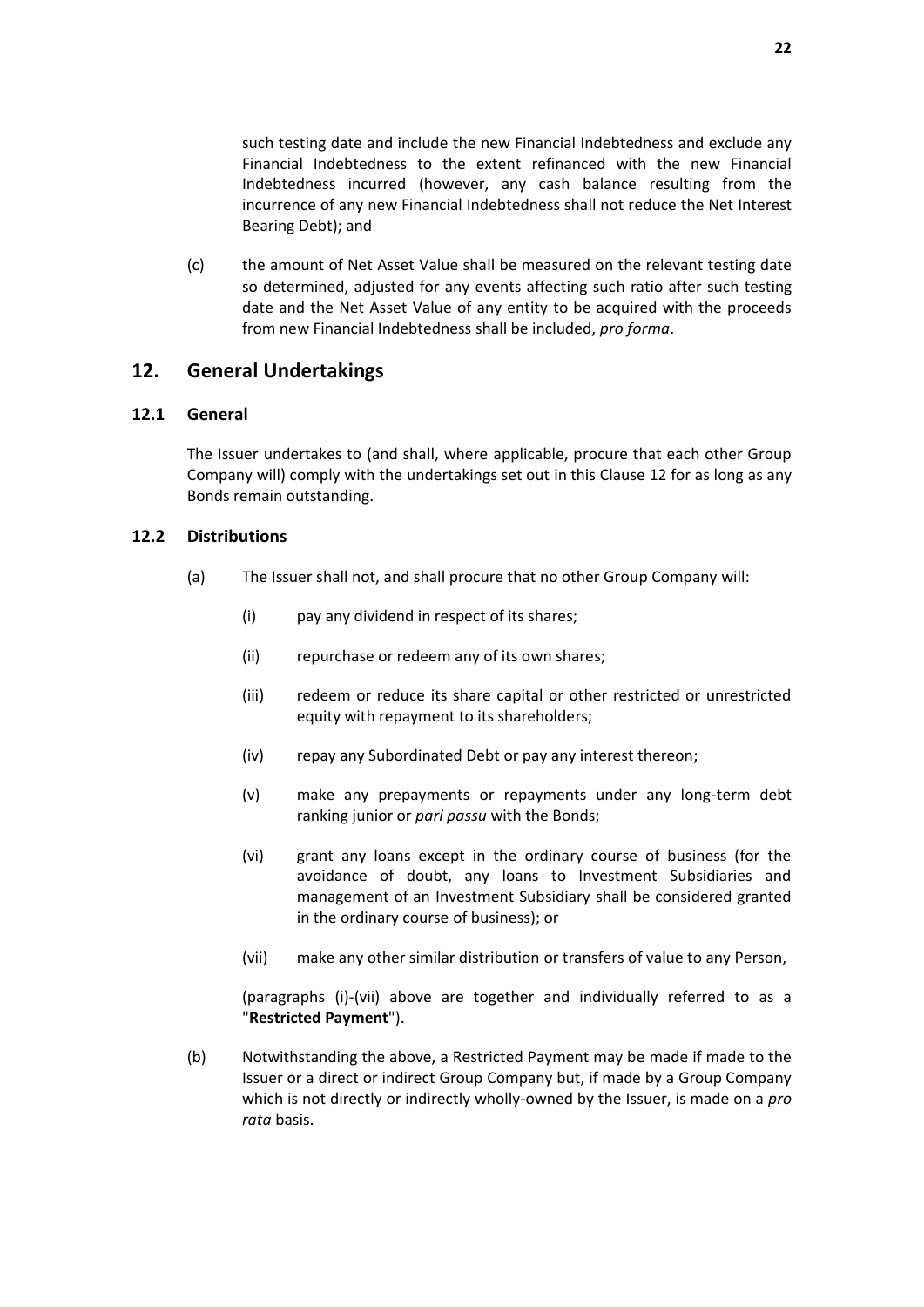### 12.3 **Listing**

The Issuer shall ensure that:

- (a) the Initial Bonds are listed on the corporate bond list of Nasdaq Stockholm or, if such admission to trading is not possible to obtain or maintain admitted to trading on another Nordic Regulated Market within six months after the First Issue Date;
- (b) any Subsequent Bonds are listed on the corporate bond list of Nasdaq Stockholm or, if such admission to trading is not possible to obtain or maintain admitted to trading on another Nordic Regulated Market within 60 days after the issuance of such Subsequent Bonds and with an intention to complete such listing within 30 days after the issuance of such Subsequent Bonds (unless the Subsequent Bonds are issued before the date when the Initial Bonds are listed in which case such Subsequent Bonds shall be listed together with the Initial Bonds); and
- (c) the Bonds, once admitted to trading on the corporate bond list of the relevant Nordic Regulated Market continue to be listed thereon for as long as any Bond is outstanding (however, taking into account the rules and regulations of the relevant Nordic Regulated Market, and the CSD (as amended from time to time) preventing trading in the Bonds in close connection to the redemption of the Bonds).

### **12.4 Nature of Business**

The Issuer shall procure that no substantial change is made to the general nature of the business carried on by the Group as of the First Issue Date if such substantial change would have a Material Adverse Effect.

### **12.5 Financial Indebtedness**

The Issuer shall not, and shall procure that no other Group Company will, incur any Financial Indebtedness, other than Permitted Debt.

### **12.6 Disposal of Assets**

The Issuer shall not, and shall procure that no other Group Company will, sell or otherwise dispose of shares in any Subsidiary or of all or substantially all of its or such Group Company's assets, or operations to any Person not being the Issuer or any of its wholly-owned Subsidiaries, unless the transaction (a) is carried out at fair market value and on arm's length terms and (b) does not have a Material Adverse Effect.

### **12.7 Negative Pledge**

The Issuer shall not, and shall procure that no other Group Company will, provide, prolong or renew any Security over any of its assets (present or future), other than any Permitted Security.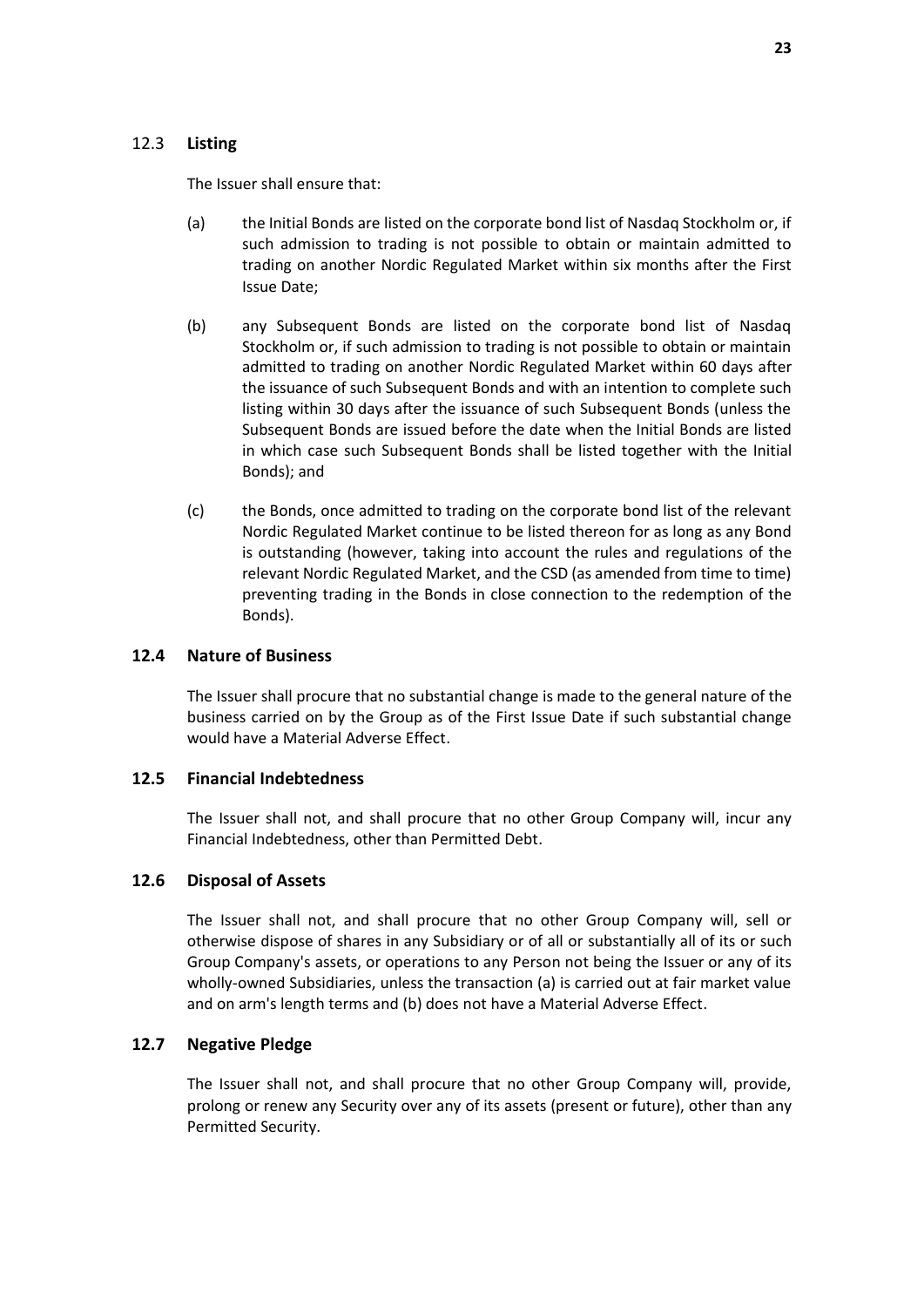#### **12.8 Dealings at arm's length terms**

The Issuer shall, and shall procure that each other Group Company will, conduct all dealings with any Person (other than Group Companies) at arm's length terms.

#### **12.9 Compliance with laws and authorisations**

The Issuer shall, and shall procure that each other Group Company will, (a) comply with all laws and regulations applicable from time to time, and (b) obtain, maintain, and comply with, the terms and conditions of any authorisation, approval, licence or other permit required for the business carried out by a Group Company, in each case, if failure to do so has or is reasonably likely to have a Material Adverse Effect.

# <span id="page-26-0"></span>**13. Events of Default and Acceleration of the Bonds**

Each of the events or circumstances set out in this Clause [13](#page-26-0) (other than Clause [13.11](#page-28-1) (*[Acceleration of the Bonds](#page-28-1)*)) is an Event of Default.

### <span id="page-26-1"></span>**13.1 Non-Payment**

The Issuer fails to pay an amount on the date it is due in accordance with the Finance Documents unless:

- (a) its failure to pay is caused by administrative or technical error; and
- (b) payment is made within five Business Days of the due date.

### <span id="page-26-2"></span>**13.2 Maintenance Covenants**

The Issuer has failed to comply with any of the Maintenance Covenants and such failure has not been cured in accordance with provisions for the equity cure set out in Clause [11.3](#page-23-1) (*[Equity Cure](#page-23-1)*).

### **13.3 Other Obligations**

A party (other than the Agent) fails to comply with the Finance Documents, in any other way than as set out in Clauses [13.1](#page-26-1) (*[Non-Payment](#page-26-1)*) an[d 13.2](#page-26-2) (*[Maintenance Covenants](#page-26-2)*), provided that no Event of Default will occur if the failure to comply is capable of being remedied and the Issuer or that party has remedied the failure within 20 Business Days of the earlier (i) the Issuer or that party becoming aware of the failure to comply and (ii) the Agent requesting the Issuer in writing to remedy such failure.

### <span id="page-26-3"></span>**13.4 Cross payment default and Cross-acceleration**

Any Financial Indebtedness of a Group Company is:

- (a) not paid when due as extended by any originally applicable grace period (if there is one); or
- (b) declared to be due and payable prior to its specified maturity as a result of an event of default (however described),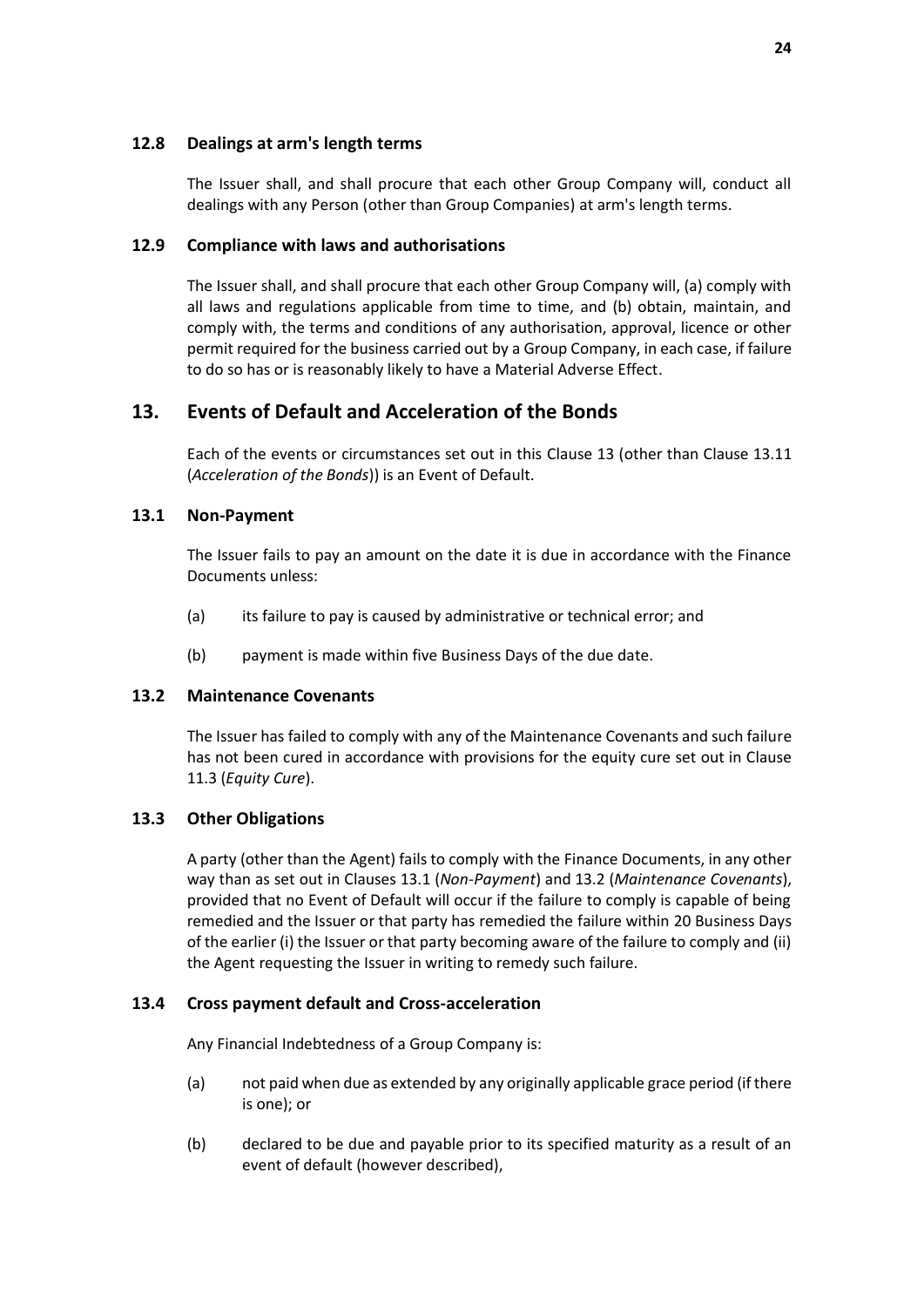provided that no Event of Default will occur under this Clause [13.4](#page-26-3) if (i) the aggregate amount of Financial Indebtedness that has fallen due is less than SEK 15,000,000 or (ii) it is owed to a Group Company.

#### **13.5 Insolvency**

- (a) Any Group Company is unable or admits inability to pay its debts as they fall due or is declared to be unable to pay its debts under applicable law, suspends making payments on its debts generally or, by reason of actual or anticipated financial difficulties, commences negotiations with its creditors (except for Bondholders) with a view to rescheduling its Financial Indebtedness; or
- (b) a moratorium is declared in respect of the Financial Indebtedness of any Group Company.

### <span id="page-27-0"></span>**13.6 Insolvency Proceedings**

Any corporate action, legal proceedings or other procedures are taken (other than (i) proceedings or petitions which are being disputed in good faith and are discharged, stayed or dismissed within 60 days of commencement or, if earlier, the date on which it is advertised and (ii), in relation to Subsidiaries of the Issuer, solvent liquidations) in relation to:

- (a) the suspension of payments, winding-up, dissolution, administration or reorganisation (Sw. *företagsrekonstruktion*) (by way of voluntary agreement, scheme of arrangement or otherwise) of any Group Company; and
- (b) the appointment of a liquidator, receiver, administrator, administrative receiver, compulsory manager or other similar officer in respect of any Group Company or any of its assets or any analogous procedure or step is taken in any jurisdiction.

### **13.7 Creditors' Process**

Any expropriation, attachment, sequestration, distress or execution or any analogous process in any jurisdiction affects any asset or assets of any Group Company having an aggregate value of an amount equal to or exceeding SEK 10,000,000 and is not discharged within 60 days.

### **13.8 Mergers and demergers**

A decision is made that the Issuer shall enter into a merger where it is not the surviving entity or that is shall enter into a demerger.

### **13.9 Impossibility or Illegality**

It is or becomes impossible or unlawful for the Issuer to fulfil or perform any of the provisions of the Finance Documents or if the obligations under the Finance Documents are not, or cease to be, legal, valid, binding and enforceable.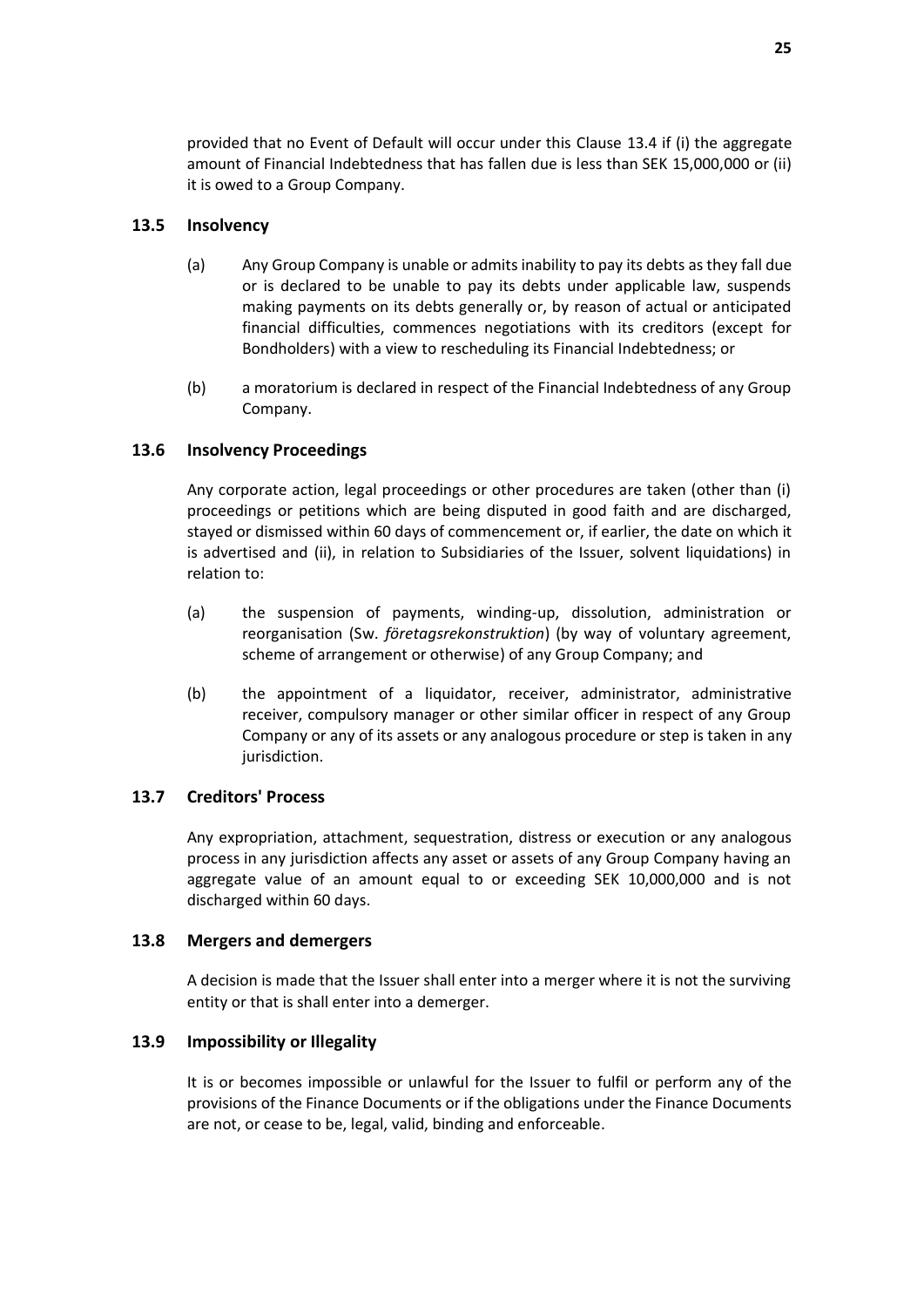#### <span id="page-28-0"></span>**13.10 Continuation of the Business**

The Issuer or any other Group Company ceases to carry on its business (other than (a) following a merger that is not prohibited under the Finance Documents, (b) a solvent liquidation permitted pursuant to Clause [13.6](#page-27-0) (*[Insolvency Proceedings](#page-27-0)*) above or (iii) a disposal permitted under the Finance Documents), if such discontinuation is likely to have a Material Adverse Effect.

#### <span id="page-28-3"></span><span id="page-28-1"></span>**13.11 Acceleration of the Bonds**

- (a) Upon the occurrence of an Event of Default which is continuing, the Agent is entitled to, and shall following a demand in writing from a Bondholder (or Bondholders) representing at least 50 per cent. of the Adjusted Nominal Amount (such demand may only be validly made by a Person who is a Bondholder on the Business Day immediately following the day on which the demand is received by the Agent and shall, if made by several Bondholders, be made by them jointly) or following an instruction given pursuant to Clause [13.11\(d\),](#page-28-2) on behalf of the Bondholders (i) by notice to the Issuer, declare all, but not some only, of the outstanding Bonds due and payable together with any other amounts payable under the Finance Documents, immediately or at such later date as the Agent determines, and (ii) exercise any or all of its rights, remedies, powers and discretions under the Finance Documents.
- (b) The Agent may not accelerate the Bonds in accordance with Clause [13.11\(a\)](#page-28-3) by reference to a specific Event of Default if it is no longer continuing or if it has been decided, on a Bondholders Meeting or by way of a Written Procedure, to waive such Event of Default (temporarily or permanently).
- <span id="page-28-4"></span>(c) The Agent shall notify the Bondholders of an Event of Default within five Business Days of the date on which the Agent received actual knowledge of that an Event of Default has occurred and is continuing. The Agent shall, within 20 Business Days of the date on which the Agent received actual knowledge of that an Event of Default has occurred and is continuing, decide if the Bonds shall be so accelerated. If the Agent decides not to accelerate the Bonds, the Agent shall promptly seek instructions from the Bondholders in accordance with Clause [15](#page-30-0) (*[Decisions by Bondholders](#page-30-0)*). The Agent shall always be entitled to take the time necessary to consider whether an occurred event constitutes an Event of Default.
- <span id="page-28-2"></span>(d) If the Bondholders (in accordance with these Terms and Conditions) instruct the Agent to accelerate the Bonds, the Agent shall promptly declare the Bonds due and payable and take such actions as may, in the opinion of the Agent, be necessary or desirable to enforce the rights of the Bondholders under the Finance Documents, unless the relevant Event of Default is no longer continuing.
- (e) If the right to accelerate the Bonds is based upon a decision of a court of law or a government authority, it is not necessary that the decision has become enforceable under law or that the period of appeal has expired in order for cause of acceleration to be deemed to exist.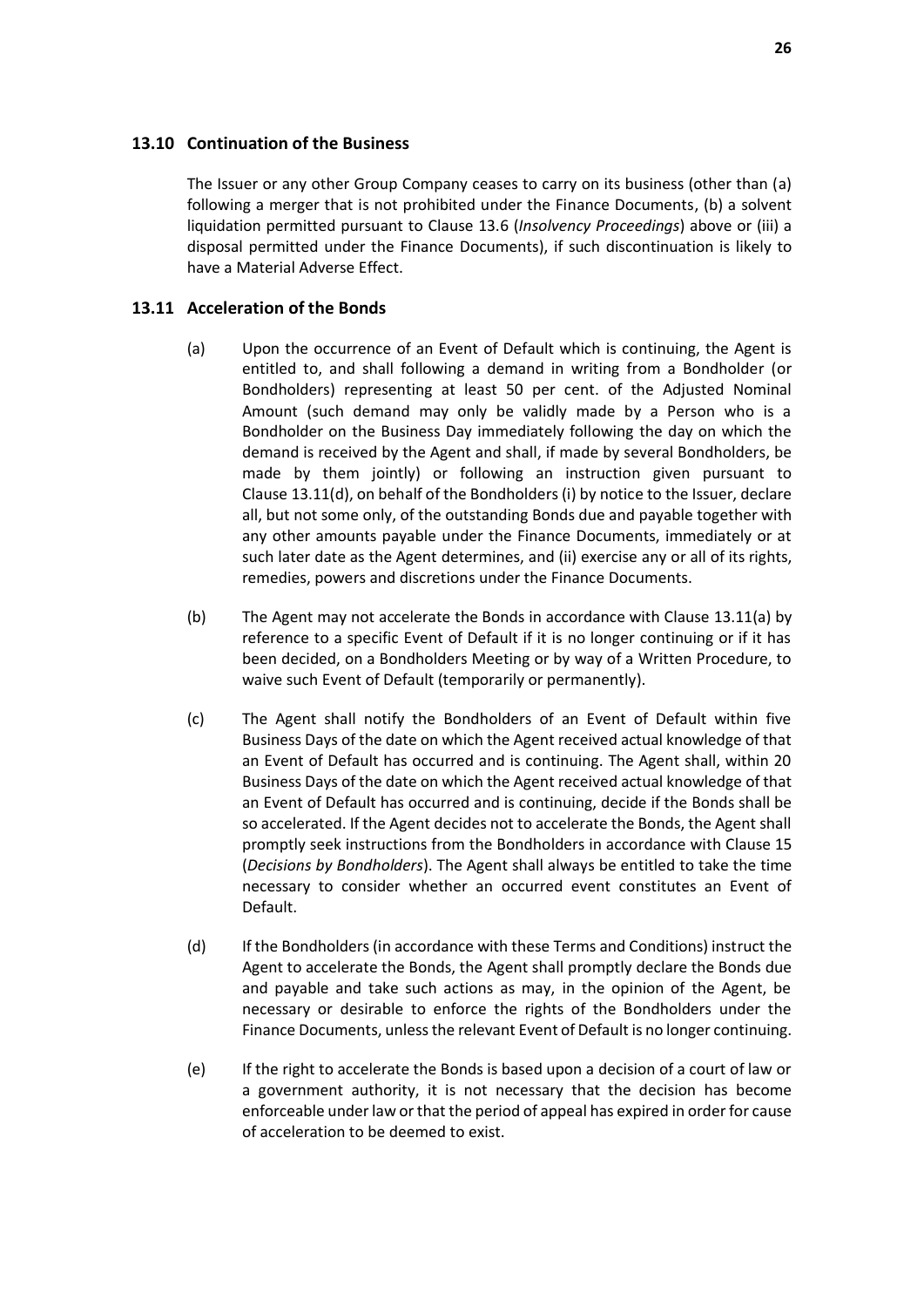(f) In the event of an acceleration of the Bonds in accordance with this Clause [13.11,](#page-28-1) the Issuer shall up to, but excluding, the date falling 18 months after the First Issue Date redeem all Bonds at an amount per Bond equal to the Call Option Amount set out in paragraph [\(a\)](#page-18-6)[\(ii\)](#page-19-3) of Clause [9.3](#page-18-2) and thereafter, as applicable considering when the acceleration occurs, redeem all Bonds at an amount per Bond equal to the Call Option Amount for the relevant period.

# <span id="page-29-0"></span>**14. Distribution of Proceeds**

- <span id="page-29-1"></span>(a) All payments by the Issuer relating to the Bonds and the Finance Documents following an acceleration of the Bonds in accordance with Clause [13](#page-26-0) (*[Events of](#page-26-0)  [Default and Acceleration of the Bonds](#page-26-0)*) shall be distributed in the following order of priority:
	- (i) *first*, in or towards payment *pro rata* of (i) all unpaid fees, costs, expenses and indemnities payable by the Issuer to the Agent in accordance with the Agency Agreement (other than any indemnity given for liability against the Bondholders), (ii) other costs, expenses and indemnities relating to the acceleration of the Bonds, or the protection of the Bondholders' rights as may have been incurred by the Agent, (iii) any costs incurred by the Agent for external experts that have not been reimbursed by the Issuer in accordance with Clause [20.2\(g\),](#page-40-0) and (iv) any costs and expenses incurred by the Agent in relation to a Bondholders' Meeting or a Written Procedure that have not been reimbursed by the Issuer in accordance with Clause [15\(m\);](#page-32-0)
	- (ii) *secondly*, in or towards payment *pro rata* of accrued but unpaid Interest under the Bonds (Interest due on an earlier Interest Payment Date to be paid before any Interest due on a later Interest Payment Date);
	- (iii) *thirdly*, in or towards payment *pro rata* of any unpaid principal under the Bonds; and
	- (iv) *fourthly*, in or towards payment *pro rata* of any other costs or outstanding amounts unpaid under the Finance Documents.

<span id="page-29-2"></span>Any excess funds after the application of proceeds in accordance with paragraph[s \(i\)](#page-29-1) to [\(iv\)](#page-29-2) above shall be paid to the Issuer.

- (b) If a Bondholder or another party has paid any fees, costs, expenses or indemnities referred to in Clause [14\(a\)\(i\),](#page-29-1) such Bondholder or other party shall be entitled to reimbursement by way of a corresponding distribution in accordance with Claus[e 14\(a\)\(i\).](#page-29-1)
- (c) Funds that the Agent receives (directly or indirectly) in connection with the acceleration of the Bonds constitute escrow funds (Sw. *redovisningsmedel*) and must be held on a separate interest-bearing account on behalf of the Bondholders and the other interested parties. The Agent shall arrange for payments of such funds in accordance with this Clause [14](#page-29-0) as soon as reasonably practicable.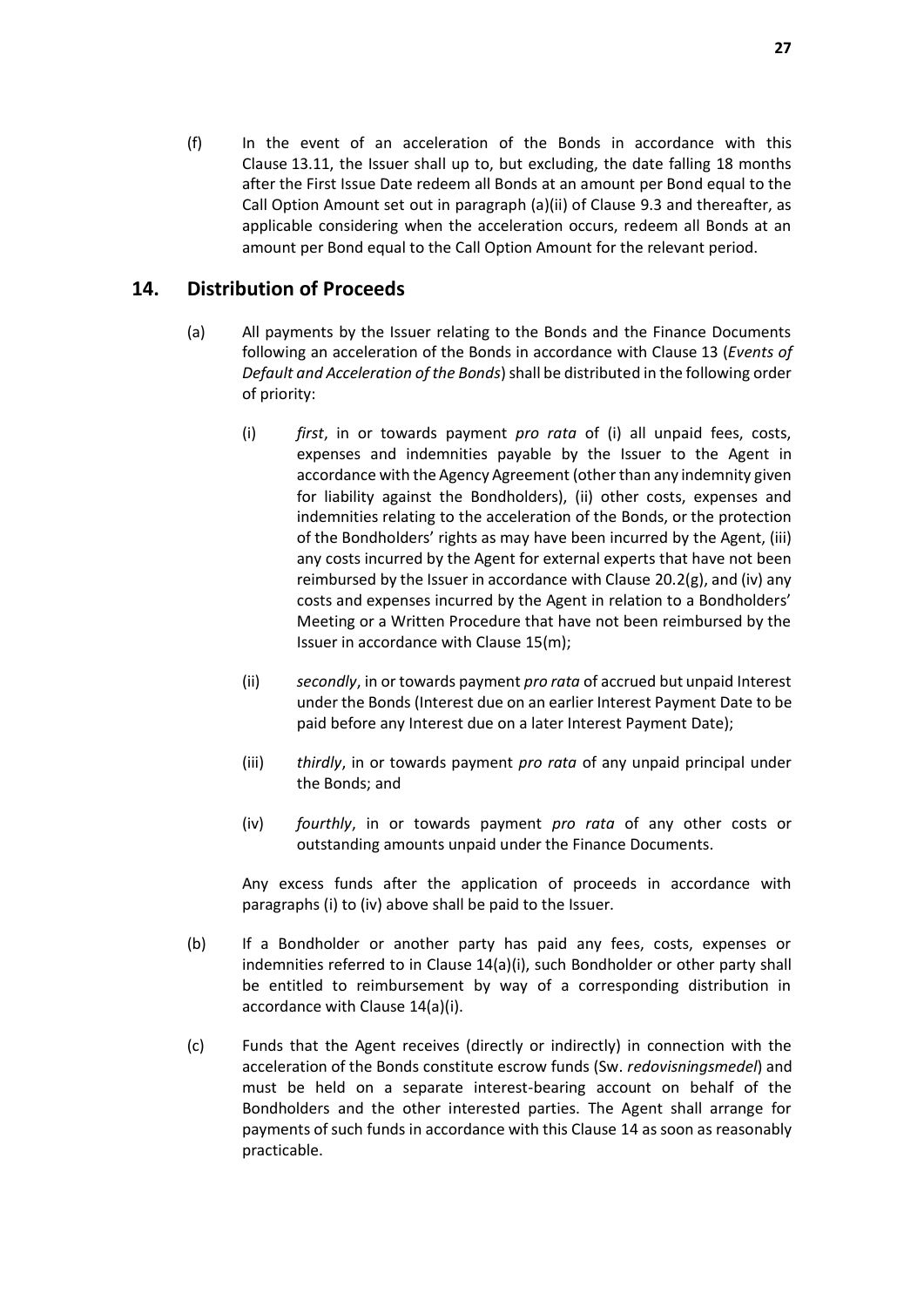(d) If the Issuer or the Agent shall make any payment under this Clause [14,](#page-29-0) the Issuer or the Agent, as applicable, shall notify the Bondholders of any such payment at least 15 Business Days before the payment is made. Such notice shall specify the Record Date, the payment date and the amount to be paid. Notwithstanding the foregoing, for any Interest due but unpaid the Record Date specified in Clause [7\(a\)](#page-17-3) shall apply.

# <span id="page-30-0"></span>**15. Decisions by Bondholders**

- (a) A request by the Agent for a decision by the Bondholders on a matter relating to the Finance Documents shall (at the option of the Agent) be dealt with at a Bondholders' Meeting or by way of a Written Procedure.
- (b) Any request from the Issuer or a Bondholder (or Bondholders) representing at least ten per cent. of the Adjusted Nominal Amount (such request may only be validly made by a Person who is a Bondholder on the Business Day immediately following the day on which the request is received by the Agent and shall, if made by several Bondholders, be made by them jointly) for a decision by the Bondholders on a matter relating to the Finance Documents shall be directed to the Agent and dealt with at a Bondholders' Meeting or by way a Written Procedure, as determined by the Agent. The Person requesting the decision may suggest the form for decision making, but if it is in the Agent's opinion more appropriate that a matter is dealt with at a Bondholders' Meeting than by way of a Written Procedure, it shall be dealt with at a Bondholders' Meeting.
- (c) The Agent may refrain from convening a Bondholders' Meeting or instigating a Written Procedure if (i) the suggested decision must be approved by any Person in addition to the Bondholders and such Person has informed the Agent that an approval will not be given, or (ii) the suggested decision is not in accordance with applicable laws.
- (d) Only a Person who is, or who has been provided with a power of attorney or other authorisation pursuant to Clause [6](#page-17-0) (*[Right to Act on Behalf of a Bondholder](#page-17-0)*) from a Person who is, registered as a Bondholder:
	- (i) on the Record Date prior to the date of the Bondholders' Meeting, in respect of a Bondholders' Meeting, or
	- (ii) on the Business Day specified in the communication pursuant to Clause [17\(c\),](#page-34-1) in respect of a Written Procedure,

may exercise voting rights as a Bondholder at such Bondholders' Meeting or in such Written Procedure, provided that the relevant Bonds are included in the definition of Adjusted Nominal Amount.

<span id="page-30-1"></span>(e) The following matters shall require the consent of Bondholders representing at least 66 2/3 per cent. of the Adjusted Nominal Amount for which Bondholders are voting at a Bondholders' Meeting or for which Bondholders reply in a Written Procedure in accordance with the instructions given pursuant to Clause [17\(c\):](#page-34-1)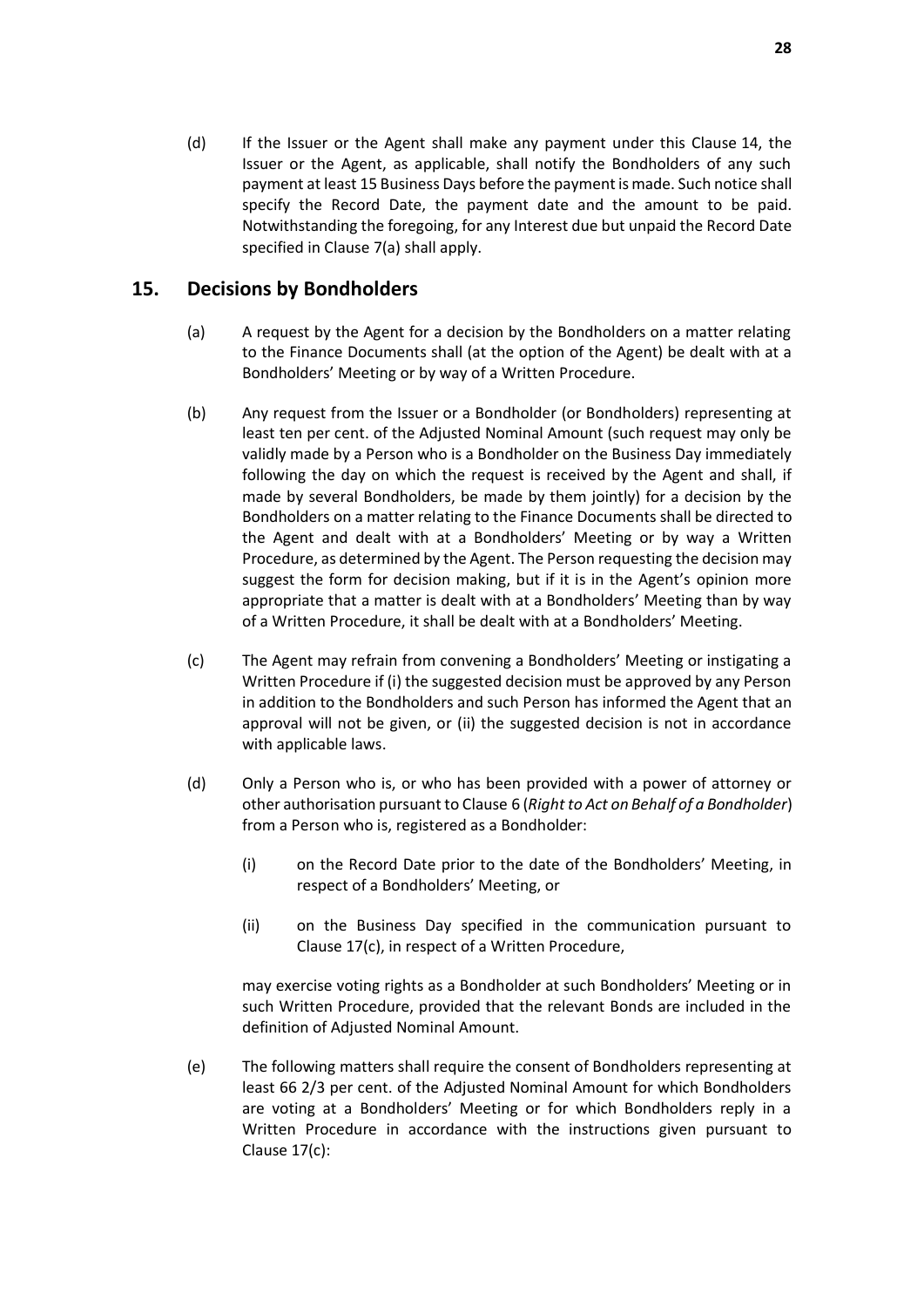- <span id="page-31-0"></span>(i) the issue of any Subsequent Bonds, if the total nominal amount of the Bonds exceeds, or if such issue would cause the total nominal amount of the Bonds to at any time exceed, SEK 2,400,000,000 (for the avoidance of doubt, for which consent shall be required at each occasion such Subsequent Bonds are issued);
- (ii) a change to the terms of any of Clause  $2(a)$ , and Clauses  $2(f)$  to  $2(h)$ ;
- (iii) a reduction of the premium payable upon the redemption or repurchase of any Bond pursuant to Clause [9](#page-18-1) (*[Redemption and Repurchase of the](#page-18-1)  [Bonds](#page-18-1)*);
- (iv) a change to the Interest Rate (other than as a result of an application of Clause [19](#page-35-0) (*[Replacement of Base Rate](#page-35-0)*) or the Nominal Amount;
- (v) waive a breach of or amend an undertaking set out in Clause [12](#page-24-0) (*[General](#page-24-0)  [Undertakings](#page-24-0)*);
- (vi) a change to the terms for the distribution of proceeds set out in Clause [14](#page-29-0) (*[Distribution of Proceeds](#page-29-0)*);
- (vii) a change to the terms dealing with the requirements for Bondholders' consent set out in this Clause [15;](#page-30-0)
- (viii) a change of issuer, an extension of the tenor of the Bonds or any delay of the due date for payment of any principal or interest on the Bonds;
- (ix) a mandatory exchange of the Bonds for other securities; and
- (x) early redemption of the Bonds, other than upon an acceleration of the Bonds pursuant to Clause [13](#page-26-0) (*[Events of Default and Acceleration of the](#page-26-0)  [Bonds](#page-26-0)*) or as otherwise permitted or required by these Terms and Conditions.
- <span id="page-31-2"></span>(f) Any matter not covered by Clause [15\(e\)](#page-30-1) shall require the consent of Bondholders representing more than 50 per cent. of the Adjusted Nominal Amount for which Bondholders are voting at a Bondholders' Meeting or for which Bondholders reply in a Written Procedure in accordance with the instructions given pursuant to Clause [17\(c\).](#page-34-1) This includes, but is not limited to, any amendment to, or waiver of, the terms of any Finance Document that does not require a higher majority (other than an amendment permitted pursuant to Clause [18\(a\)\(i\)](#page-34-2) or [18\(a\)\(ii\)\)](#page-34-3) or an acceleration of the Bonds.
- <span id="page-31-1"></span>(g) Quorum at a Bondholders' Meeting or in respect of a Written Procedure only exists if a Bondholder (or Bondholders) representing at least 20 per cent. of the Adjusted Nominal Amount:
	- (i) if at a Bondholders' Meeting, attend the meeting in person or by telephone conference (or appear through duly authorised representatives); or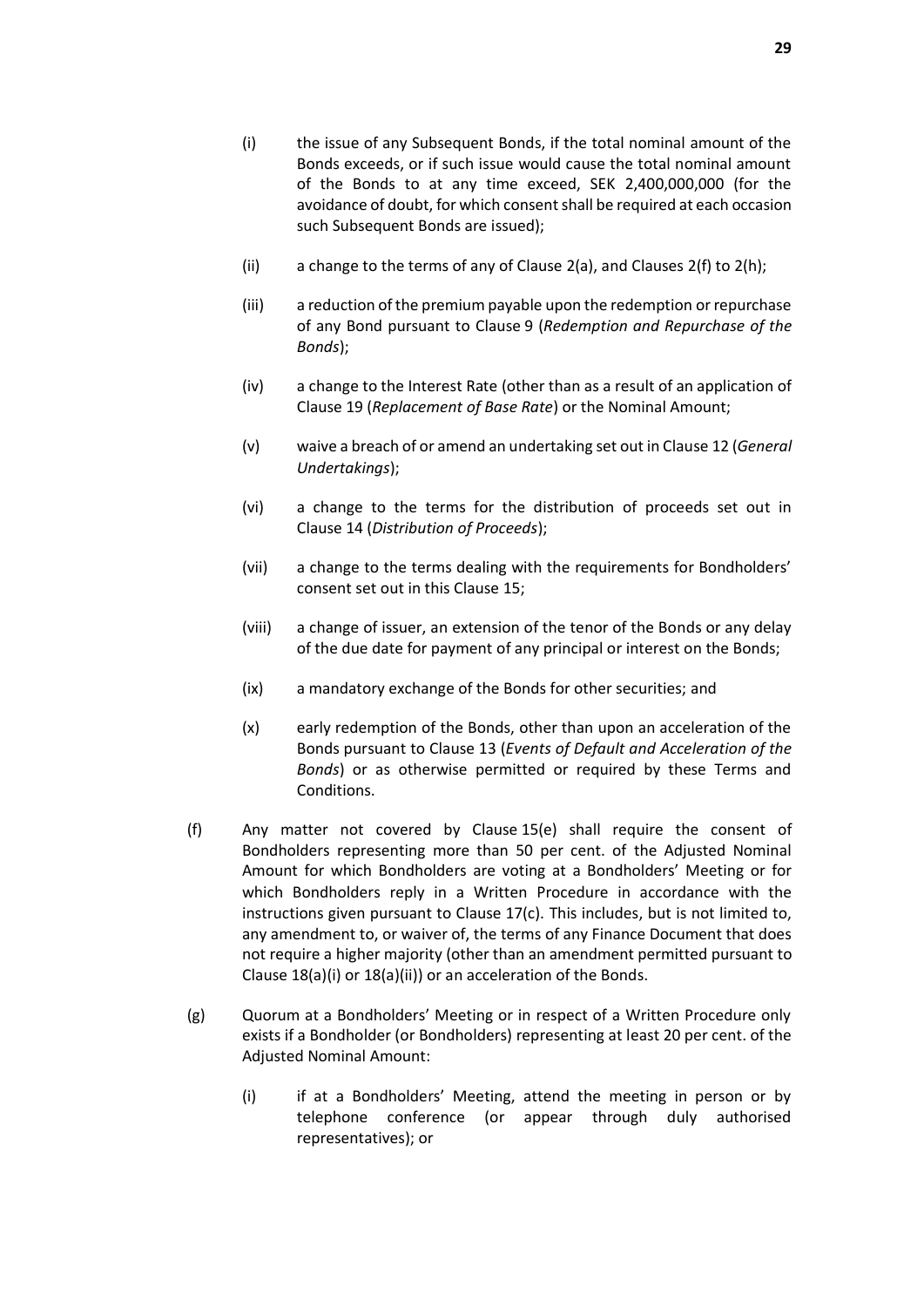(ii) if in respect of a Written Procedure, reply to the request.

If a quorum exists for some, but not all, of the matters to be dealt with at a Bondholders' Meeting or by a Written Procedure, decisions may be taken in the matters for which a quorum exists.

- (h) If a quorum does not exist at a Bondholders' Meeting or in respect of a Written Procedure, the Agent or the Issuer shall convene a second Bondholders' Meeting (in accordance with Clause [16\(a\)\)](#page-33-2) or initiate a second Written Procedure (in accordance with Clause [17\(a\)\)](#page-33-3), as the case may be, provided that the relevant proposal has not been withdrawn by the Person(s) who initiated the procedure for Bondholders' consent. The quorum requirement in Clause [15\(g\)](#page-31-1) shall not apply to such second Bondholders' Meeting or Written Procedure.
- (i) Any decision which extends or increases the obligations of the Issuer or the Agent, or limits, reduces or extinguishes the rights or benefits of the Issuer or the Agent, under the Finance Documents shall be subject to the Issuer's or the Agent's consent, as appropriate.
- (j) A Bondholder holding more than one Bond need not use all its votes or cast all the votes to which it is entitled in the same way and may in its discretion use or cast some of its votes only.
- (k) The Issuer may not, directly or indirectly, pay or cause to be paid any consideration to or for the benefit of any Bondholder for or as inducement to any consent under these Terms and Conditions, unless such consideration is offered to all Bondholders that consent at the relevant Bondholders' Meeting or in a Written Procedure within the time period stipulated for the consideration to be payable or the time period for replies in the Written Procedure, as the case may be.
- (l) A matter decided at a duly convened and held Bondholders' Meeting or by way of Written Procedure is binding on all Bondholders, irrespective of them being present or represented at the Bondholders' Meeting or responding in the Written Procedure. The Bondholders that have not adopted or voted for a decision shall not be liable for any damages that this may cause other Bondholders.
- <span id="page-32-0"></span>(m) All costs and expenses incurred by the Issuer or the Agent for the purpose of convening a Bondholders' Meeting or for the purpose of carrying out a Written Procedure, including reasonable fees to the Agent, shall be paid by the Issuer.
- (n) If a decision shall be taken by the Bondholders on a matter relating to the Finance Documents, the Issuer shall promptly at the request of the Agent provide the Agent with a certificate specifying the number of Bonds owned by Group Companies or (to the knowledge of the Issuer) Affiliates, irrespective of whether such Person is directly registered as owner of such Bonds. The Agent shall not be responsible for the accuracy of such certificate or otherwise be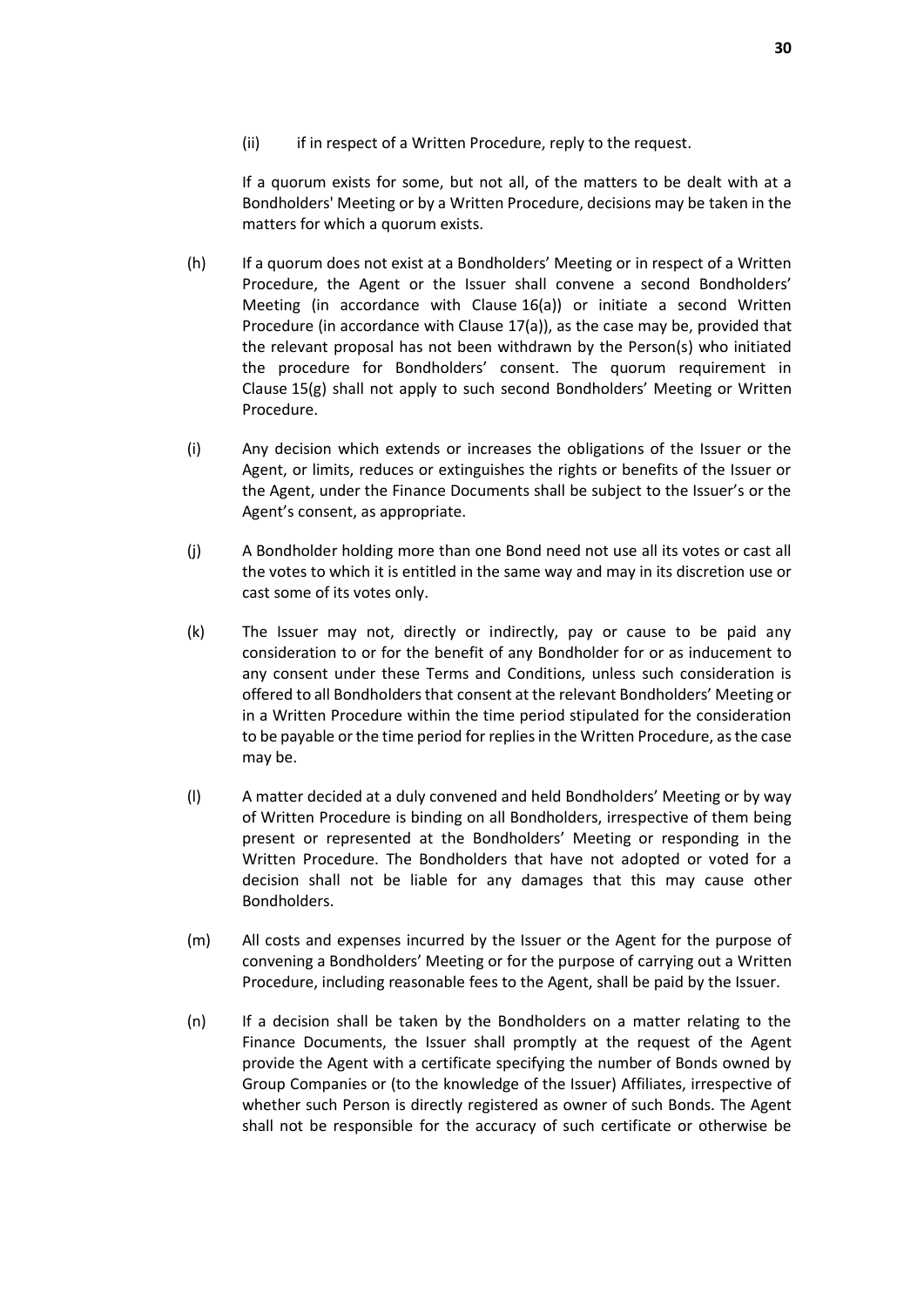responsible to determine whether a Bond is owned by a Group Company or an Affiliate.

<span id="page-33-4"></span>(o) Information about decisions taken at a Bondholders' Meeting or by way of a Written Procedure shall promptly be sent by notice to the Bondholders and published on the websites of the Issuer and the Agent, provided that a failure to do so shall not invalidate any decision made or voting result achieved. The minutes from the relevant Bondholders' Meeting or Written Procedure shall at the request of a Bondholder be sent to it by the Issuer or the Agent, as applicable.

# <span id="page-33-2"></span><span id="page-33-0"></span>**16. Bondholders' Meeting**

- (a) The Agent shall convene a Bondholders' Meeting by sending a notice thereof to each Bondholder no later than five Business Days after receipt of a request from the Issuer or the Bondholder(s) (or such later date as may be necessary for technical or administrative reasons).
- (b) Should the Issuer want to replace the Agent, it may convene a Bondholders' Meeting in accordance with Clause [16\(a\)](#page-33-2) with a copy to the Agent. After a request from the Bondholders pursuant to Clause [20.4\(c\),](#page-42-0) the Issuer shall no later than five Business Days after receipt of such request (or such later date as may be necessary for technical or administrative reasons) convene a Bondholders' Meeting in accordance with Clause [16\(a\).](#page-33-2)
- (c) The notice pursuant to Clause [16\(a\)](#page-33-2) shall include (i) time for the meeting, (ii) place for the meeting, (iii) agenda for the meeting (including each request for a decision by the Bondholders) and (iv) a form of power of attorney. Only matters that have been included in the notice may be resolved upon at the Bondholders' Meeting. Should prior notification by the Bondholders be required in order to attend the Bondholders' Meeting, such requirement shall be included in the notice.
- (d) The Bondholders' Meeting shall be held no earlier than 15 Business Days and no later than 30 Business Days from the notice.
- (e) Without amending or varying these Terms and Conditions, the Agent may prescribe such further regulations regarding the convening and holding of a Bondholders' Meeting as the Agent may deem appropriate. Such regulations may include a possibility for Bondholders to vote without attending the meeting in person.

### <span id="page-33-3"></span><span id="page-33-1"></span>**17. Written Procedure**

(a) The Agent shall instigate a Written Procedure (which may be conducted electronically) no later than five Business Days after receipt of a request from the Issuer or the Bondholder(s) (or such later date as may be necessary for technical or administrative reasons) by sending a communication to each such Person who is registered as a Bondholder on the Business Day prior to the date on which the communication is sent.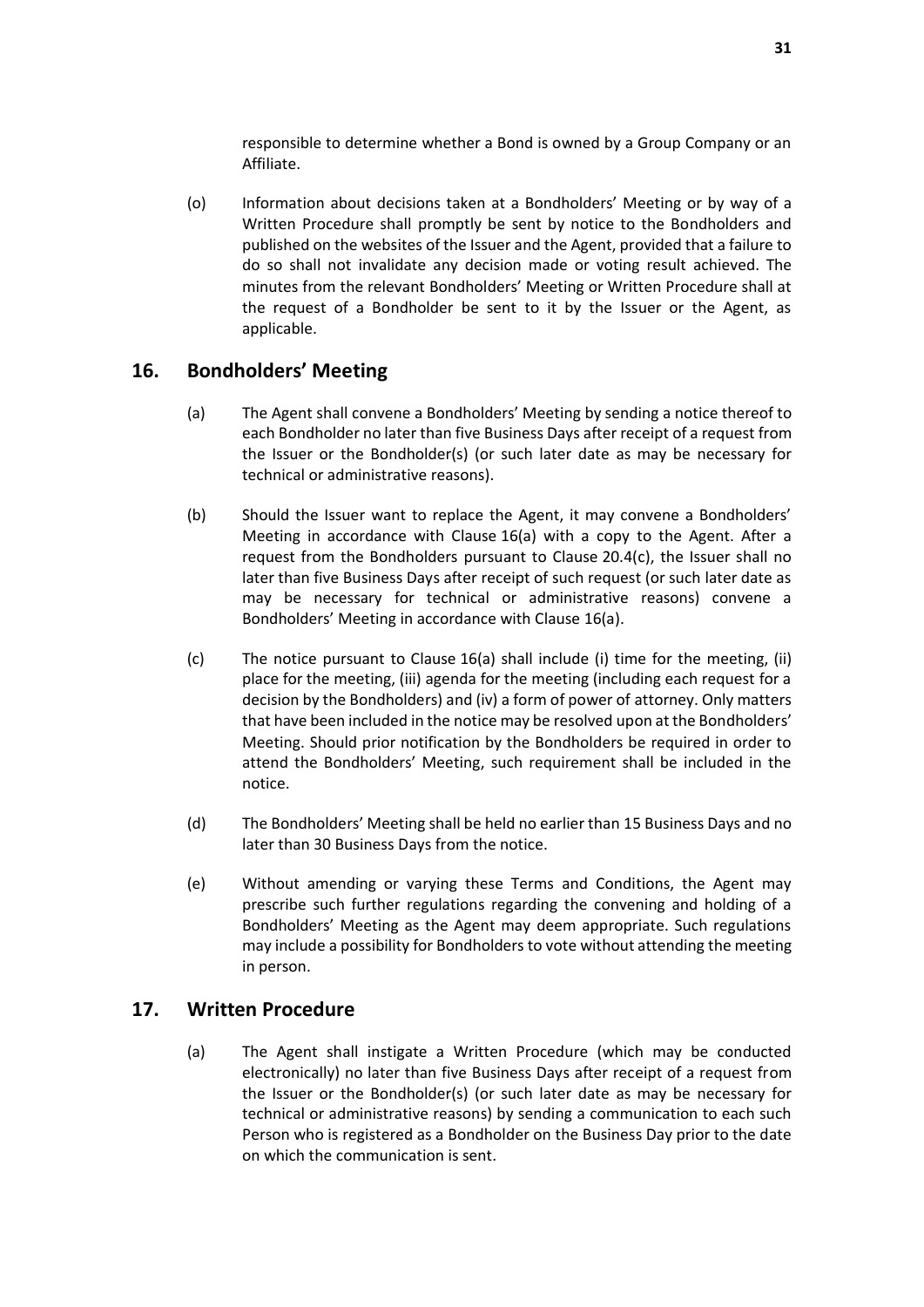- (b) Should the Issuer want to replace the Agent, it may send a communication in accordance with Clause [17\(a\)](#page-33-3) to each Bondholder with a copy to the Agent.
- <span id="page-34-1"></span>(c) A communication pursuant to Clause [17\(a\)](#page-33-3) shall include (i) each request for a decision by the Bondholders, (ii) a description of the reasons for each request, (iii) a specification of the Business Day on which a Person must be registered as a Bondholder in order to be entitled to exercise voting rights, (iv) instructions and directions on where to receive a form for replying to the request (such form to include an option to vote yes or no for each request) as well as a form of power of attorney, and (v) the stipulated time period within which the Bondholder must reply to the request (such time period to last at least 15 Business Days from the communication pursuant to Clause [17\(a\)\)](#page-33-3). If the voting shall be made electronically, instructions for such voting shall be included in the communication.
- (d) When the requisite majority consents of the total Adjusted Nominal Amount pursuant to Clauses [15\(e\)](#page-30-1) and [15\(f\)](#page-31-2) have been received in a Written Procedure, the relevant decision shall be deemed to be adopted pursuant to Clause [15\(e\)](#page-30-1) or [15\(f\),](#page-31-2) as the case may be, even if the time period for replies in the Written Procedure has not yet expired.

### <span id="page-34-4"></span><span id="page-34-0"></span>**18. Amendments and Waivers**

- <span id="page-34-3"></span><span id="page-34-2"></span>(a) The Issuer and the Agent (acting on behalf of the Bondholders) may agree to amend the Finance Documents or waive any provision in a Finance Document, provided that:
	- (i) such amendment or waiver is not detrimental to the interest of the Bondholders, or is made solely for the purpose of rectifying obvious errors and mistakes;
	- (ii) such amendment or waiver is required by applicable law, a court ruling or a decision by a relevant authority;
	- (iii) such amendment or waiver has been duly approved by the Bondholders in accordance with Clause [15](#page-30-0) (*[Decisions by Bondholders](#page-30-0)*); or
	- (iv) is made pursuant to Clause [19](#page-35-0) (*[Replacement of Base Rate](#page-35-0)*).
- (b) The consent of the Bondholders is not necessary to approve the particular form of any amendment to the Finance Documents. It is sufficient if such consent approves the substance of the amendment or waiver.
- <span id="page-34-5"></span>(c) The Agent shall promptly notify the Bondholders of any amendments or waivers made in accordance with Clause [18\(a\),](#page-34-4) setting out the date from which the amendment or waiver will be effective, and ensure that any amendments to the Finance Documents are published in the manner stipulated in Clause [10.3](#page-22-3) (*[Publication of Finance Documents](#page-22-3)*). The Issuer shall ensure that any amendments to the Finance Documents are duly registered with the CSD and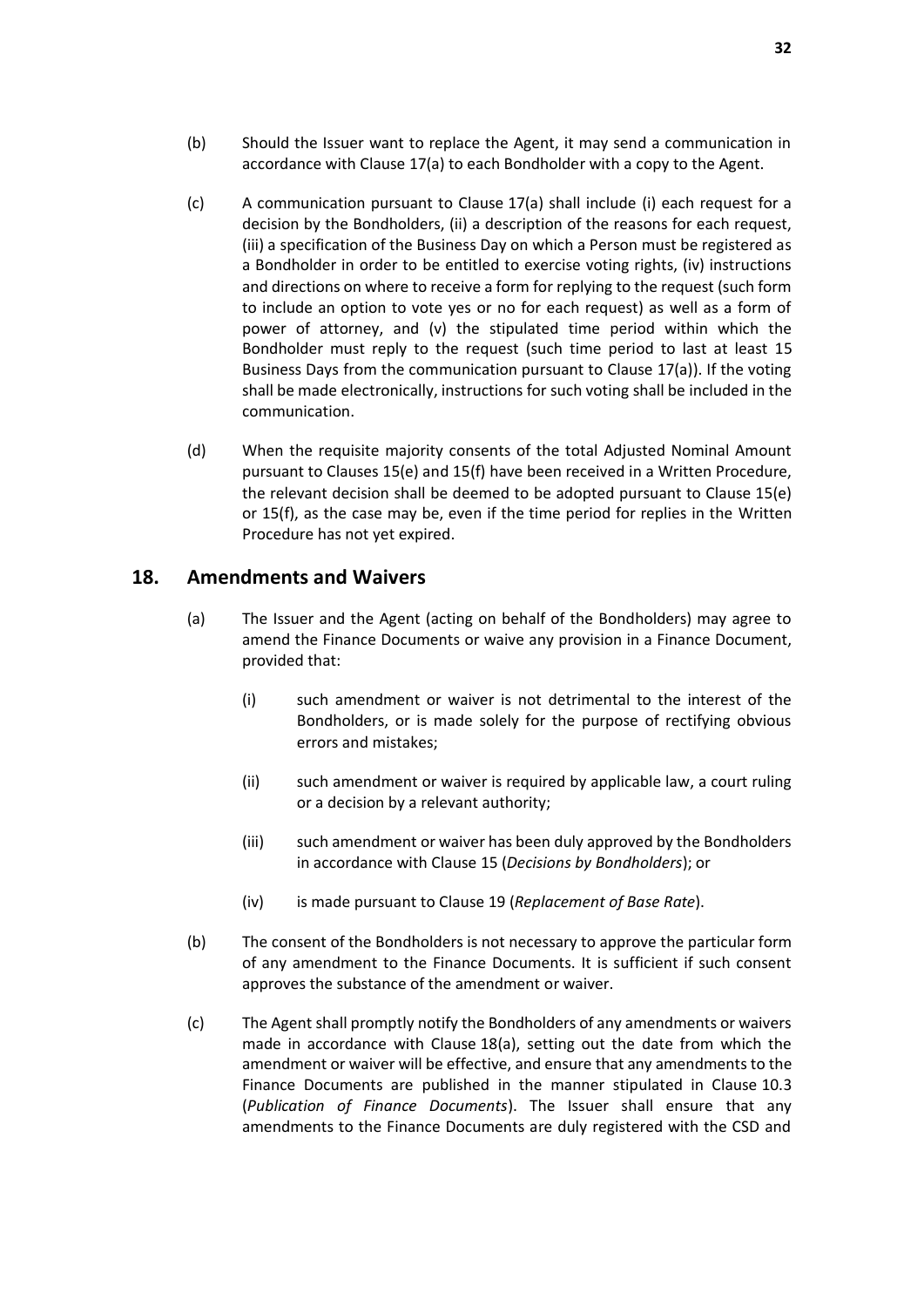each other relevant organisation or authority, to the extent such registration is possible with the rules of the relevant CSD.

(d) An amendment to the Finance Documents shall take effect on the date determined by the Bondholders Meeting, in the Written Procedure or by the Agent, as the case may be.

### <span id="page-35-0"></span>**19. Replacement of Base Rate**

#### **19.1 General**

- (a) Any determination or election to be made by an Independent Adviser, the Issuer or the Bondholders in accordance with the provisions of this Clause [19](#page-35-0) shall at all times be made by such Independent Adviser, the Issuer or the Bondholders (as applicable) acting in good faith, in a commercially reasonable manner and by reference to relevant market data.
- (b) If a Base Rate Event has occurred, this Clause [19](#page-35-0) shall take precedent over the fallbacks set out in paragraph (b) to (d) of the definition of STIBOR.

#### **19.2 Definitions**

(a) In this Claus[e 19:](#page-35-0)

"**Adjustment Spread**" means a spread (which may be positive, negative or zero) or a formula or methodology for calculating a spread, or a combination thereof to be applied to a Successor Base Rate and that is:

- (i) formally recommended by any Relevant Nominating Body in relation to the replacement of the Base Rate; or
- (ii) if (i) is not applicable, the adjustment spread that the Independent Adviser determines is reasonable to use in order to eliminate, to the extent possible, any transfer of economic value from one party to another as a result of a replacement of the Base Rate and is customarily applied in comparable debt capital market transactions.

"**Base Rate Amendments**" has the meaning set forth in Claus[e19.3\(d\).](#page-37-0)

"**Base Rate Event**" means one or several of the following circumstances:

- (i) the Base Rate (for the relevant Interest Period) has ceased to exist or ceased to be published for at least five consecutive Business Days as a result of the Base Rate (for the relevant Interest Period) ceasing to be calculated or administered;
- (ii) a public statement or publication of information by (A) the supervisor of the Base Rate Administrator or (B) the Base Rate Administrator that the Base Rate Administrator ceases to provide the applicable Base Rate (for the relevant Interest Period) permanently or indefinitely and, at the time of the statement or publication, no successor administrator has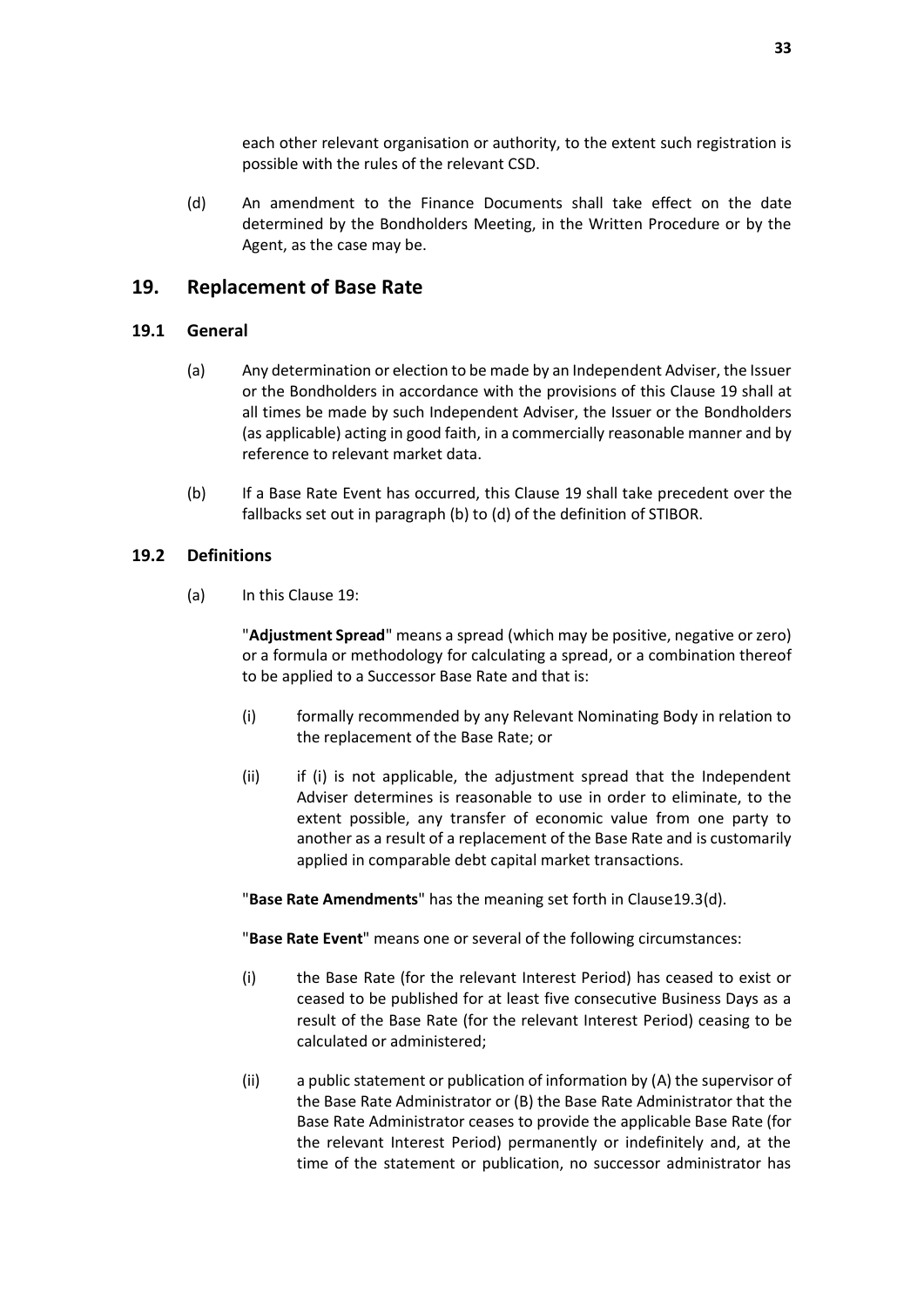been appointed or is expected to be appointed to continue to provide the Base Rate;

- (iii) a public statement or publication of information in each case by the supervisor of the Base Rate Administrator that the Base Rate (for the relevant Interest Period) is no longer representative of the underlying market which the Base Rate is intended to represent and the representativeness of the Base Rate will not be restored in the opinion of the supervisor of the Base Rate Administrator;
- (iv) a public statement or publication of information in each case by the supervisor of the Base Rate Administrator with the consequence that it is unlawful for the Issuer or the Issuing Agent to calculate any payments due to be made to any Bondholder using the applicable Base Rate (for the relevant Interest Period) or it has otherwise become prohibited to use the applicable Base Rate (for the relevant Interest Period);
- (v) a public statement or publication of information in each case by the bankruptcy trustee of the Base Rate Administrator or by the trustee under the bank recovery and resolution framework (Sw. *krishanteringsregelverket*) containing the information referred to in (ii) above; or
- (vi) a Base Rate Event Announcement has been made and the announced Base Rate Event as set out in (ii) to (v) above will occur within six months.

"**Base Rate Event Announcement**" means a public statement or published information as set out in paragraph (b) to (e) of the definition of Base Rate Event that any event or circumstance specified therein will occur.

"**Independent Adviser**" means an independent financial institution or adviser of repute in the debt capital markets where the Base Rate is commonly used.

"**Relevant Nominating Body**" means, subject to applicable law, firstly any relevant supervisory authority, secondly any applicable central bank, or any working group or committee of any of them, or thirdly the Financial Stability Council (Sw. *Finansiella stabilitetsrådet*) or any part thereof.

#### "**Successor Base Rate**" means:

- (i) a screen or benchmark rate, including the methodology for calculating term structure and calculation methods in respect of debt instruments with similar interest rate terms as the Bonds, which is formally recommended as a successor to or replacement of the Base Rate by a Relevant Nominating Body ; or
- (ii) if there is no such rate as described in paragraph (i), such other rate as the Independent Adviser determines is most comparable to the Base Rate.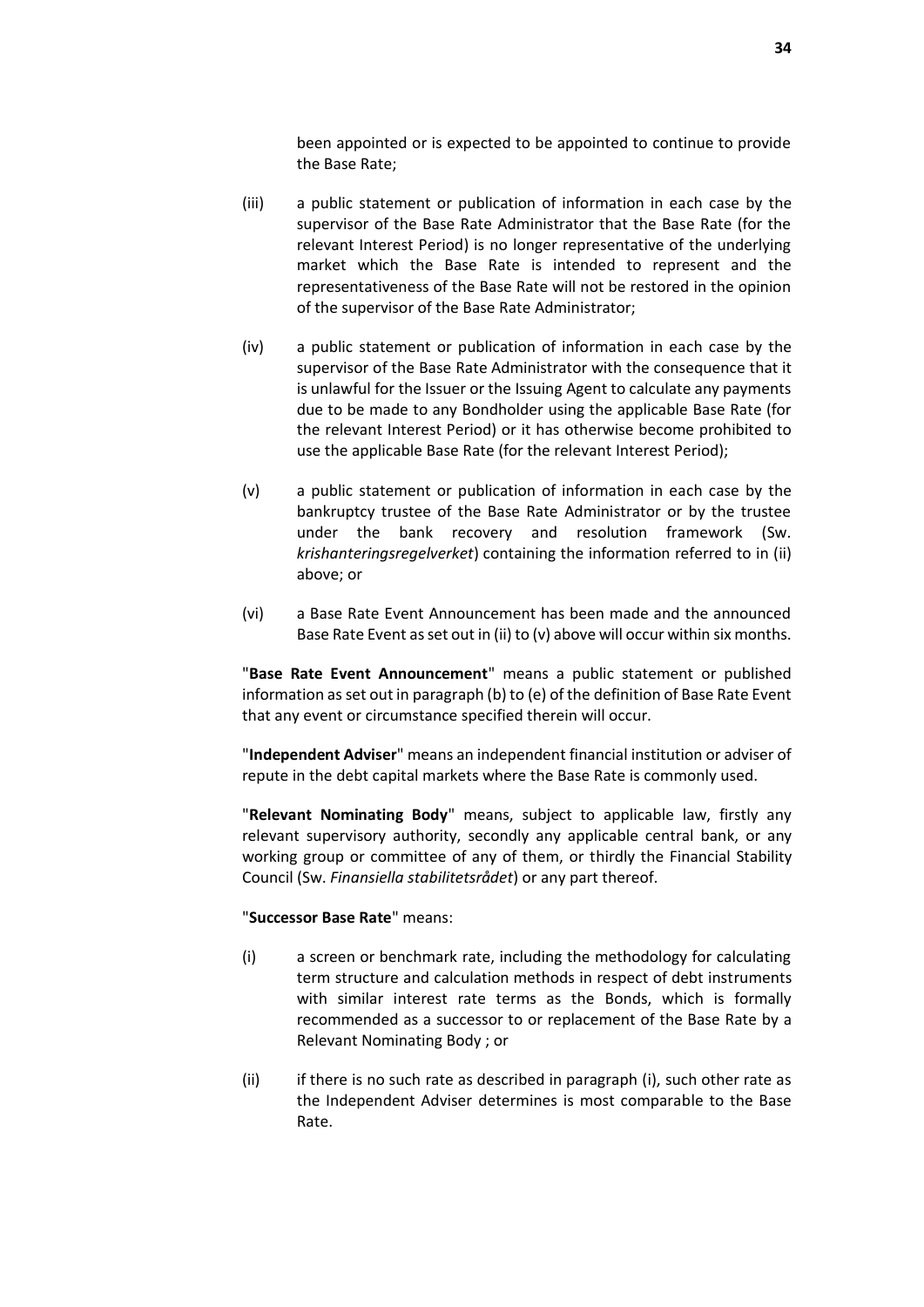For the avoidance of doubt, in the event that a Successor Base Rate ceases to exist, this definition shall apply mutatis mutandis to such new Successor Base Rate.

### <span id="page-37-2"></span>**19.3 Determination of Base Rate, Adjustment Spread and Base Rate Amendments**

- (a) Without prejudice to paragraph [\(b\)](#page-37-1) below, upon a Base Rate Event Announcement, the Issuer may, if it is possible to determine a Successor Base Rate at such point of time, at any time before the occurrence of the relevant Base Rate Event at the Issuer's expense appoint an Independent Adviser to initiate the procedure to determine a Successor Base Rate, the Adjustment Spread and any Base Rate Amendments for purposes of determining, calculating and finally deciding the applicable Base Rate. For the avoidance of doubt, the Issuer will not be obliged to take any such actions until obliged to do so pursuant to paragraph [\(b\)](#page-37-1) below.
- <span id="page-37-1"></span>(b) If a Base Rate Event has occurred, the Issuer shall use all commercially reasonable endeavours to, as soon as reasonably practicable and at the Issuer's expense, appoint an Independent Adviser to initiate the procedure to determine, as soon as commercially reasonable, a Successor Base Rate, the Adjustment Spread and any Base Rate Amendments for purposes of determining, calculating, and finally deciding the applicable Base Rate.
- <span id="page-37-4"></span>(c) If the Issuer fails to appoint an Independent Adviser in accordance with paragraph [\(b\)](#page-37-1) above, the Bondholders shall, if so decided at a Bondholders' Meeting or by way of Written Procedure, be entitled to appoint an Independent Adviser (at the Issuer's expense) for the purposes set forth in paragraph [\(b\)](#page-37-1) above. If an Event of Default has occurred and is continuing, or if the Issuer fails to carry out any other actions set forth in Clause [19.3](#page-37-2) t[o 19.6,](#page-38-0) the Agent (acting on the instructions of the Bondholders) may to the extent necessary effectuate any Base Rate Amendments without the Issuer's cooperation.
- <span id="page-37-0"></span>(d) The Independent Adviser shall also initiate the procedure to determine any technical, administrative or operational changes required to ensure the proper operation of a Successor Base Rate or to reflect the adoption of such Successor Base Rate in a manner substantially consistent with market practice ("**Base Rate Amendments**").
- (e) Provided that a Successor Base Rate, the applicable Adjustment Spread and any Base Rate Amendments have been finally decided no later than prior to the relevant Quotation Day in relation to the next succeeding Interest Period, they shall become effective with effect from and including the commencement of the next succeeding Interest Period, always subject to any technical limitations of the CSD and any calculations methods applicable to such Successor Base Rate.

### <span id="page-37-3"></span>**19.4 Interim measures**

(a) If a Base Rate Event set out in any of the paragraphs (a) to (e) of the Base Rate Event definition has occurred but no Successor Base Rate and Adjustment Spread have been finally decided prior to the relevant Quotation Day in relation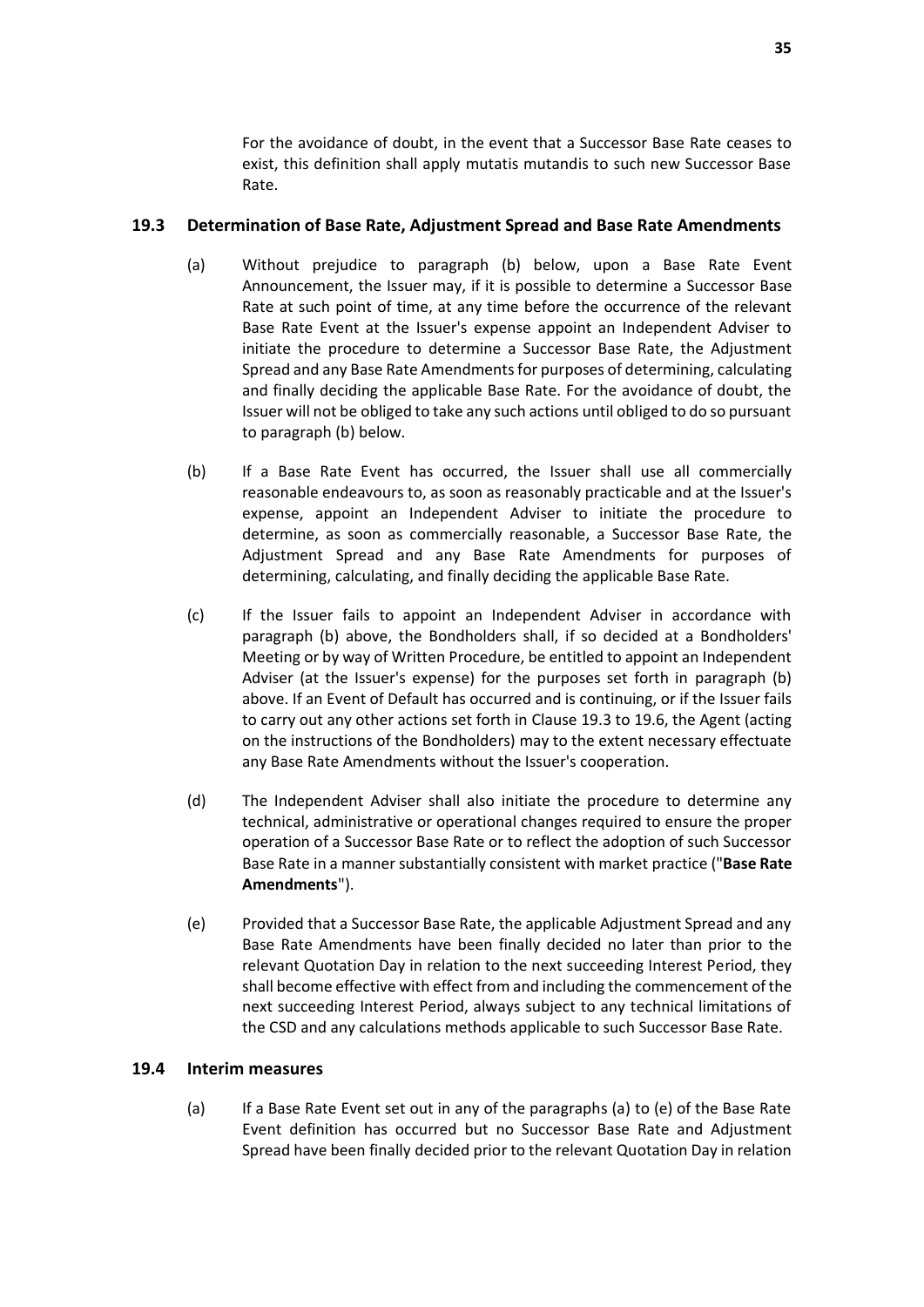to the next succeeding Interest Period or if such Successor Base Rate and Adjustment Spread have been finally decided but due to technical limitations of the CSD, cannot be applied in relation to the relevant Quotation Day, the Interest Rate applicable to the next succeeding Interest Period shall be:

- (b) if the previous Base Rate is available, determined pursuant to the terms that would apply to the determination of the Base Rate as if no Base Rate Event had occurred; or
- (c) if the previous Base Rate is no longer available or cannot be used in accordance with applicable law or regulation, equal to the Interest Rate determined for the immediately preceding Interest Period.
- (d) For the avoidance of doubt, paragrap[h \(a\)](#page-37-3) above shall apply only to the relevant next succeeding Interest Period and any subsequent Interest Periods are subject to the subsequent operation of, and to adjustments as provided in, this Clause [19.](#page-35-0) This will however not limit the application of paragraph [\(a\)](#page-37-3) above for any subsequent Interest Periods, should all relevant actions provided in this Clause [19](#page-35-0) have been taken, but without success.

#### <span id="page-38-1"></span>**19.5 Notices etc.**

Prior to the Successor Base Rate, the applicable Adjustment Spread and any Base Rate Amendments become effective the Issuer shall promptly, following the final decision by the Independent Adviser of any Successor Base Rate, Adjustment Spread and any Base Rate Amendments, give notice thereof to the Agent, the Issuing Agent and the Bondholdersin accordance with Clause [25](#page-44-1) (*[Notices and Press Releases](#page-44-1)*) and the CSD. The notice shall also include information about the effective date of the amendments. If the Bonds are admitted to trading on a stock exchange, the Issuer shall also give notice of the amendments to the relevant stock exchange.

#### <span id="page-38-2"></span><span id="page-38-0"></span>**19.6 Variation upon replacement of Base Rate**

- (a) No later than giving the Agent notice pursuant to Clause [19.5,](#page-38-1) the Issuer shall deliver to the Agent a certificate signed by the Independent Adviser and the CEO, CFO or any other duly authorised signatory of the Issuer (subject to Clause [19.3\(c\)\)](#page-37-4) confirming the relevant Successor Base Rate, the Adjustment Spread and any Base Rate Amendments, in each case as determined and decided in accordance with the provisions of this Clause [19.](#page-35-0) The Successor Base Rate the Adjustment Spread and any Base Rate Amendments (as applicable) specified in such certificate will, in the absence of manifest error or bad faith in any decision, be binding on the Issuer, the Agent, the Issuing Agent and the Bondholders.
- (b) Subject to receipt by the Agent of the certificate referred to in Clause [19.6\(a\),](#page-38-2) the Issuer and the Agent shall, at the request and expense of the Issuer, without the requirement for any consent or approval of the Bondholders, without undue delay effect such amendments to the Finance Documents as may be required by the Issuer in order to give effect to this Clause [19.](#page-35-0)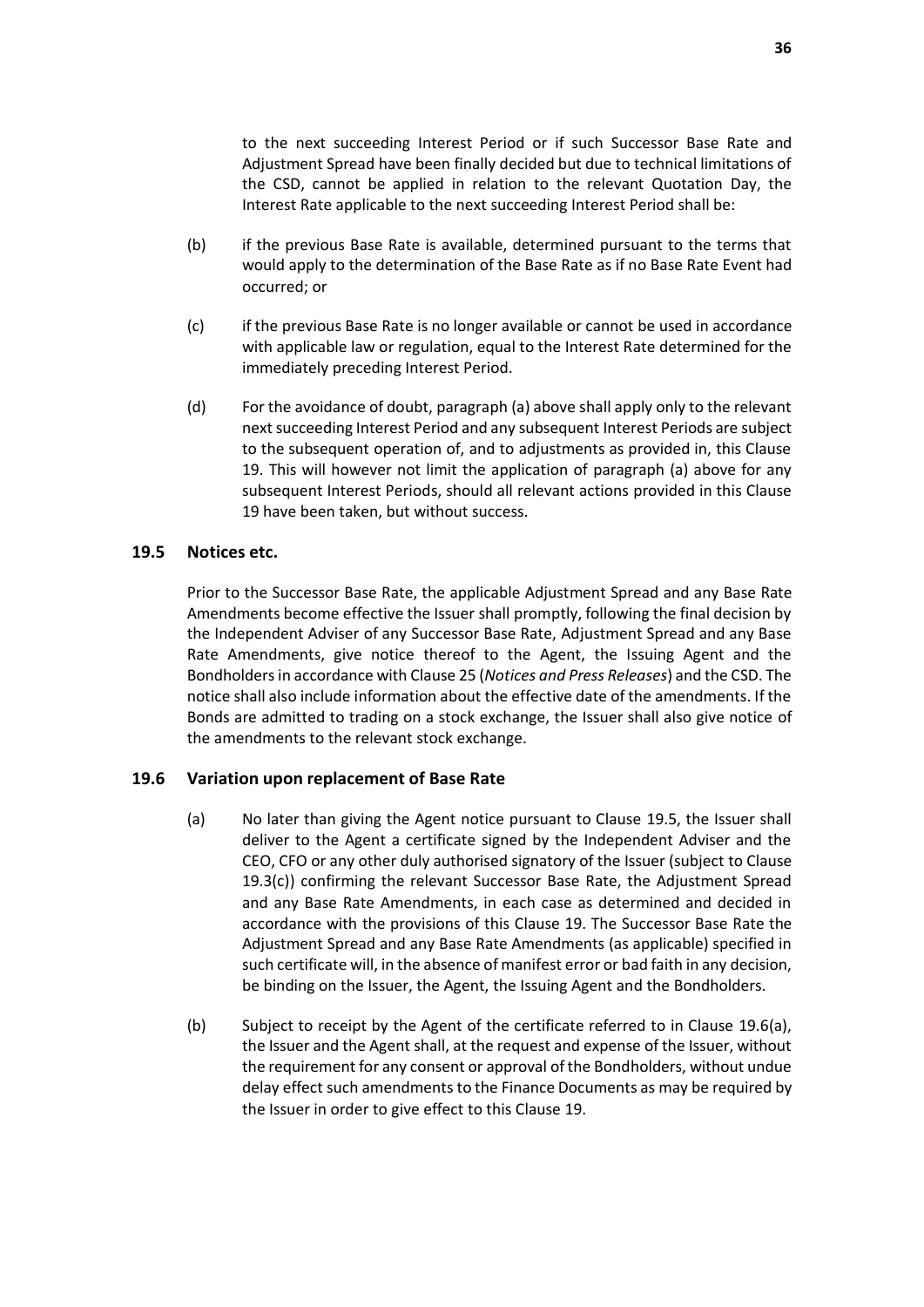(c) The Agent and the Issuing Agent shall always be entitled to consult with external experts prior to amendments are effected pursuant to this Clause [19.](#page-35-0) Neither the Agent nor the Issuing Agent shall be obliged to concur if in the reasonable opinion of the Agent or the Issuing Agent (as applicable), doing so would impose more onerous obligations upon it or expose it to any additional duties, responsibilities or liabilities or reduce or amend the protective provisions afforded to the Agent or the Issuing Agent in the Finance Documents.

### **19.7 Limitation of liability for the Independent Adviser**

Any Independent Adviser appointed pursuant to Clause [19.3](#page-37-2) shall not be liable whatsoever for damage or loss caused by any determination, action taken or omitted by it under or in connection with any Finance Document, unless directly caused by its gross negligence or wilful misconduct. The Independent Adviser shall never be responsible for indirect or consequential loss.

# <span id="page-39-0"></span>**20. Appointment and Replacement of the Agent**

### **20.1 Appointment of Agent**

- (a) By subscribing for Bonds, each initial Bondholder appoints the Agent to act as its agent in all matters relating to the Bonds and the Finance Documents, and authorises each of the Agent to act on its behalf (without first having to obtain its consent, unless such consent is specifically required by these Terms and Conditions) in any legal or arbitration proceedings relating to the Bonds held by such Bondholder.
- (b) By acquiring Bonds, each subsequent Bondholder confirms the appointment and authorisation for the Agent to act on its behalf, as set forth in paragraph (a) above.
- <span id="page-39-1"></span>(c) Each Bondholder shall immediately upon request provide the Agent with any such documents, including a written power of attorney (in form and substance satisfactory to the Agent), that the Agent deems necessary for the purpose of exercising its rights and/or carrying out its duties under the Finance Documents. The Agent is not under any obligation to represent a Bondholder which does not comply with such request.
- (d) The Issuer shall promptly upon request provide the Agent with any documents and other assistance (in form and substance satisfactory to the Agent), that the Agent deems necessary for the purpose of exercising its rights and/or carrying out its duties under the Finance Documents.
- (e) The Agent is entitled to fees for its respective work and to be indemnified for costs, losses and liabilities on the terms set out in the Finance Documents and the Agent's obligations as Agent under the Finance Documents are conditioned upon the due payment of such fees and indemnifications.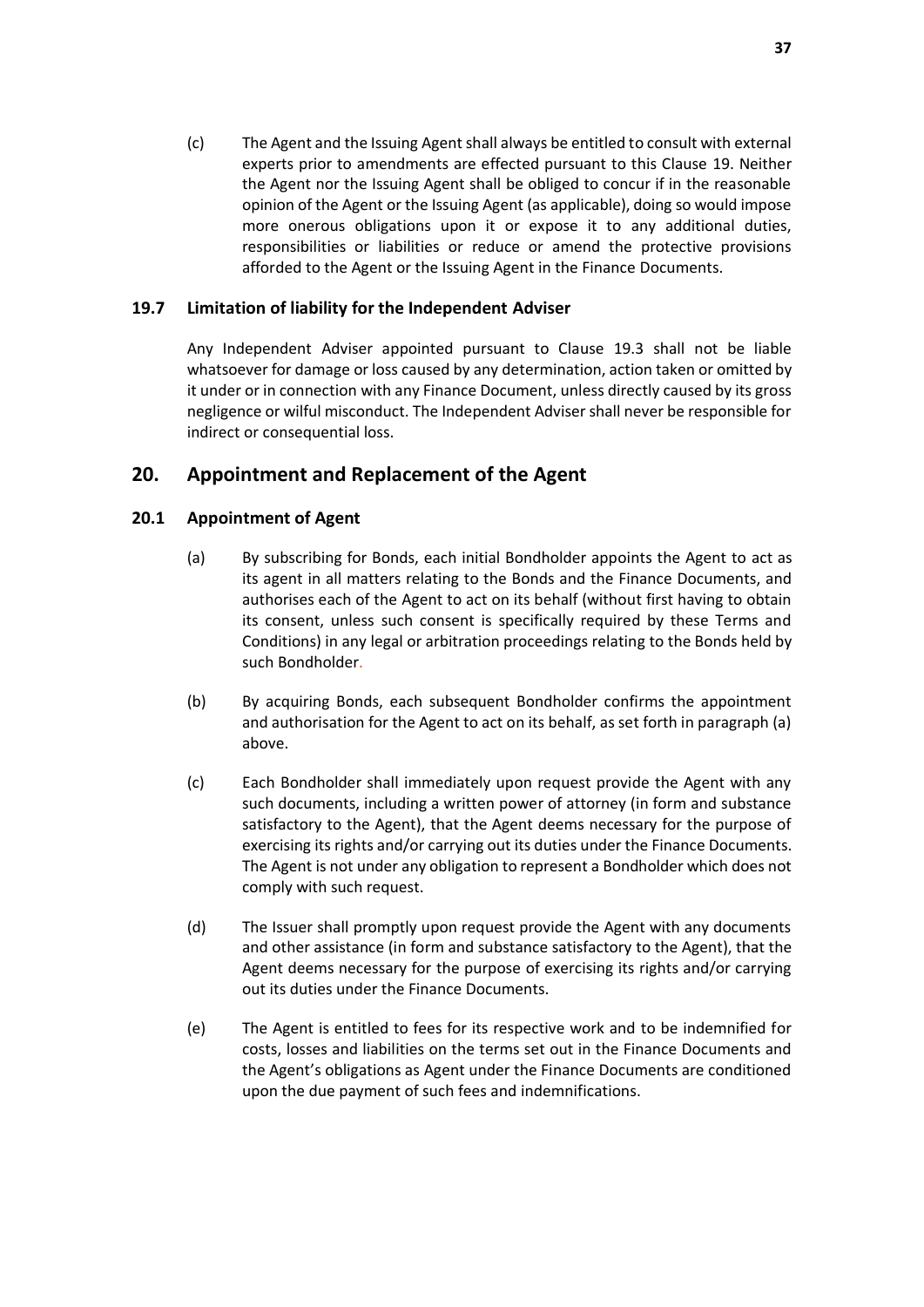(f) The Agent may act as agent or trustee for several issues of securities issued by or relating to the Issuer and other Group Companies notwithstanding potential conflicts of interest.

#### **20.2 Duties of the Agent**

- (a) The Agent shall represent the Bondholders subject to and in accordance with the Finance Documents. The Agent is not is responsible for the content, valid execution, legal validity or enforceability of the Finance Documents.
- (b) When acting in accordance with the Finance Documents, the Agent is always acting with binding effect on behalf of the Bondholders. The Agent shall carry out its duties under the Finance Documents in a reasonable, proficient and professional manner, with reasonable care and skill.
- (c) The Agent's duties under the Finance Documents are solely mechanical and administrative in nature and the Agent only acts in accordance with the Finance Documents and upon instructions from the Bondholders, unless otherwise set out in the Finance Documents. In particular, the Agent is not acting as an advisor (whether legal, financial or otherwise) to the Bondholders or any other Person.
- (d) The Agent is not is obligated to assess or monitor the financial condition of the Issuer or compliance by the Issuer of the terms of the Finance Documents unless to the extent expressly set out in the Finance Documents, or to take any steps to ascertain whether any Event of Default (or any event that may lead to an Event of Default) has occurred. Until it has actual knowledge to the contrary, the Agent is entitled to assume that no Event of Default (or any event that may lead to an Event of Default) has occurred.
- (e) The Agent is entitled to delegate its duties to other professional parties, but each of them shall remain liable for the actions of such parties under the Finance Documents.
- (f) The Agent shall treat all Bondholders equally and, when acting pursuant to the Finance Documents, act with regard only to the interests of the Bondholders and shall not be required to have regard to the interests or to act upon or comply with any direction or request of any other Person, other than as explicitly stated in the Finance Documents.
- <span id="page-40-0"></span>(g) The Agent is entitled to engage external experts when carrying out its duties under the Finance Documents. The Issuer shall on demand by the Agent pay all costs for external experts engaged after the occurrence of an Event of Default, or for the purpose of investigating or considering (i) an event which the Agent reasonably believes is or may lead to an Event of Default, (ii) a matter relating to the Issuer which the Agent reasonably believes may be detrimental to the interests of the Bondholders under the Finance Documents or (iii) as otherwise agreed between the Agent and the Issuer. Any compensation for damages or other recoveries received by the Agent from external experts engaged by it for the purpose of carrying out its duties under the Finance Documents shall be distributed in accordance with Clause [14](#page-29-0) (*[Distribution of Proceeds](#page-29-0)*).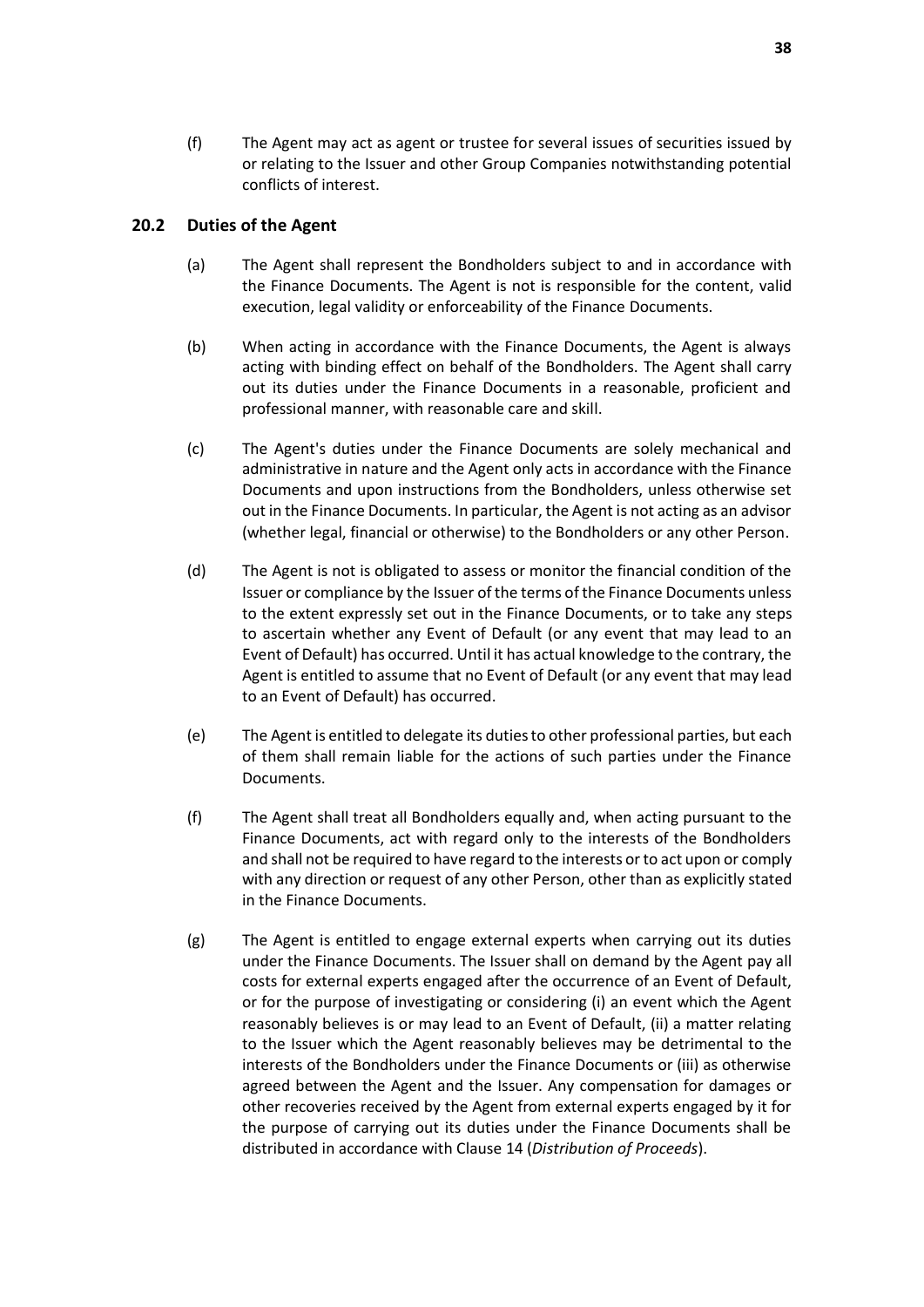- <span id="page-41-0"></span>(i) If in the Agent's reasonable opinion the cost, loss or liability which it may incur (including its respective reasonable fees) in complying with instructions of the Bondholders, or taking any action at its own initiative, will not be covered by the Issuer, or the Bondholders (as applicable), the Agent may refrain from acting in accordance with such instructions, or taking such action, until it has received such funding or indemnities (or adequate Security has been provided therefore) as it may reasonably require.
- (j) Unless it has actual knowledge to the contrary, the Agent may assume that all information provided by or on behalf of the Issuer (including by its advisors) is correct, true and complete in all aspects.
- <span id="page-41-1"></span>(k) The Agent shall give a notice to the Bondholders (i) before it ceases to perform its obligations under the Finance Documents by reason of the non-payment by the Issuer of any fee or indemnity due to the Agent under the Finance Documents or (ii) if it refrains from acting for any reason described in Clause [20.2\(i\).](#page-41-0)

### **20.3 Limited liability for the Agent**

- (a) The Agent will not be liable to the Bondholders for damage or loss caused by any action taken or omitted by it under or in connection with any Finance Document, unless directly caused by its negligence or wilful misconduct. The Agent shall not be responsible for indirect loss.
- (b) The Agent shall not be considered to have acted negligently if it has acted in accordance with advice addressed to it from or opinions of reputable external experts or if it has acted with reasonable care in a situation when it considers that it is detrimental to the interests of the Bondholders to delay the action in order to first obtain instructions from the Bondholders.
- (c) The Agent shall not be liable for any delay (or any related consequences) in crediting an account with an amount required pursuant to the Finance Documents to be paid by it to the Bondholders, provided that it has taken all necessary steps as soon as reasonably practicable to comply with the regulations or operating procedures of any recognised clearing or settlement system used by it for that purpose.
- (d) The Agent shall not have any liability to the Bondholders for damage caused by it acting in accordance with instructions of the Bondholders given in accordance with the Finance Documents.
- (e) Any liability towards the Issuer which is incurred by the Agent in acting under, or in relation to, the Finance Documents shall not be subject to set-off against the obligations of the Issuer to the Bondholders under the Finance Documents.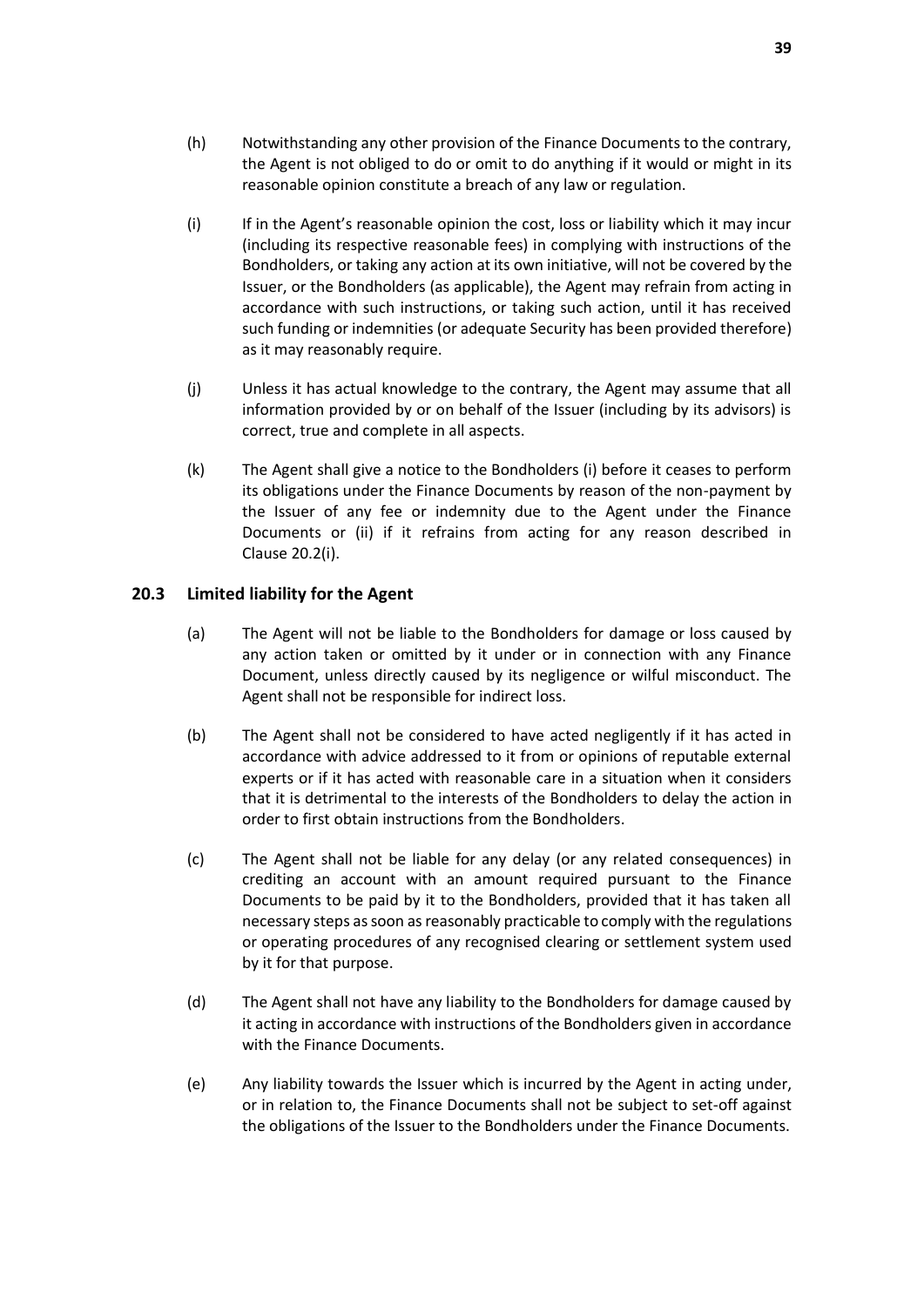(f) The Agent is not liable for information provided to the Bondholders by or on behalf of the Issuer or any other Person.

#### <span id="page-42-2"></span>**20.4 Replacement of the Agent**

- (a) Subject to Clause [20.4\(f\),](#page-42-1) the Agent may resign by giving notice to the Issuer and the Bondholders, in which case the Bondholders shall appoint a successor Agent at a Bondholders' Meeting convened by the retiring Agent or by way of Written Procedure initiated by the retiring Agent.
- (b) Subject to Clause [20.4\(f\),](#page-42-1) if the Agent is Insolvent, the Agent shall be deemed to resign as Agent and the Issuer shall within ten Business Days appoint a successor Agent which shall be an independent financial institution or other reputable company which regularly acts as agent under debt issuances.
- <span id="page-42-0"></span>(c) A Bondholder (or Bondholders) representing at least ten per cent. of the Adjusted Nominal Amount may, by notice to the Issuer (such notice may only be validly given by a Person who is a Bondholder on the Business Day immediately following the day on which the notice is received by the Issuer and shall, if given by several Bondholders, be given by them jointly), require that a Bondholders' Meeting is held for the purpose of dismissing the Agent and appointing a new Agent. The Issuer may, at a Bondholders' Meeting convened by it or by way of Written Procedure initiated by it, propose to the Bondholders that the Agent be dismissed and a new Agent be appointed.
- (d) If the Bondholders have not appointed a successor Agent within 90 days after (i) the earlier of the notice of resignation was given or the resignation otherwise took place or (ii) the Agent was dismissed through a decision by the Bondholders, the Issuer shall appoint a successor Agent which shall be an independent financial institution or other reputable company which regularly acts as agent under debt issuances.
- (e) The retiring Agent shall, at its own cost, make available to the successor Agent such documents and records and provide such assistance as the successor Agent may reasonably request for the purposes of performing its functions as Agent under the Finance Documents.
- <span id="page-42-1"></span>(f) The Agent's resignation or dismissal shall only take effect upon the appointment of a successor Agent and acceptance by such successor Agent of such appointment and the execution of all necessary documentation to effectively substitute the retiring Agent.
- (g) Upon the appointment of a successor, the retiring Agent shall be discharged from any further obligation in respect of the Finance Documents but shall remain entitled to the benefit of the Finance Documents and remain liable under the Finance Documents in respect of any action which it took or failed to take whilst acting as Agent. Its successor, the Issuer and each of the Bondholders shall have the same rights and obligations amongst themselves under the Finance Documents as they would have had if such successor had been the original Agent.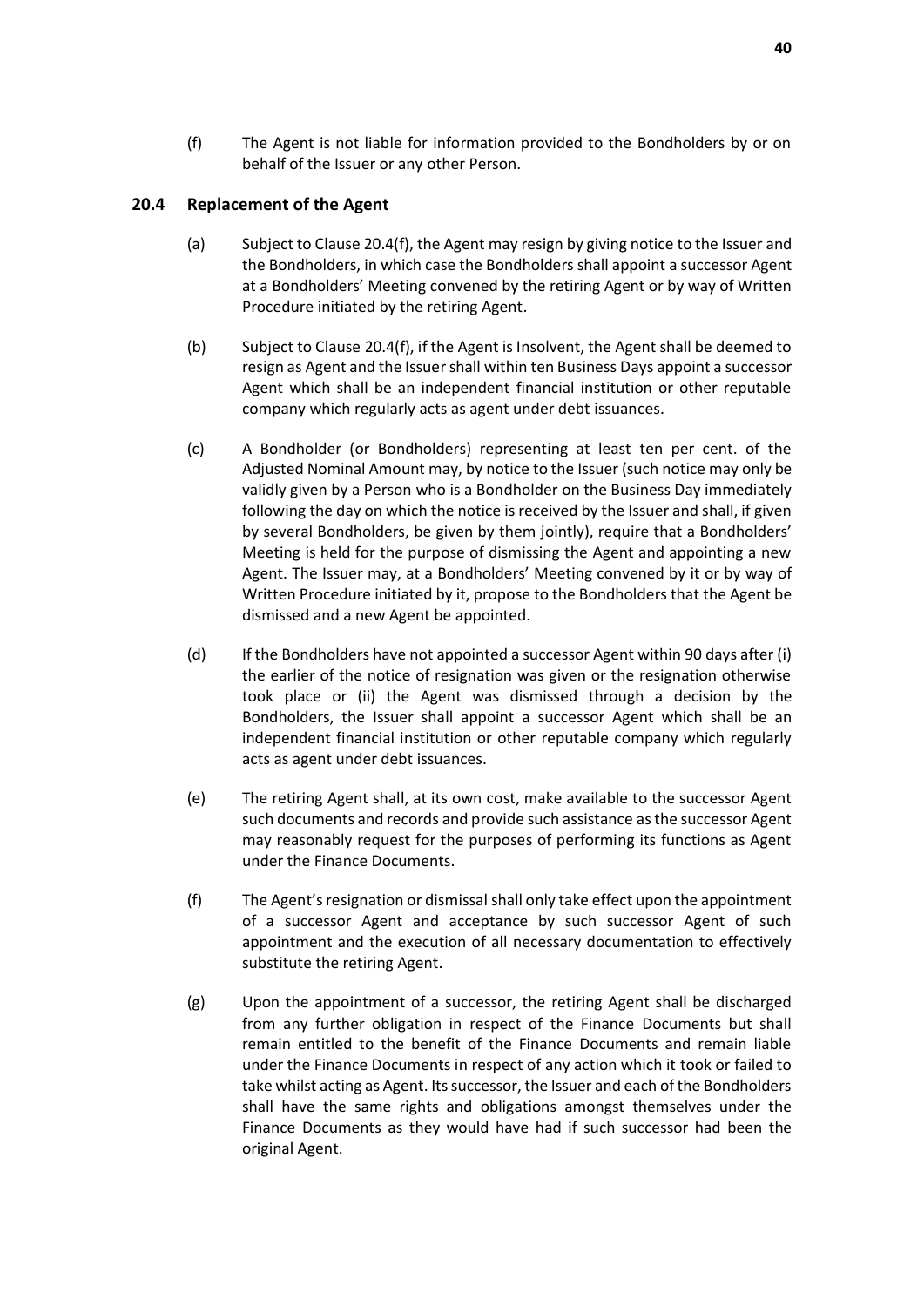(h) In the event that there is a change of the Agent in accordance with this Clause [20.4,](#page-42-2) the Issuer shall execute such documents and take such actions as the new Agent may reasonably require for the purpose of vesting in such new Agent the rights, powers and obligation of the Agent and releasing the retiring Agent from its further obligations under the Finance Documents. Unless the Issuer and the new Agent agrees otherwise, the new Agent shall be entitled to the same fees and the same indemnities as the retiring Agent.

# <span id="page-43-0"></span>**21. Appointment and Replacement of the CSD**

- (a) The Issuer has appointed the CSD to manage certain tasks under these Terms and Conditions and in accordance with the CSD regulations and the other regulations applicable to the Bonds.
- (b) The CSD may retire from its assignment or be dismissed by the Issuer provided that the Issuer has effectively appointed a replacement CSD that accedes as CSD at the same time as the old CSD retires or is dismissed and provided also that the replacement does not have a negative effect on any Bondholder. The replacing CSD must be authorized to professionally conduct clearing operations pursuant to the Swedish Securities Markets Act (*lag (2007:528) om värdepappersmarknaden*) or Regulation (EU) no. 909/2014 and be authorized as a central securities depository in accordance with the Financial Instruments Accounts Act.

# <span id="page-43-1"></span>**22. Appointment and Replacement of the Issuing Agent**

- (a) The Issuer appoints the Issuing Agent to manage certain specified tasks under these Terms and Conditions and in accordance with the legislation, rules and regulations applicable to and/or issued by the CSD and relating to the Bonds.
- (b) The Issuing Agent may retire from its assignment or be dismissed by the Issuer, provided that the Issuer has approved that a commercial bank or securities institution approved by the CSD accedes as new Issuing Agent at the same time as the old Issuing Agent retires or is dismissed. If the Issuing Agent is Insolvent, the Issuer shall immediately appoint a new Issuing Agent, which shall replace the old Issuing Agent as issuing agent in accordance with these Terms and Conditions.

# <span id="page-43-3"></span><span id="page-43-2"></span>**23. No Direct Actions by Bondholders**

- (a) A Bondholder may not take any steps whatsoever against the Issuer to enforce or recover any amount due or owing to it pursuant to the Finance Documents, or to initiate, support or procure the winding-up, dissolution, liquidation, company reorganisation (Sw. *företagsrekonstruktion*) or bankruptcy (Sw. *konkurs*) (or its equivalent in any other jurisdiction) of the Issuer in relation to any of the liabilities of the Issuer under the Finance Documents.
- (b) Clause [23\(a\)](#page-43-3) shall not apply if the Agent has been instructed by the Bondholders in accordance with the Finance Documents to take certain actions but fails for any reason to take, or is unable to take (for any reason other than a failure by a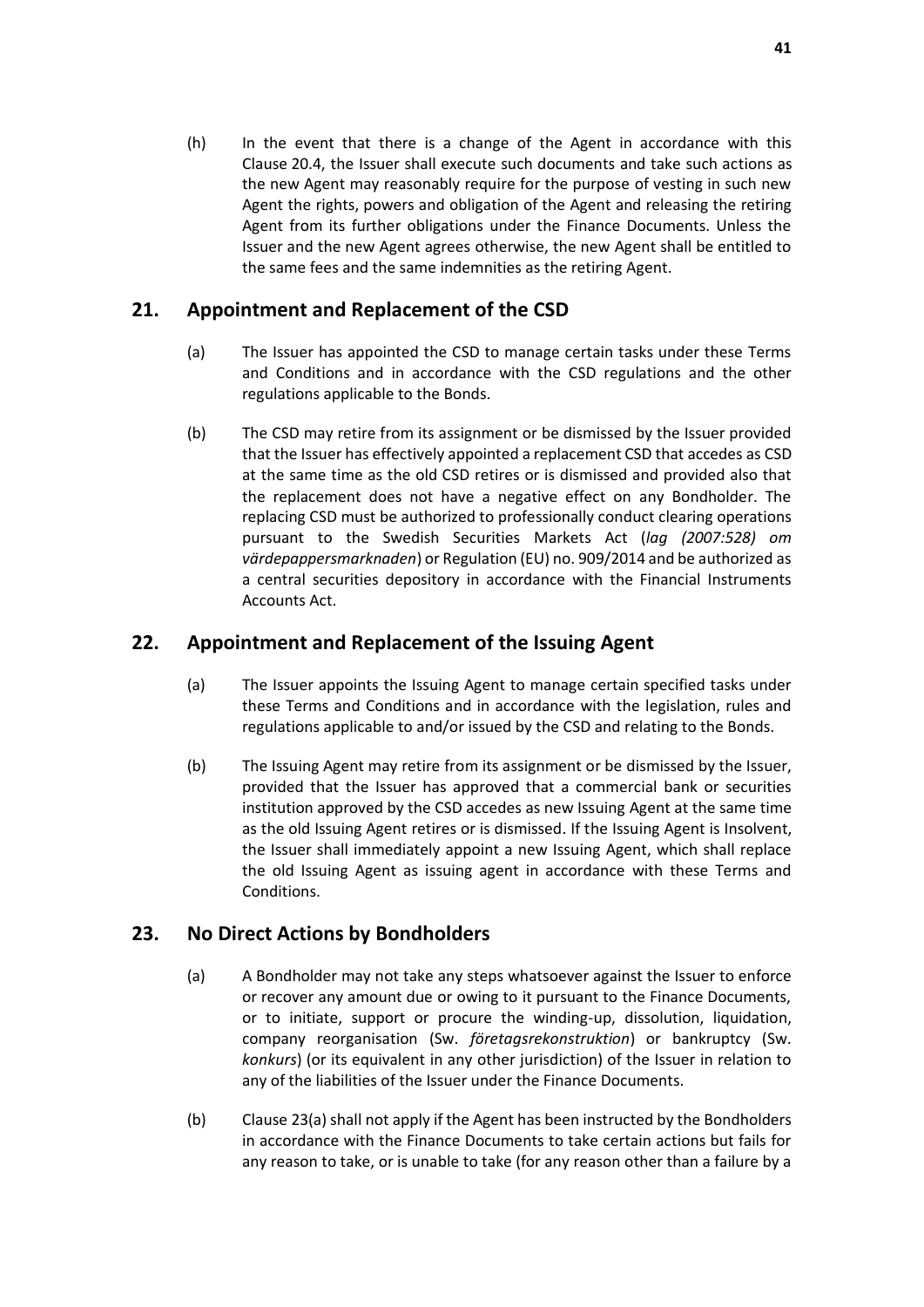Bondholder to provide documents in accordance with Clause [20.1\(c\)\)](#page-39-1), such actions within a reasonable period of time and such failure or inability is continuing. However, if the failure to take certain actions is caused by the nonpayment by the Issuer of any fee or indemnity due to the Agent under the Finance Documents or by any reason described in Clause [20.2\(i\),](#page-41-0) such failure must continue for at least 40 Business Days after notice pursuant to Clause [20.2\(k\)](#page-41-1) before a Bondholder may take any action referred to in Clause [23\(a\).](#page-43-3)

(c) The provisions of Clause [23\(a\)](#page-43-3) shall not in any way limit an individual Bondholder's right to claim and enforce payments which are due to it under Clause [9.4](#page-19-2) (*[Mandatory repurchase due to a Change of Control Event and Listing](#page-19-2)  [Failure Event \(put option\)](#page-19-2)*) or other payments which are due by the Issuer to some but not all Bondholders.

# <span id="page-44-0"></span>**24. Prescription**

- (a) The right to receive repayment of the principal of the Bonds shall be prescribed and become void ten years from the Redemption Date. The right to receive payment of interest (excluding any capitalised interest) shall be prescribed and become void three years from the relevant due date for payment. The Issuer is entitled to any funds set aside for payments in respect of which the Bondholders' right to receive payment has been prescribed and has become void.
- (b) If a limitation period is duly interrupted in accordance with the Swedish Act on Limitations (Sw. *preskriptionslag (1981:130)*), a new limitation period of ten years with respect to the right to receive repayment of the principal of the Bonds, and of three years with respect to receive payment of interest (excluding capitalised interest) will commence, in both cases calculated from the date of interruption of the limitation period, as such date is determined pursuant to the provisions of the Swedish Act on Limitations.

### <span id="page-44-1"></span>**25. Notices and Press Releases**

### <span id="page-44-2"></span>**25.1 Notices**

- (a) Any notice or other communication to be made under or in connection with the Finance Documents:
	- (i) if to the Agent, shall be given at the address registered with the Swedish Companies Registration Office (Sw. *Bolagsverket*) on the Business Day prior to dispatch or, if sent by email by the Issuer, to the email address notified by the Agent from time to time;
	- (ii) if to the Issuer, shall be given at the address registered with the Swedish Companies Registration Office on the Business Day prior to dispatch or if sent by email by the Agent, to the email address notified by the Issuer to the Agent from time to time; and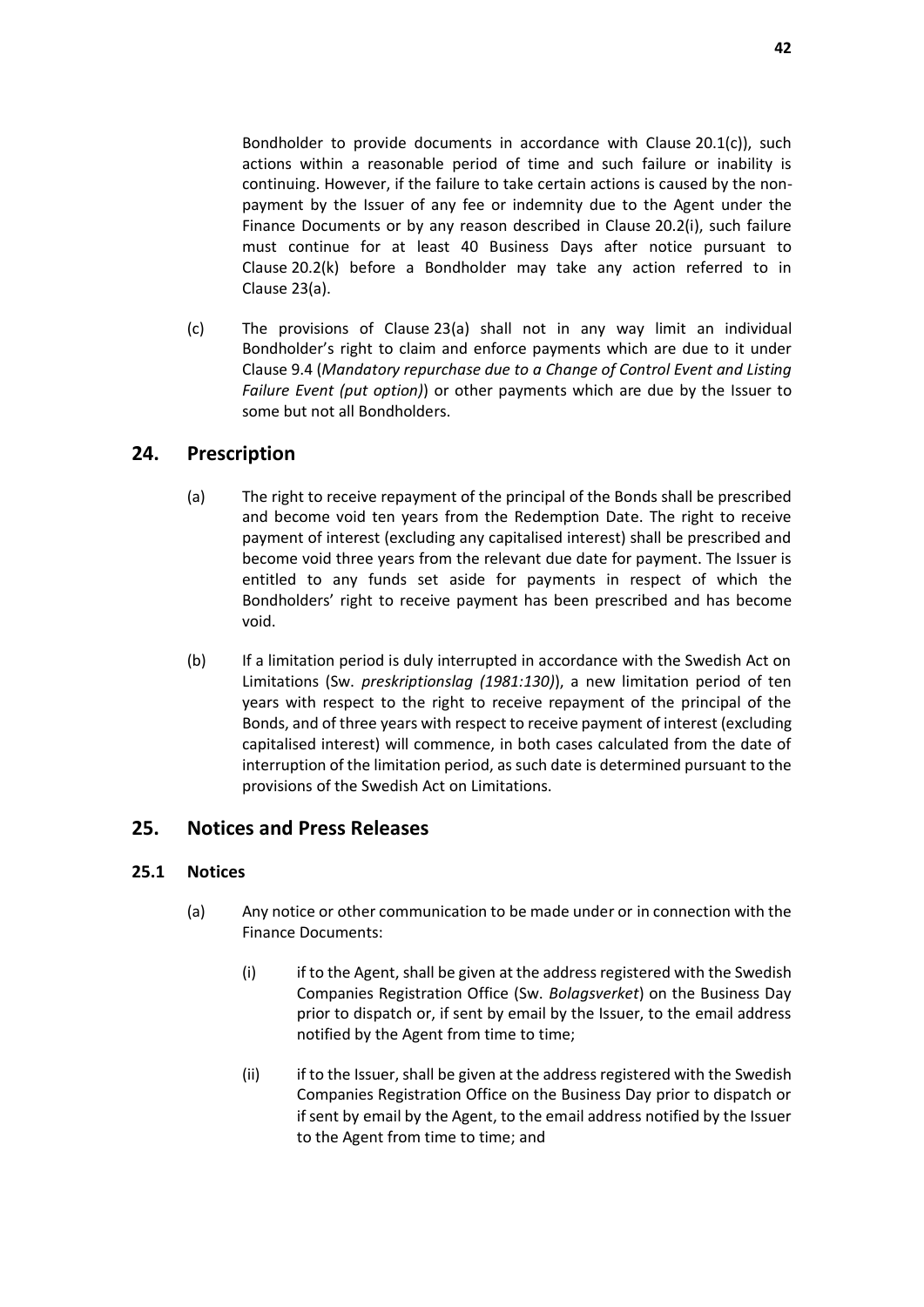- (b) Any notice or other communication made by one Person to another under or in connection with the Finance Documents shall be sent by way of courier, personal delivery or letter, or if between the Issuer and the Agent, by email, and will only be effective:
	- (i) in case of courier or personal delivery, when it has been left at the address specified in Clause [25.1\(a\);](#page-44-2)
	- (ii) in case of letter, three Business Days after being deposited postage prepaid in an envelope addressed to the address specified in Clause [25.1\(a\);](#page-44-2) or
	- (iii) in case of email, on the day of dispatch (unless a delivery failure message was received by the sender), save that any notice or other communication sent by email that is sent after 5.00 pm in the place of receipt shall be deemed only to become effective on the following day.
- (c) Failure to send a notice or other communication to a Bondholder or any defect in it shall not affect its sufficiency with respect to other Bondholders.

### <span id="page-45-2"></span>**25.2 Press releases**

- (a) Any notice that the Issuer or the Agent shall send to the Bondholders pursuant to Clauses [9.3](#page-18-2) (*[Voluntary total redemption \(call option\)\)](#page-18-2),* [10.1\(f\),](#page-21-0) [13.11\(c\),](#page-28-4) [15\(o\),](#page-33-4) [16\(a\),](#page-33-2) [17\(a\),](#page-33-3) [18\(c\)](#page-34-5) and [19.5](#page-38-1) shall also be published by way of press release by the Issuer or the Agent, as applicable.
- (b) In addition to Clause [25.2\(a\),](#page-45-2) if any information relating to the Bonds or the Issuer contained in a notice the Agent may send to the Bondholders under these Terms and Conditions has not already been made public by way of a press release, the Agent shall before it sends such information to the Bondholders give the Issuer the opportunity to issue a press release containing such information. If the Issuer does not promptly issue a press release and the Agent considers it necessary to issue a press release containing such information before it can lawfully send a notice containing such information to the Bondholders, the Agent shall be entitled to issue such press release.

# <span id="page-45-1"></span><span id="page-45-0"></span>**26. Force Majeure and Limitation of Liability**

(a) None of the Agent or the Issuing Agent shall be held responsible for any damage arising out of any legal enactment, or any measure taken by a public authority, or war, strike, lockout, boycott, blockade or any other similar circumstance (a "**Force Majeure Event**"). The reservation in respect of strikes, lockouts, boycotts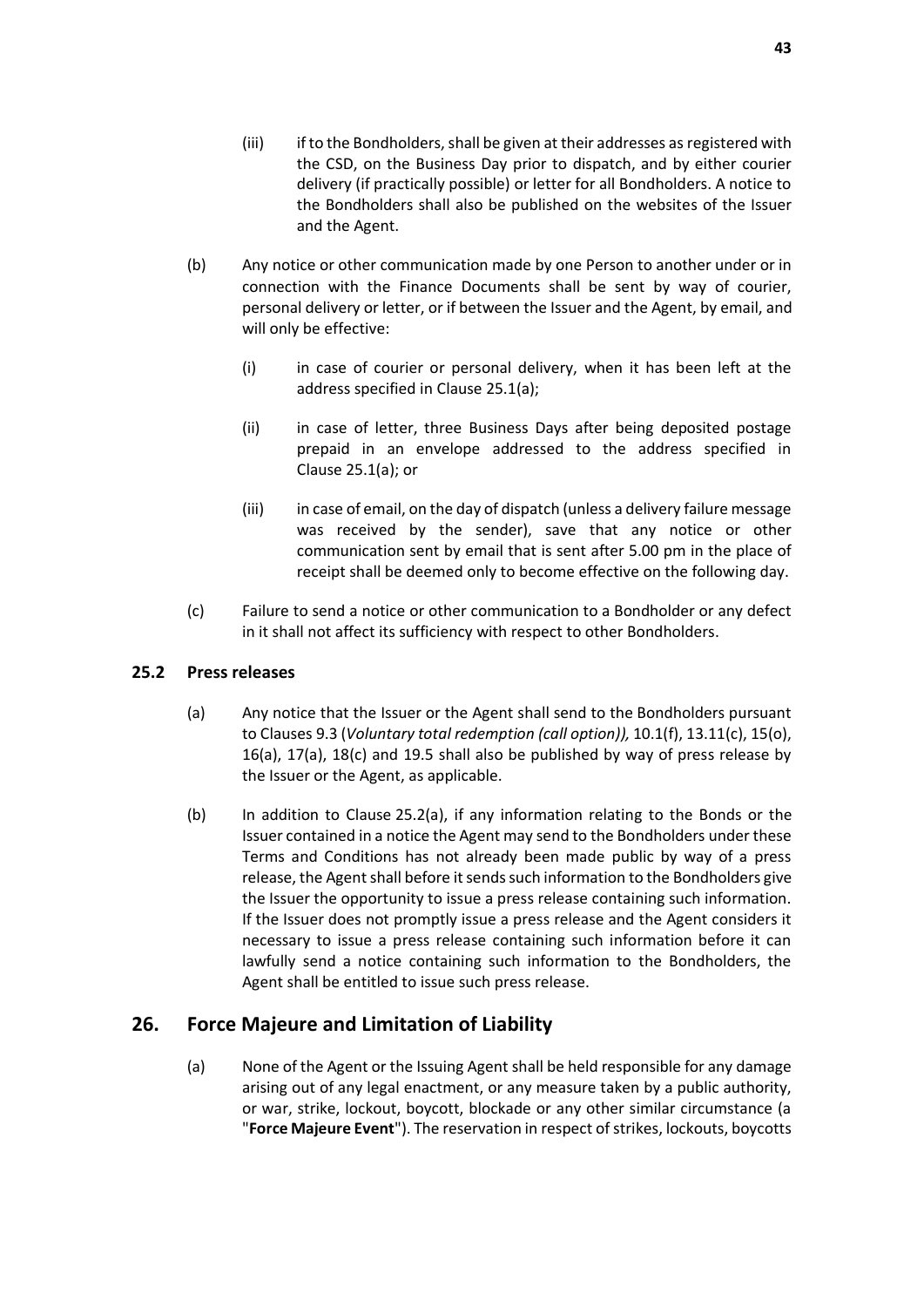and blockades applies even if the Agent or the Issuing Agent itself takes such measures, or is subject to such measures.

- (b) The Issuing Agent shall have no liability to the Bondholders if it has observed reasonable care. The Issuing Agent shall never be responsible for indirect damage with exception of gross negligence and wilful misconduct.
- (c) Should a Force Majeure Event arise which prevents the Agent or the Issuing Agent from taking any action required to comply with these Terms and Conditions, such action may be postponed until the obstacle has been removed.
- (d) The provisions in this Clause [26](#page-45-0) apply unless they are inconsistent with the provisions of the Financial Instruments Accounts Act which provisions shall take precedence.

### <span id="page-46-0"></span>**27. Governing Law and Jurisdiction**

- (a) These Terms and Conditions, and any non-contractual obligations arising out of or in connection therewith, shall be governed by and construed in accordance with the laws of Sweden.
- (b) The Issuer submits to the non-exclusive jurisdiction of the City Court of Stockholm (Sw. *Stockholms tingsrätt*).